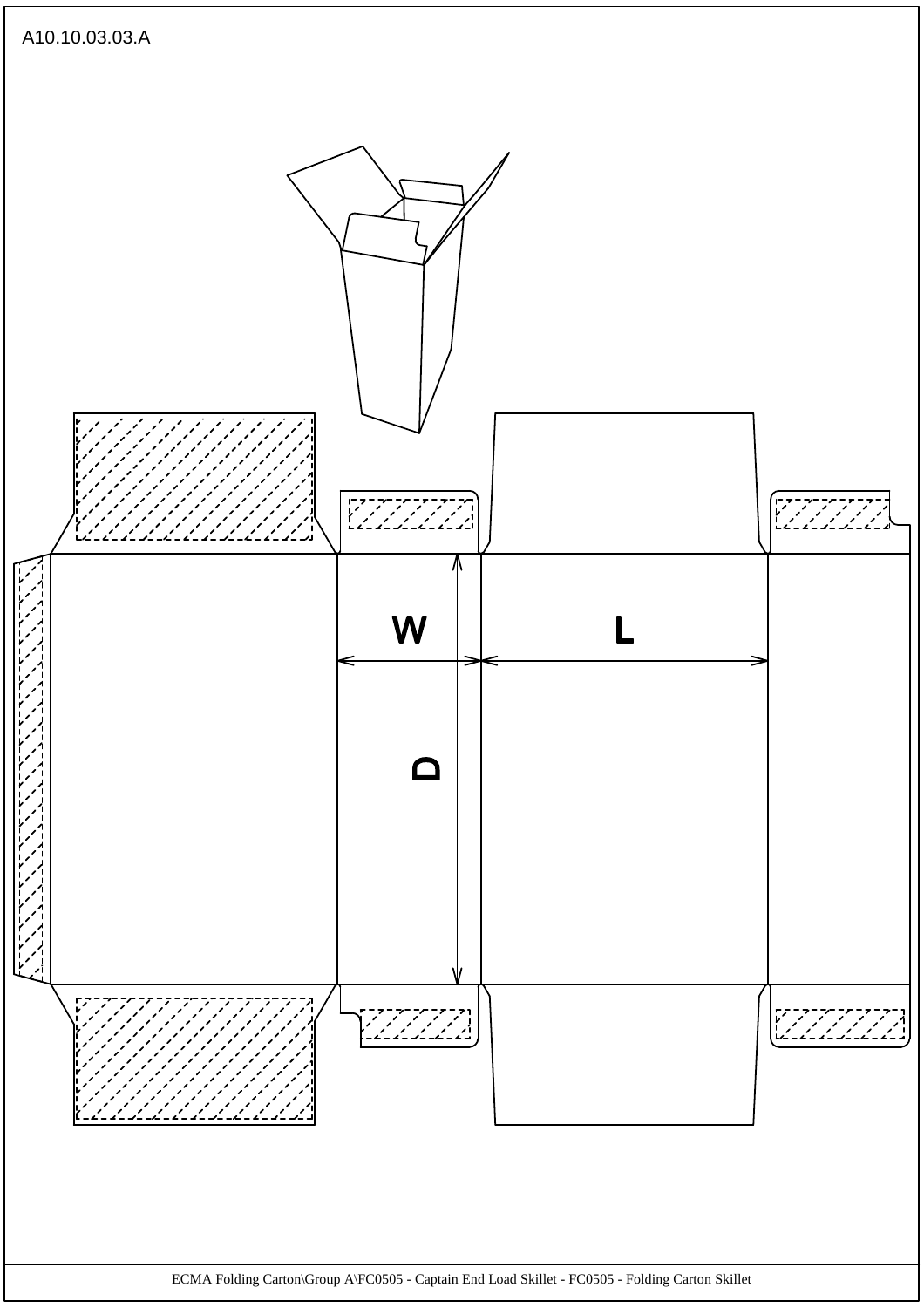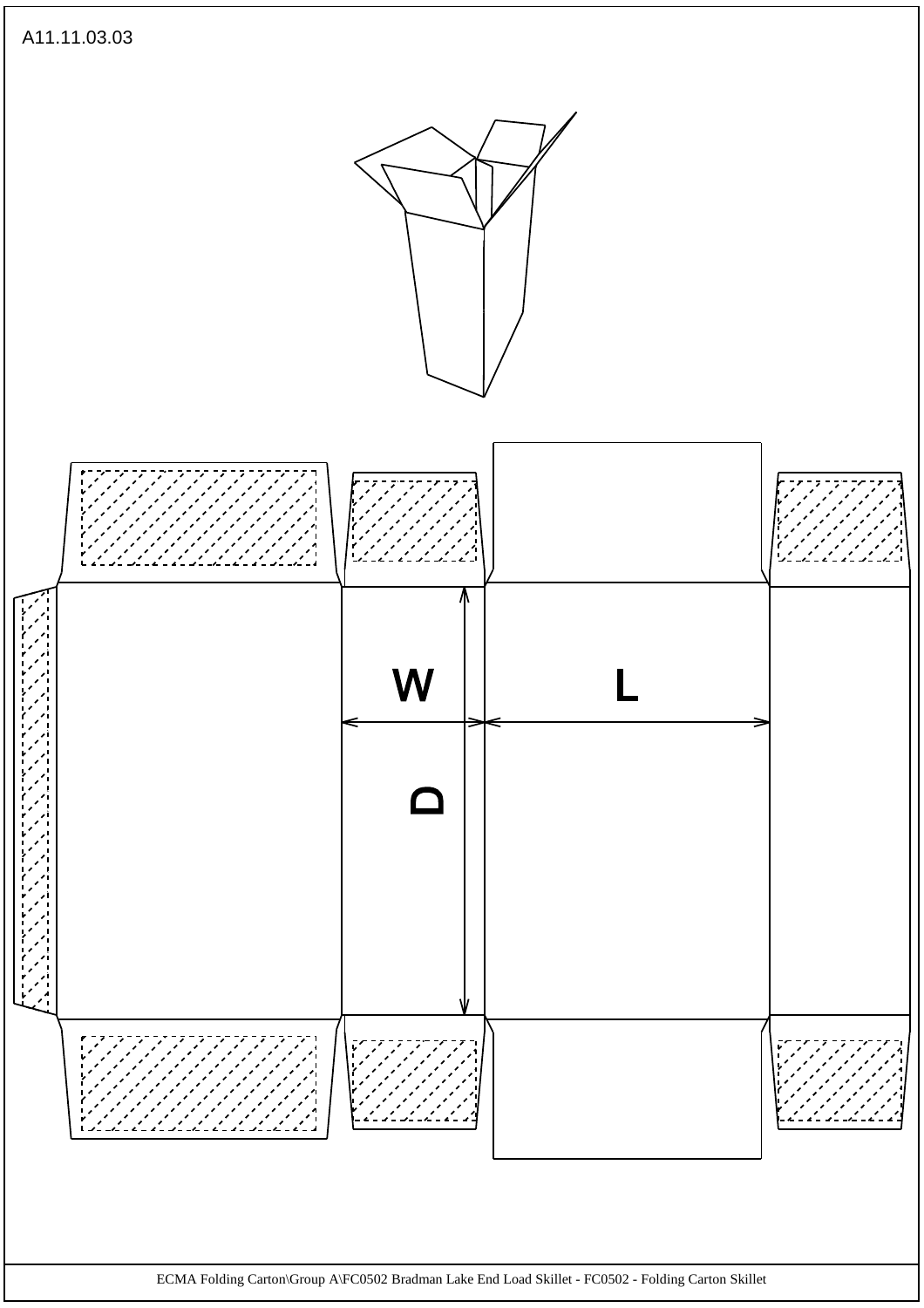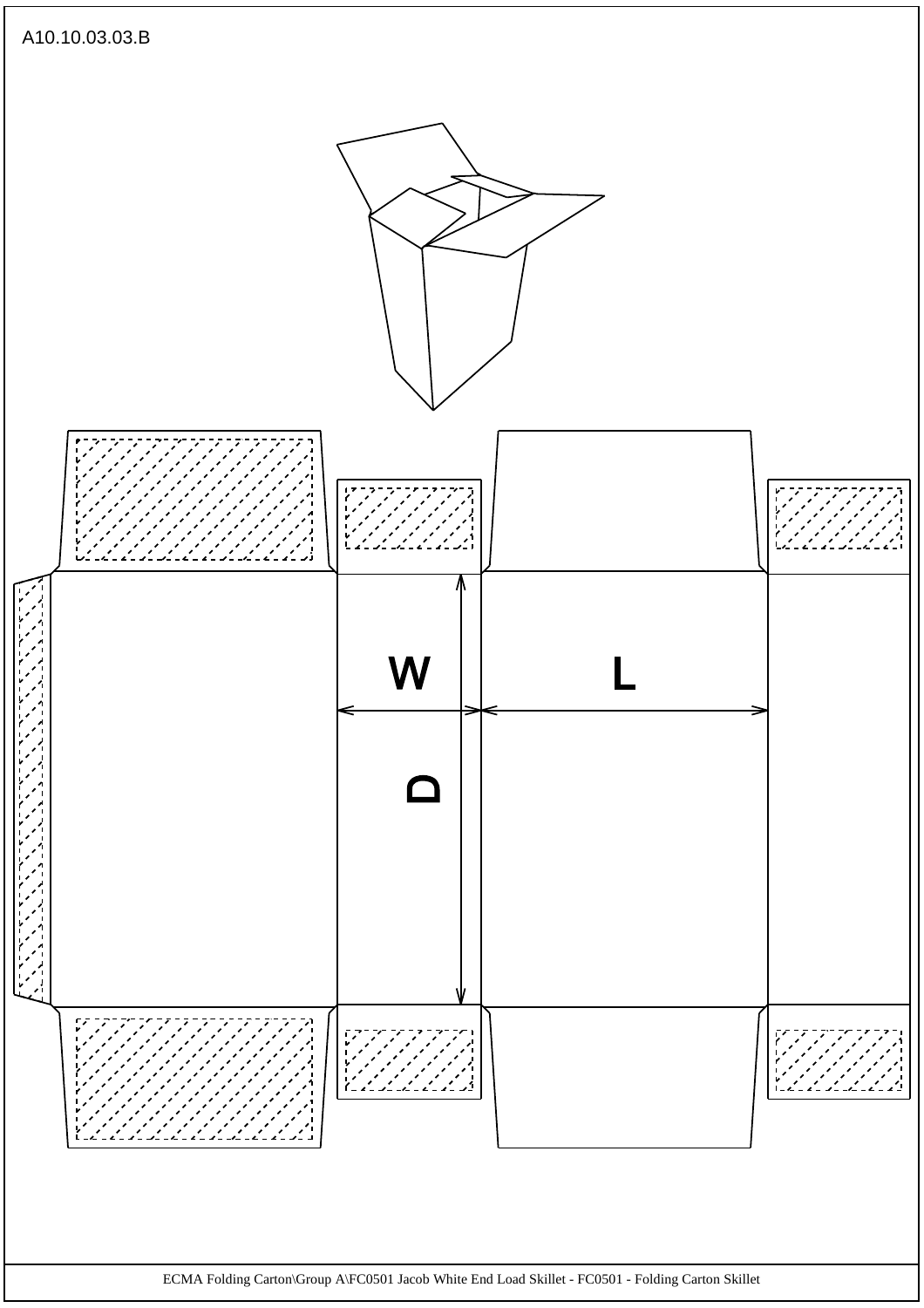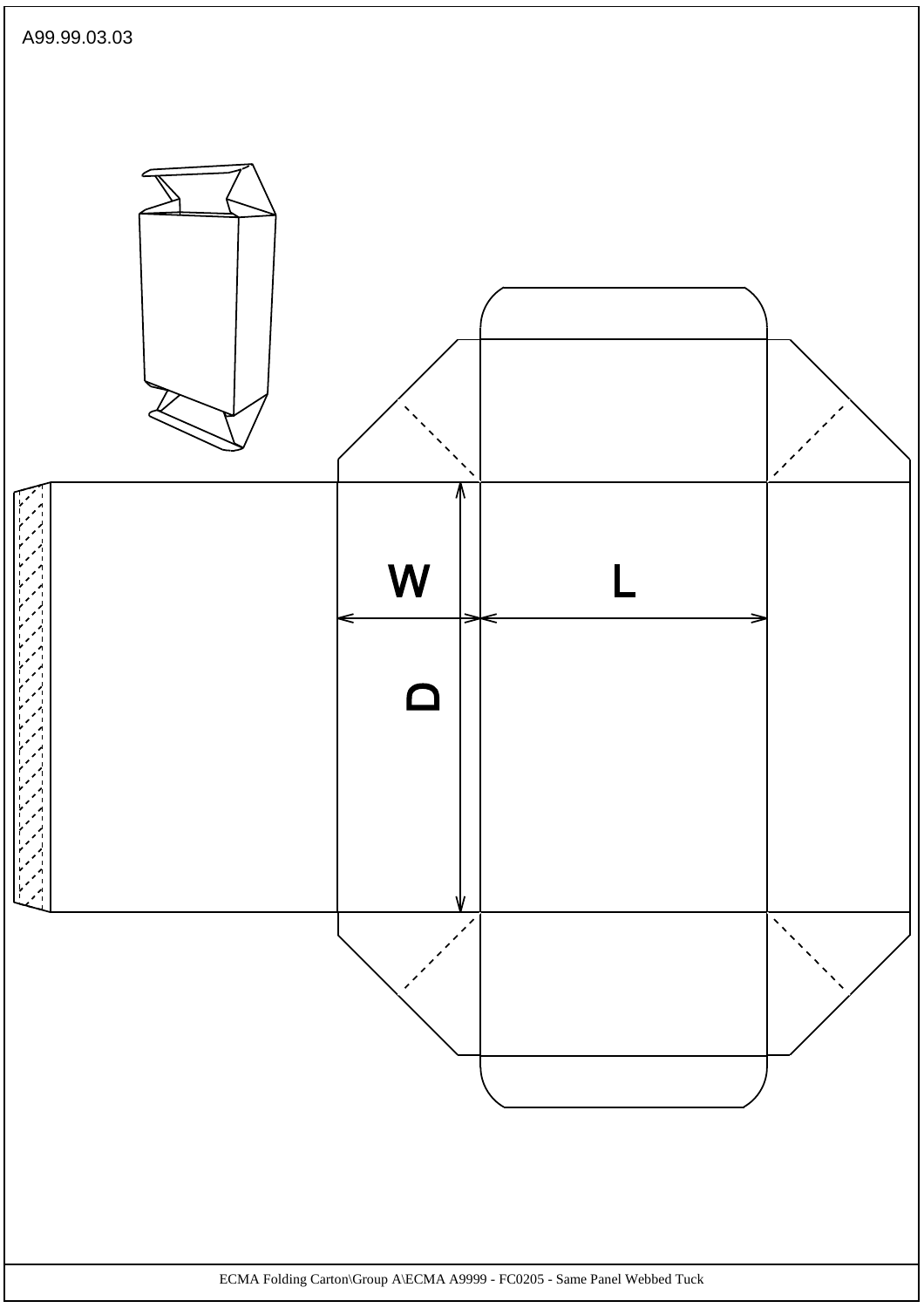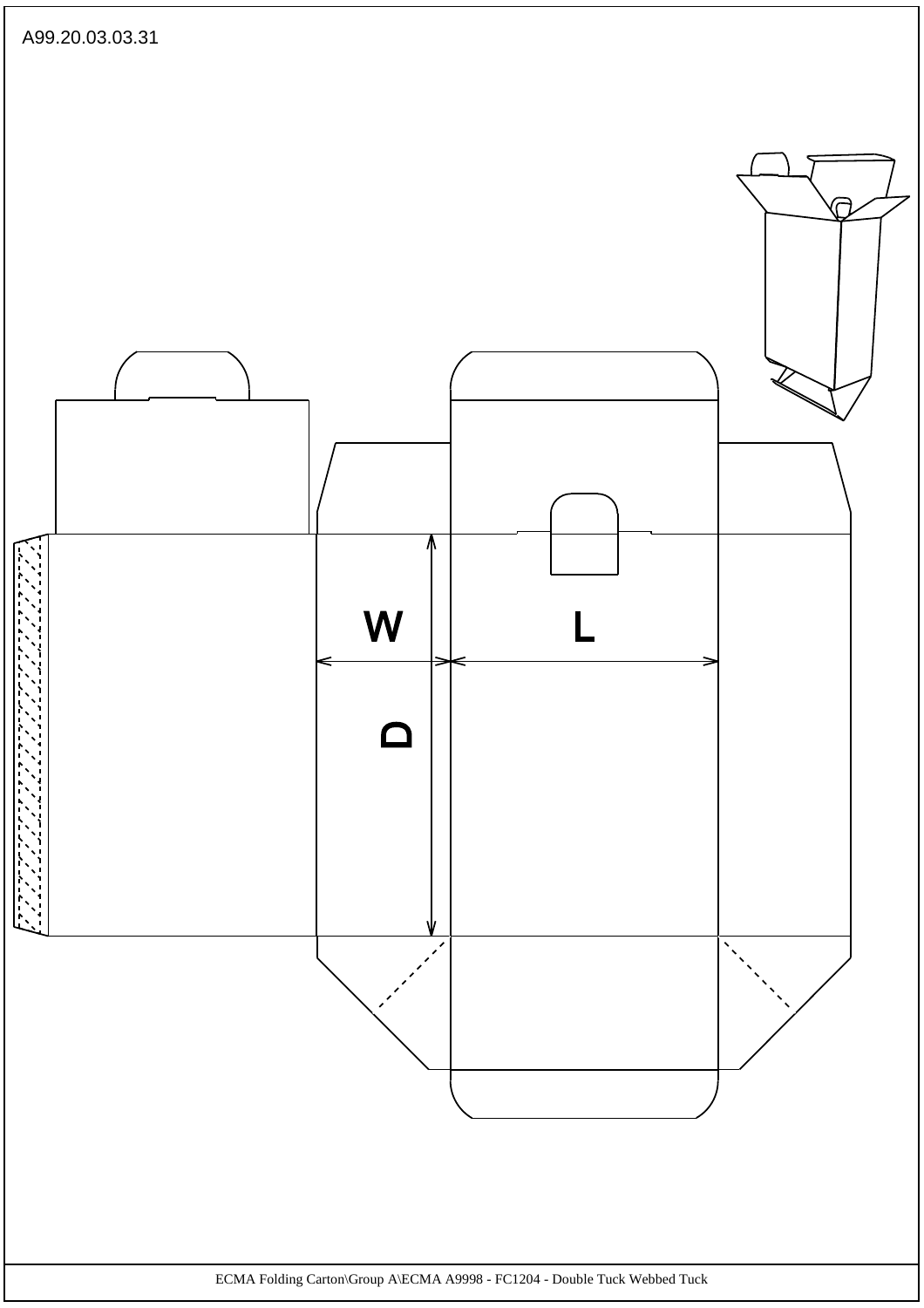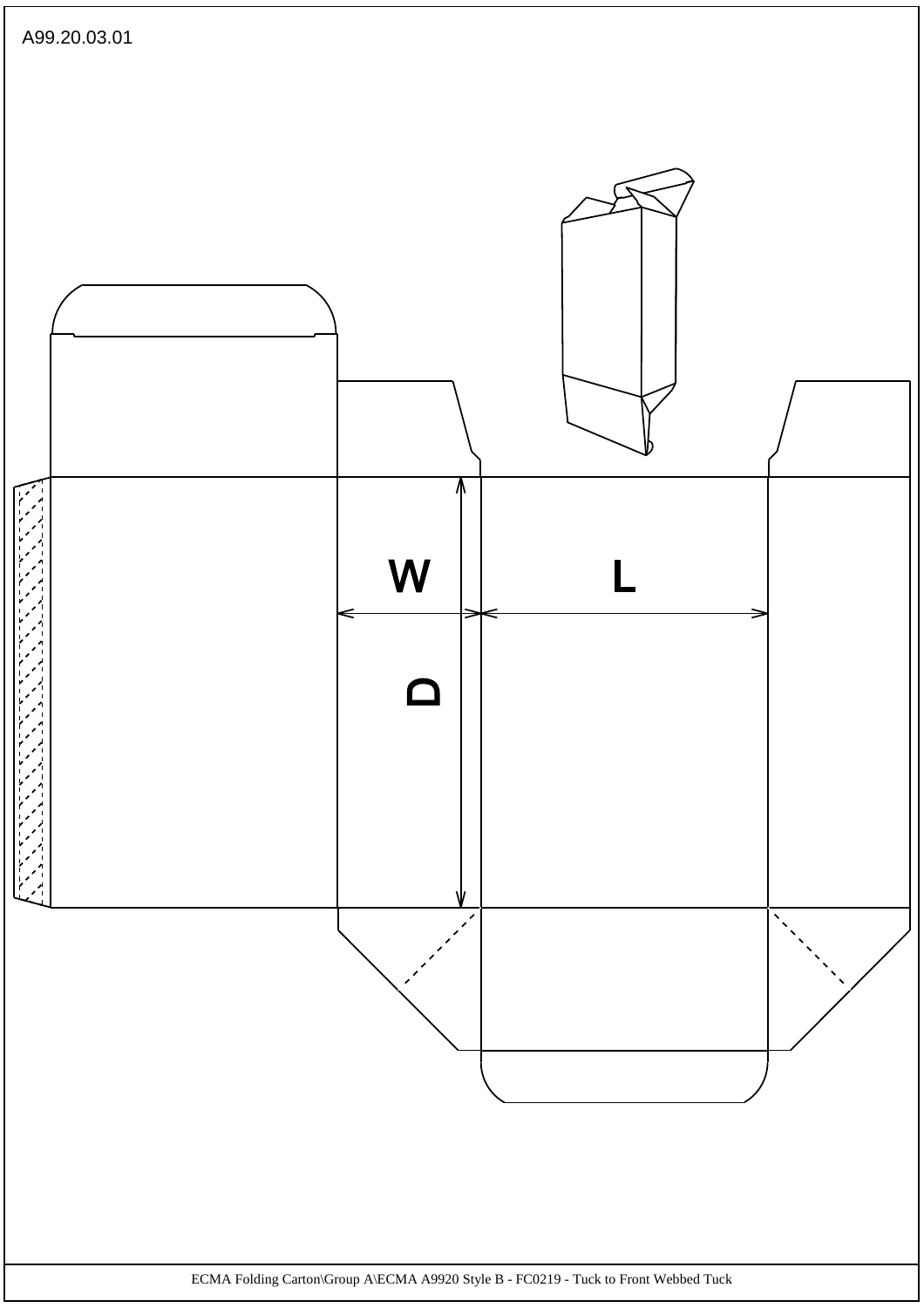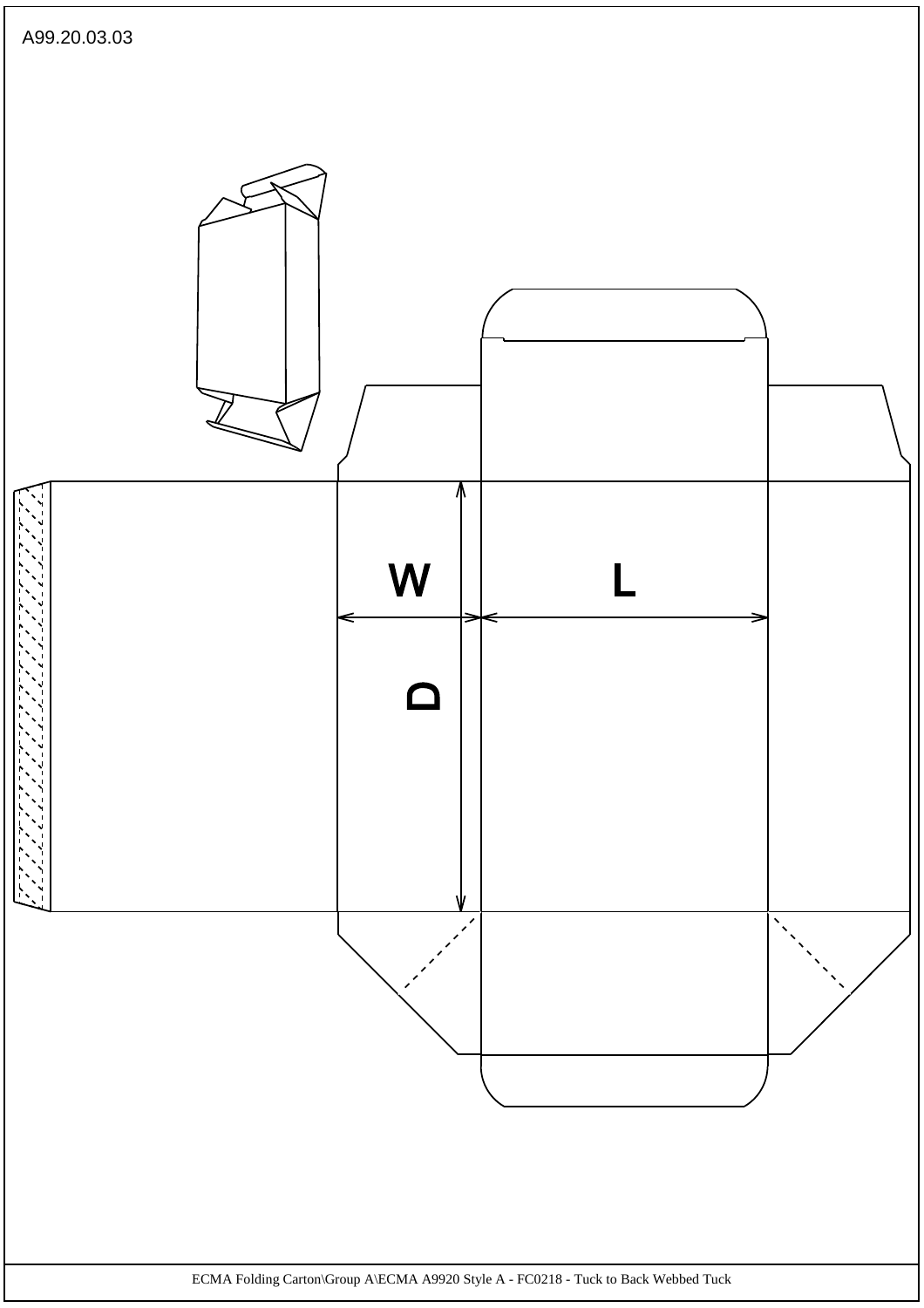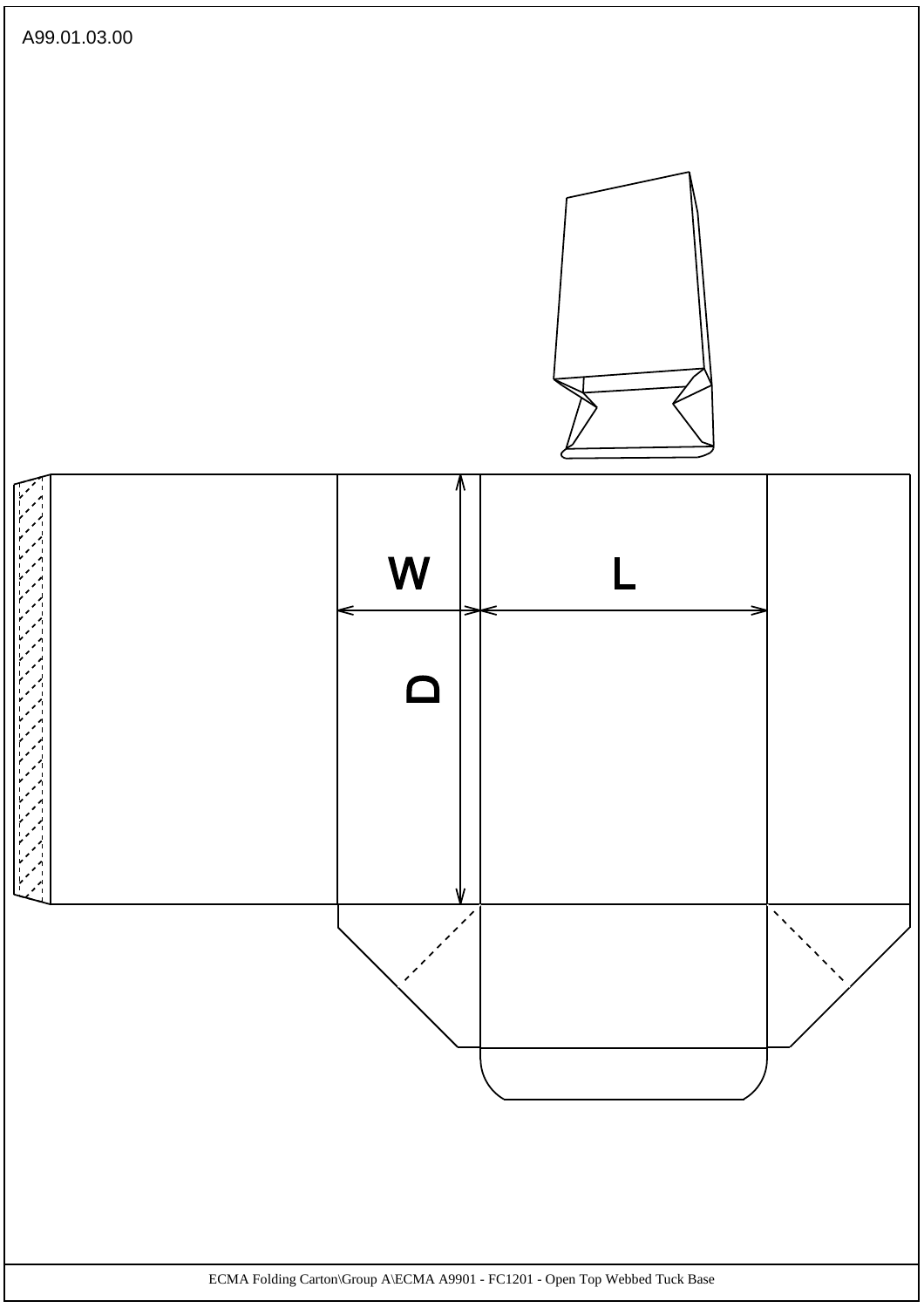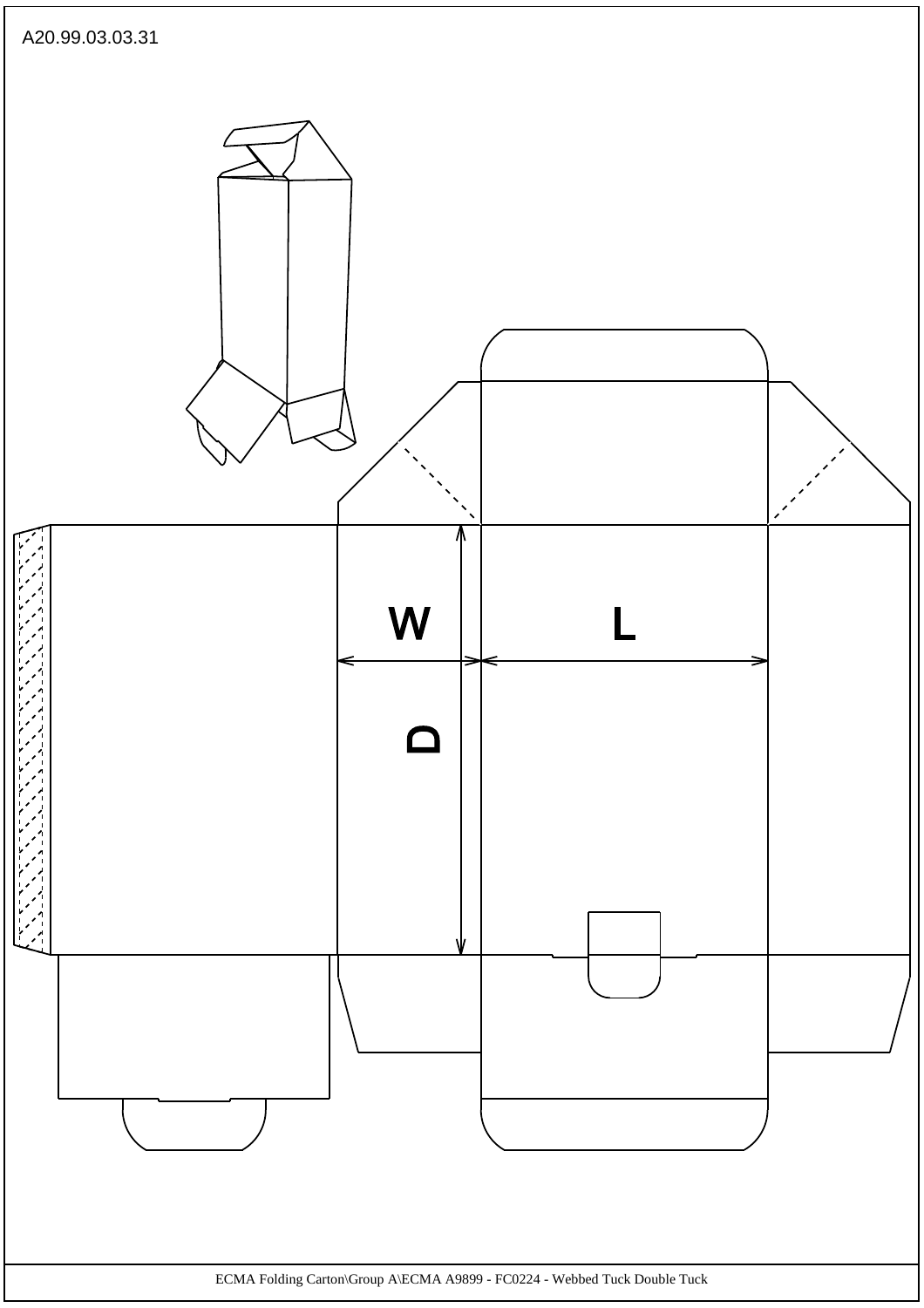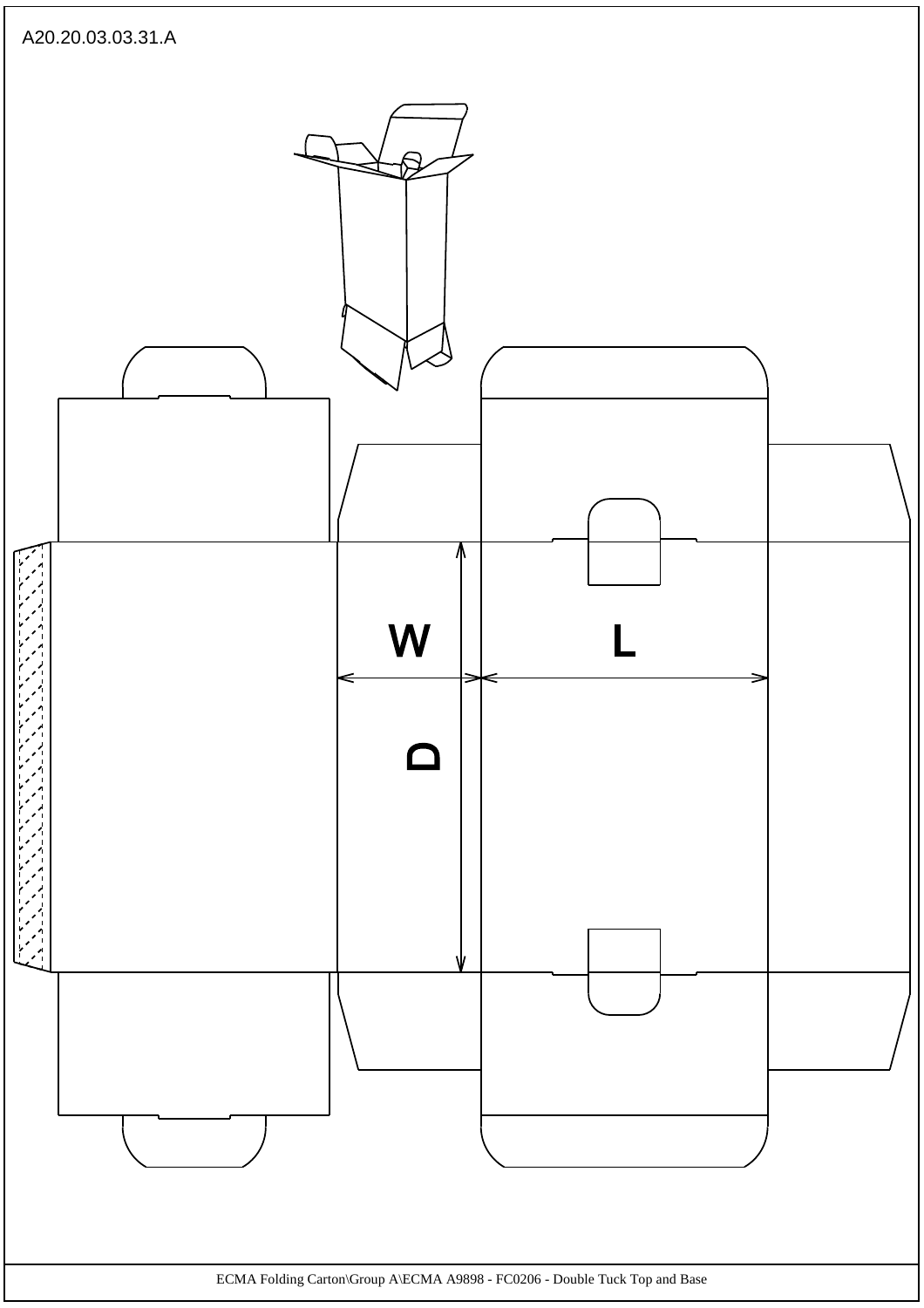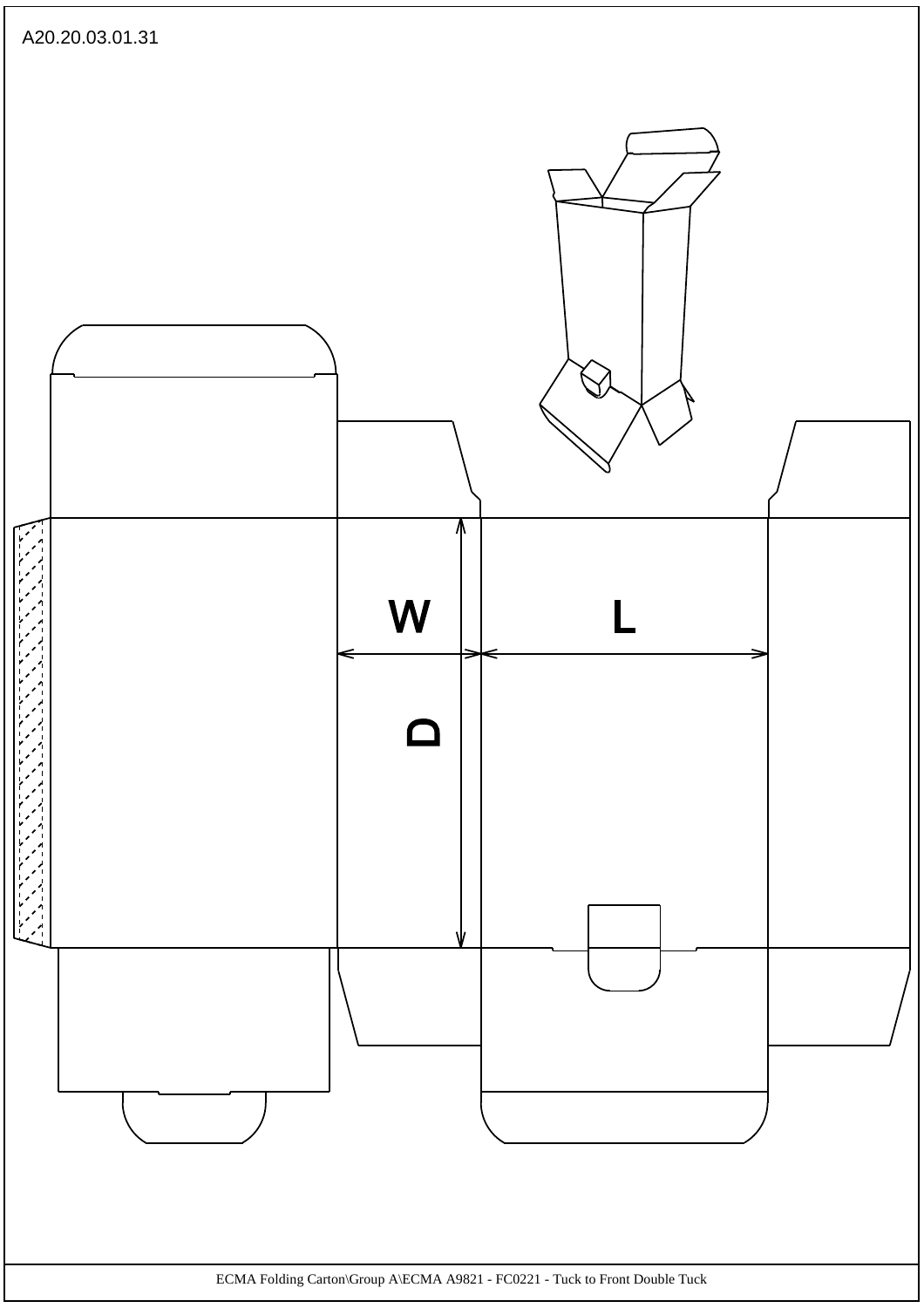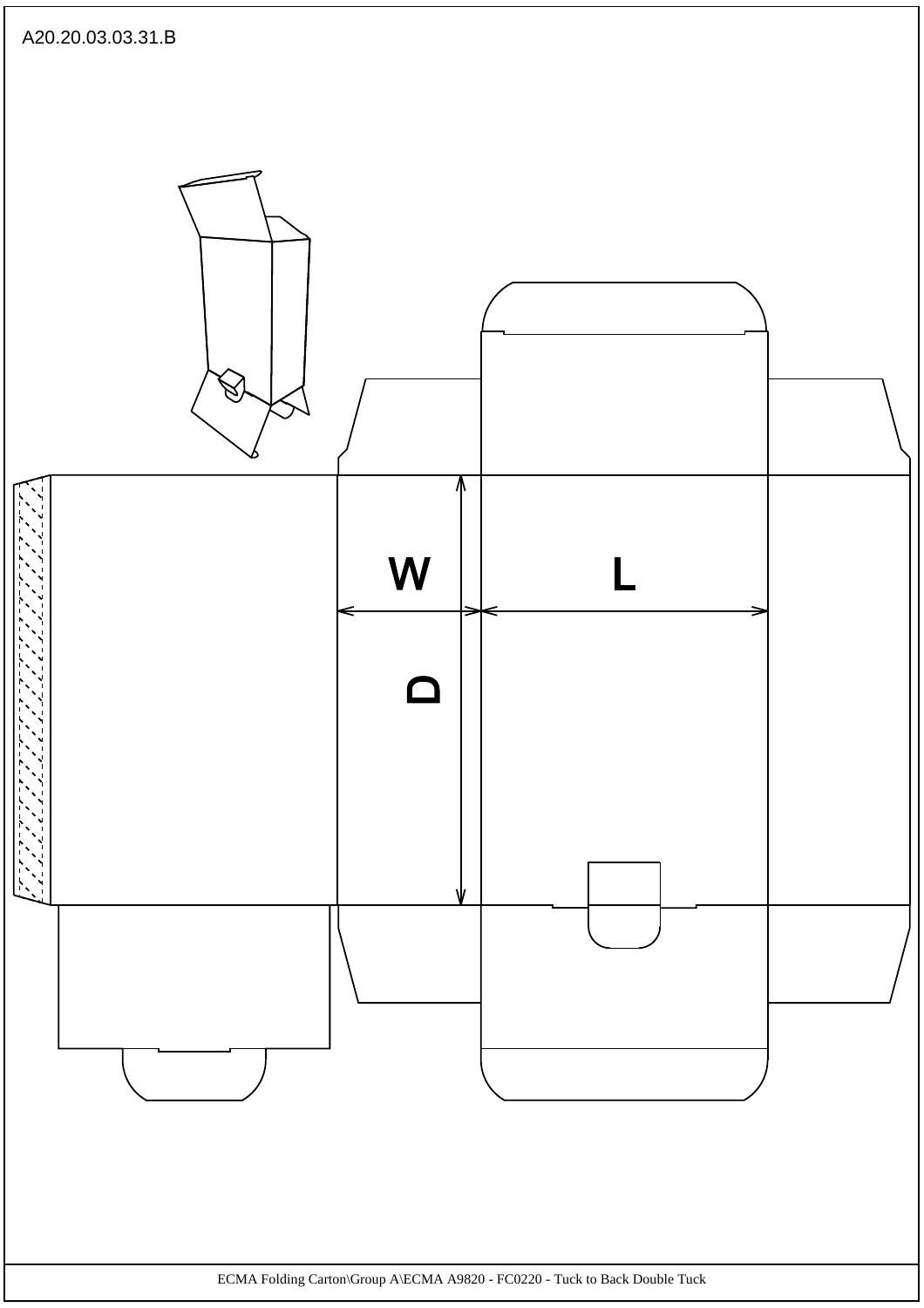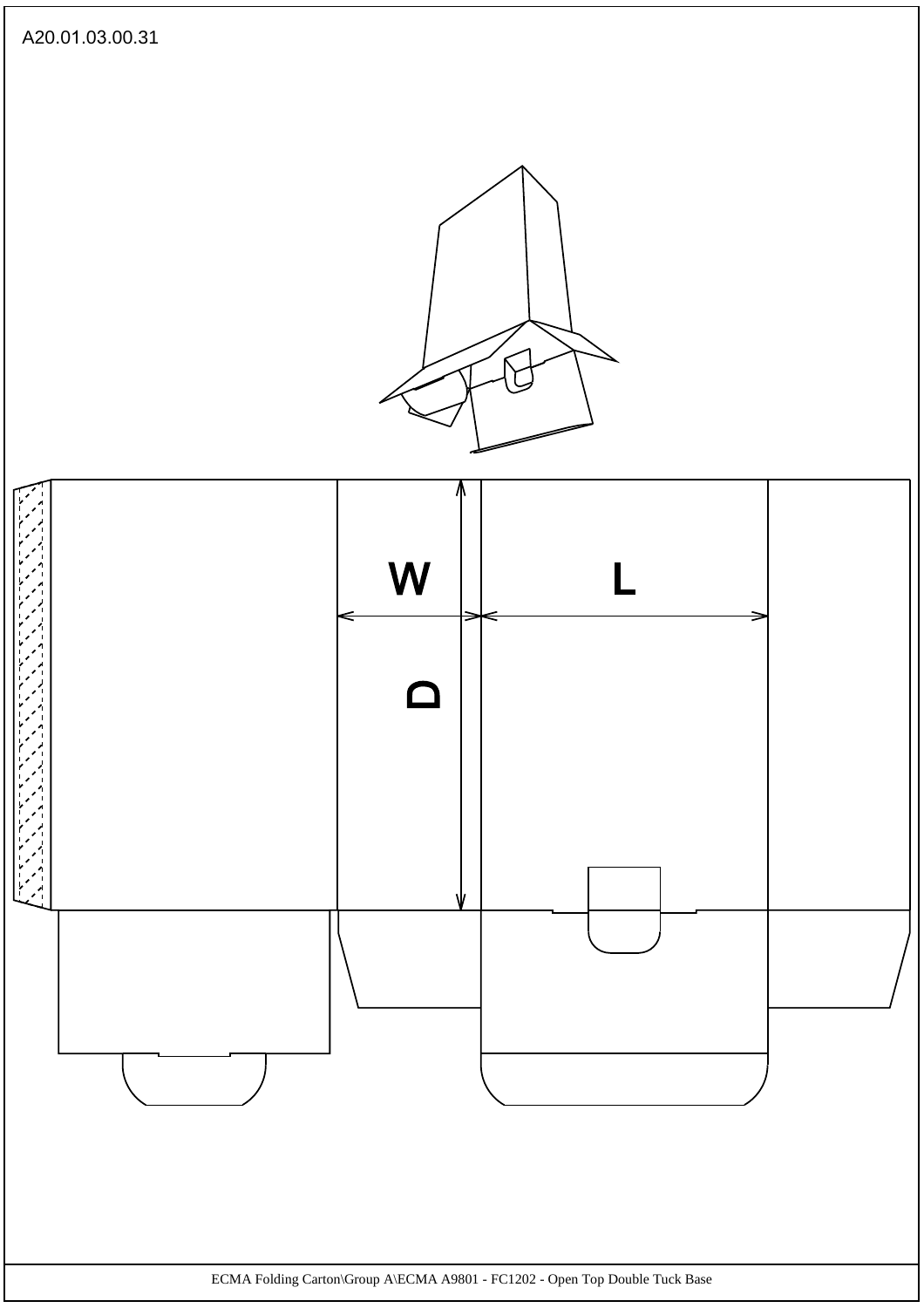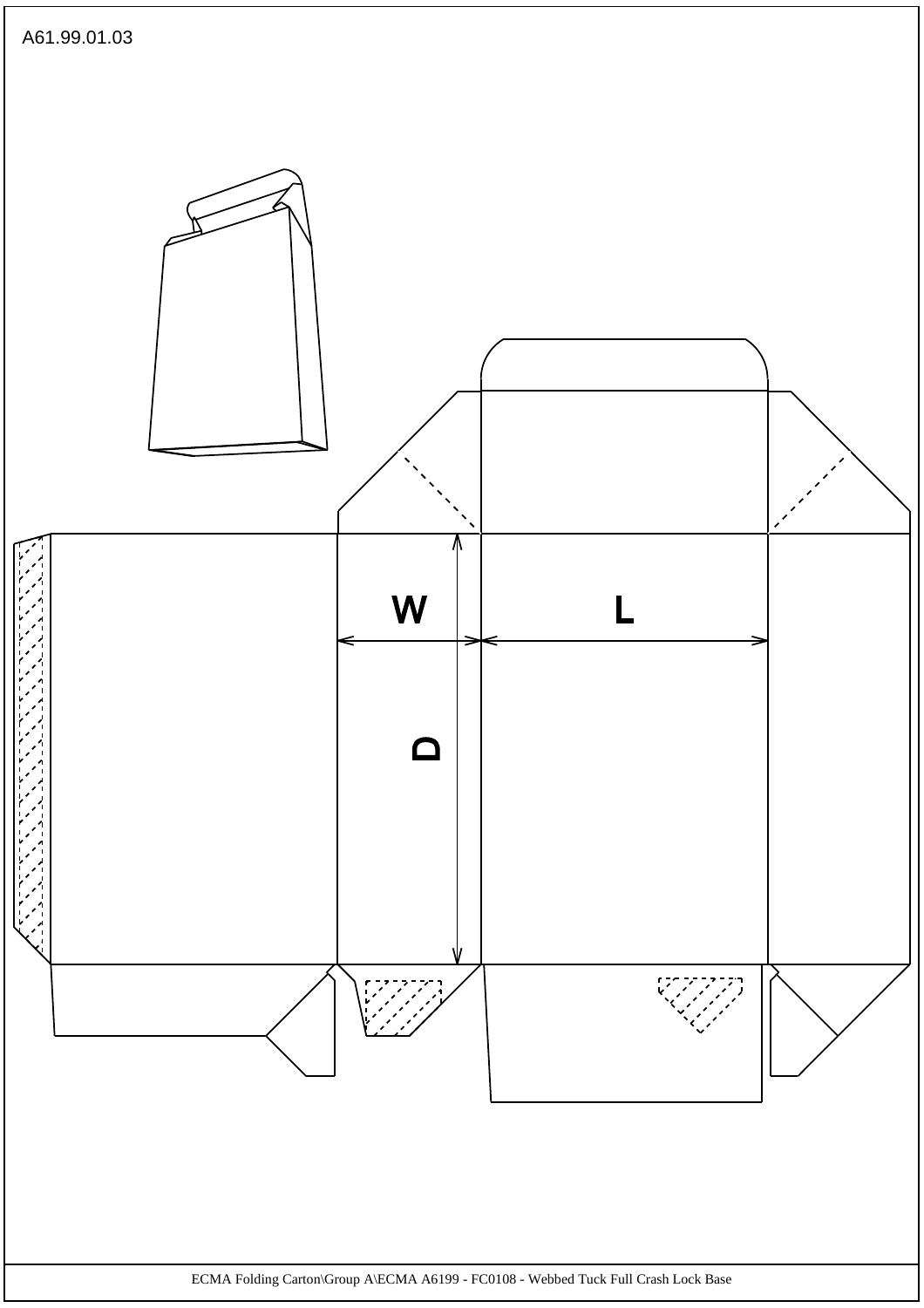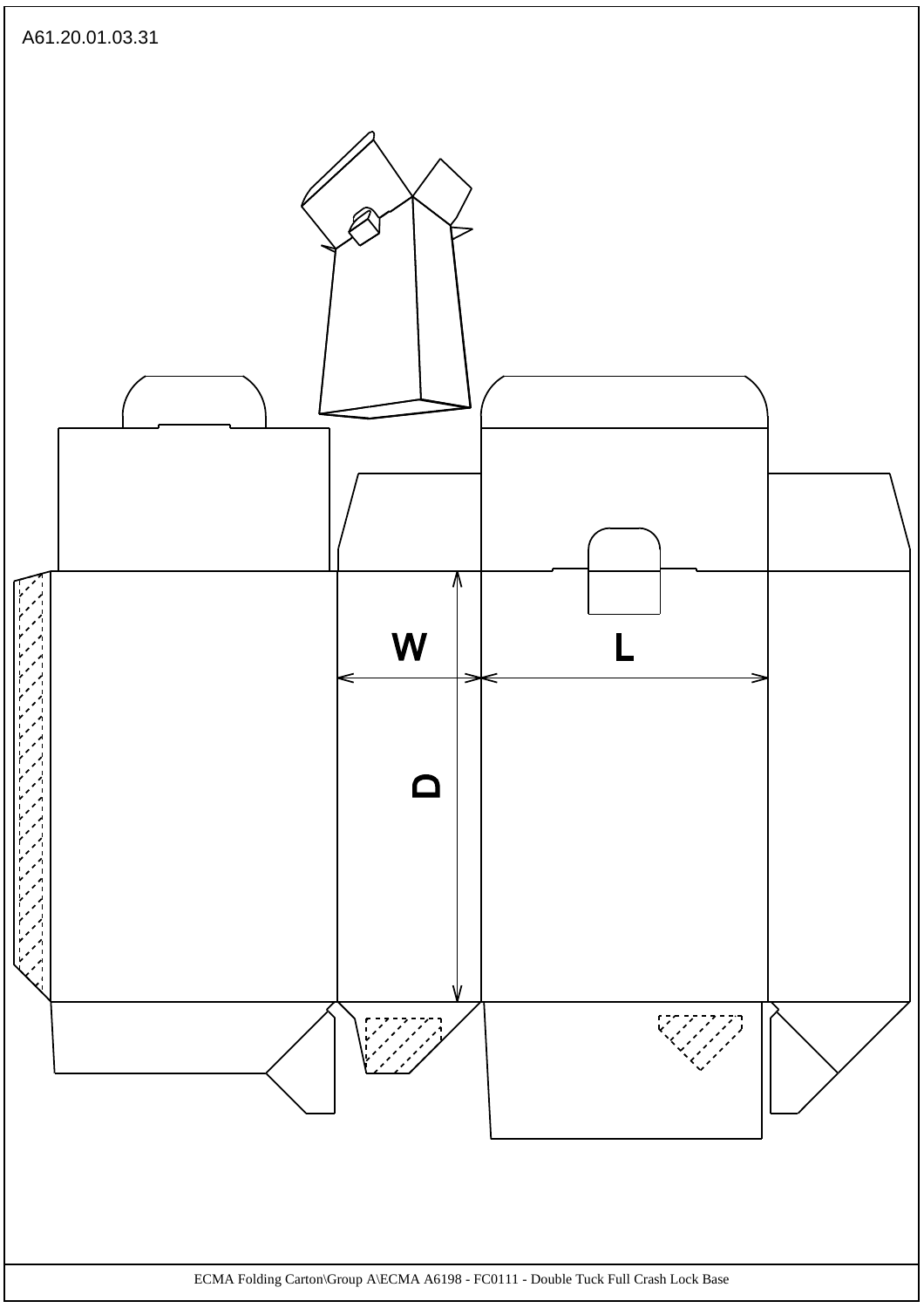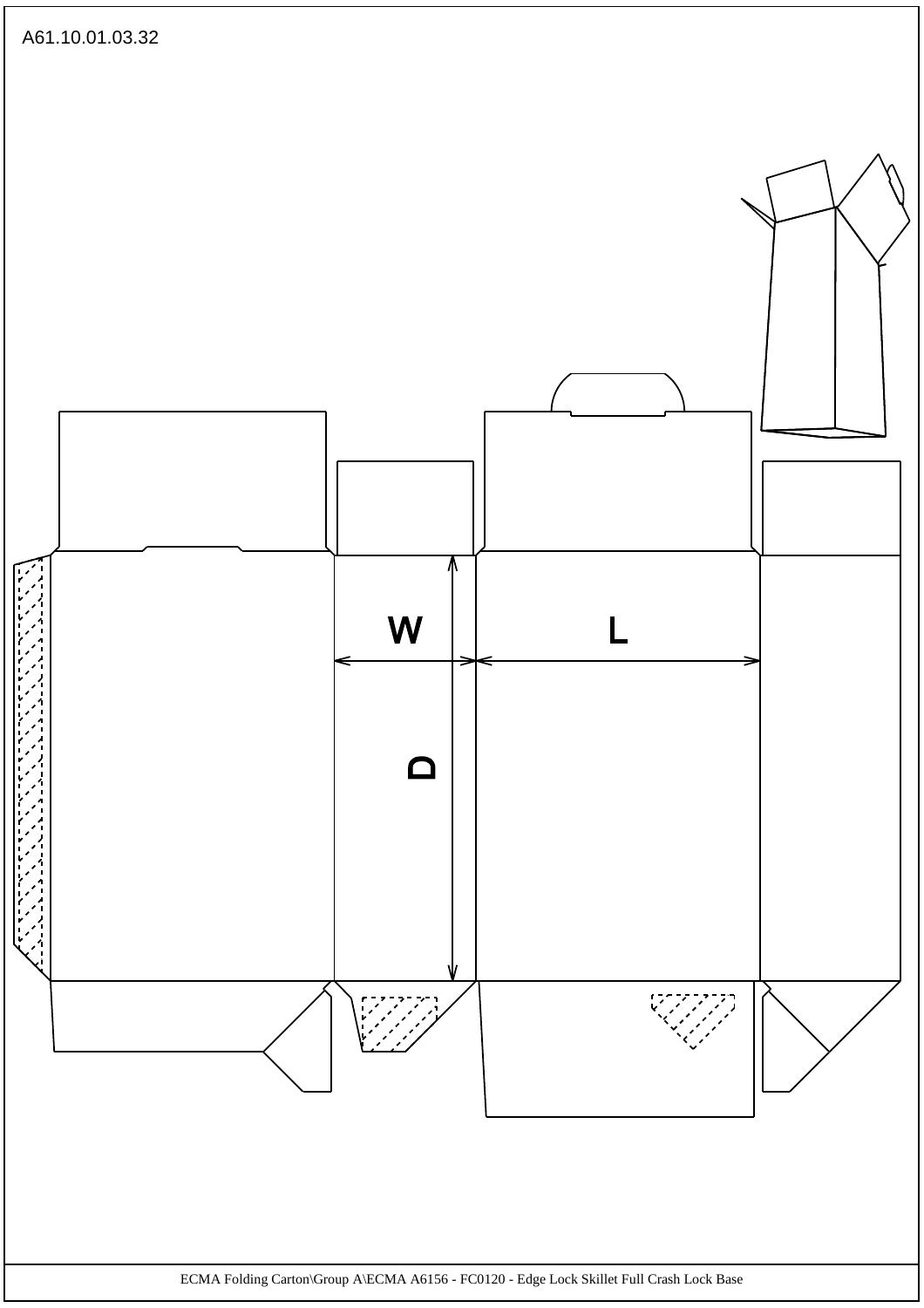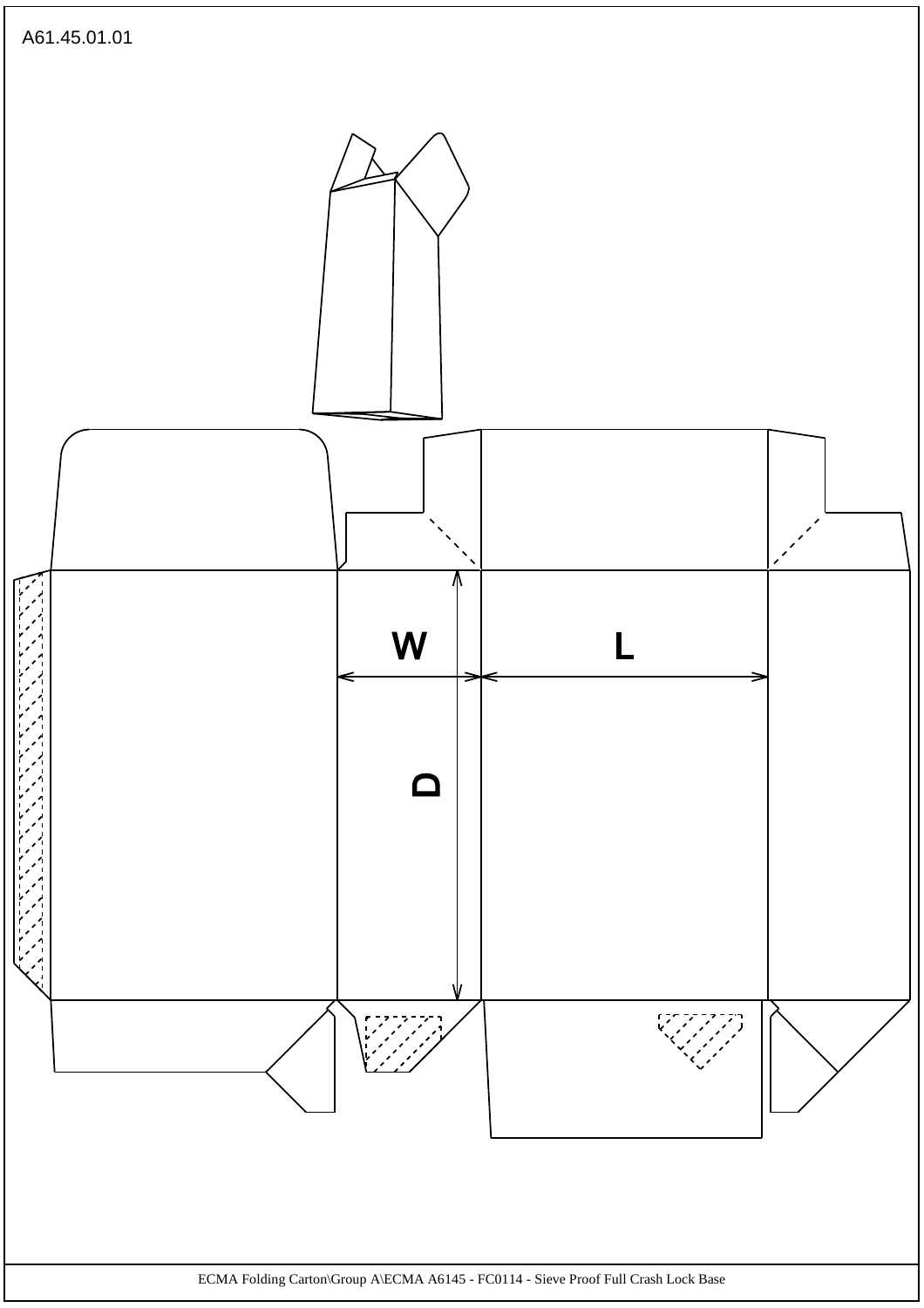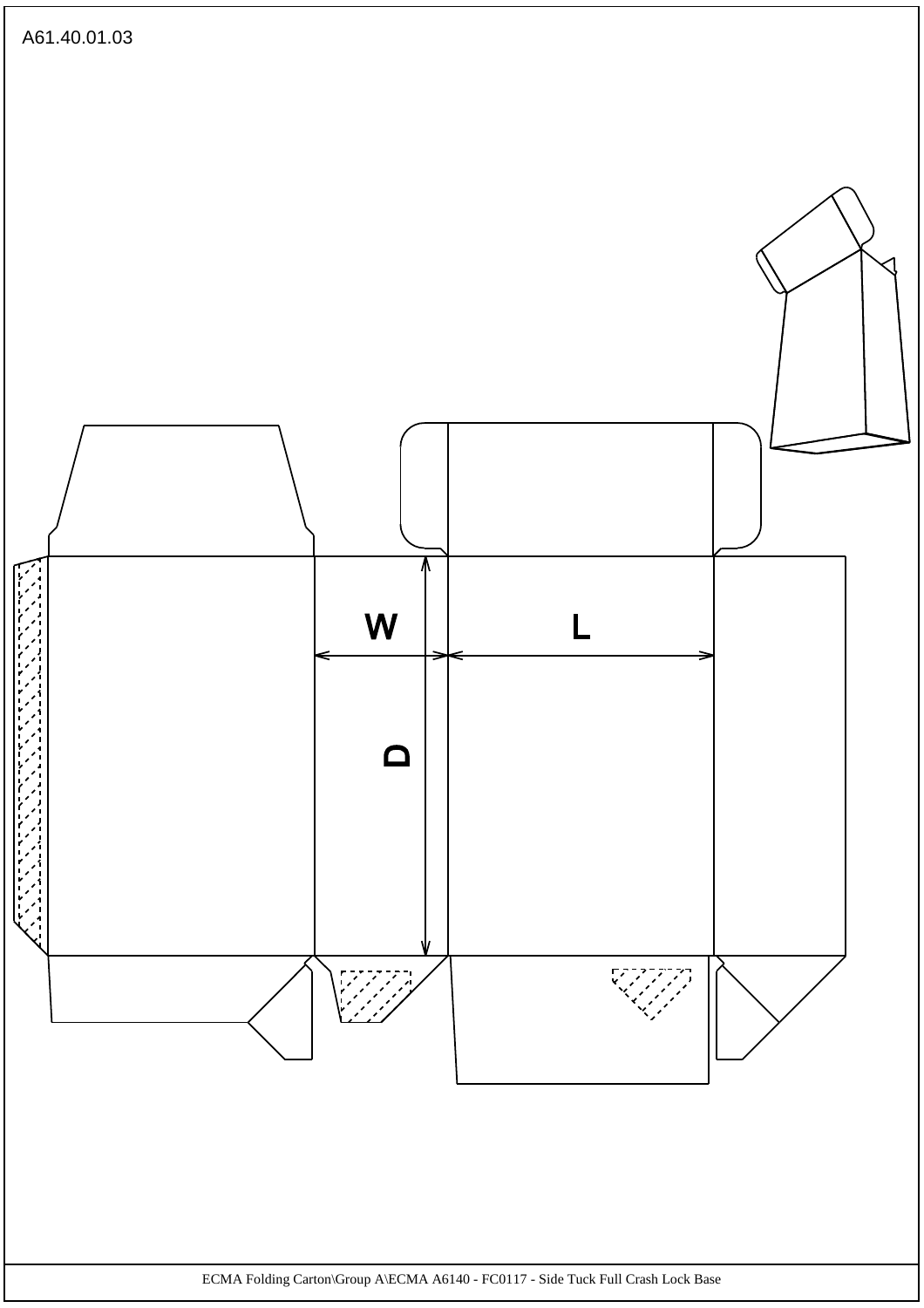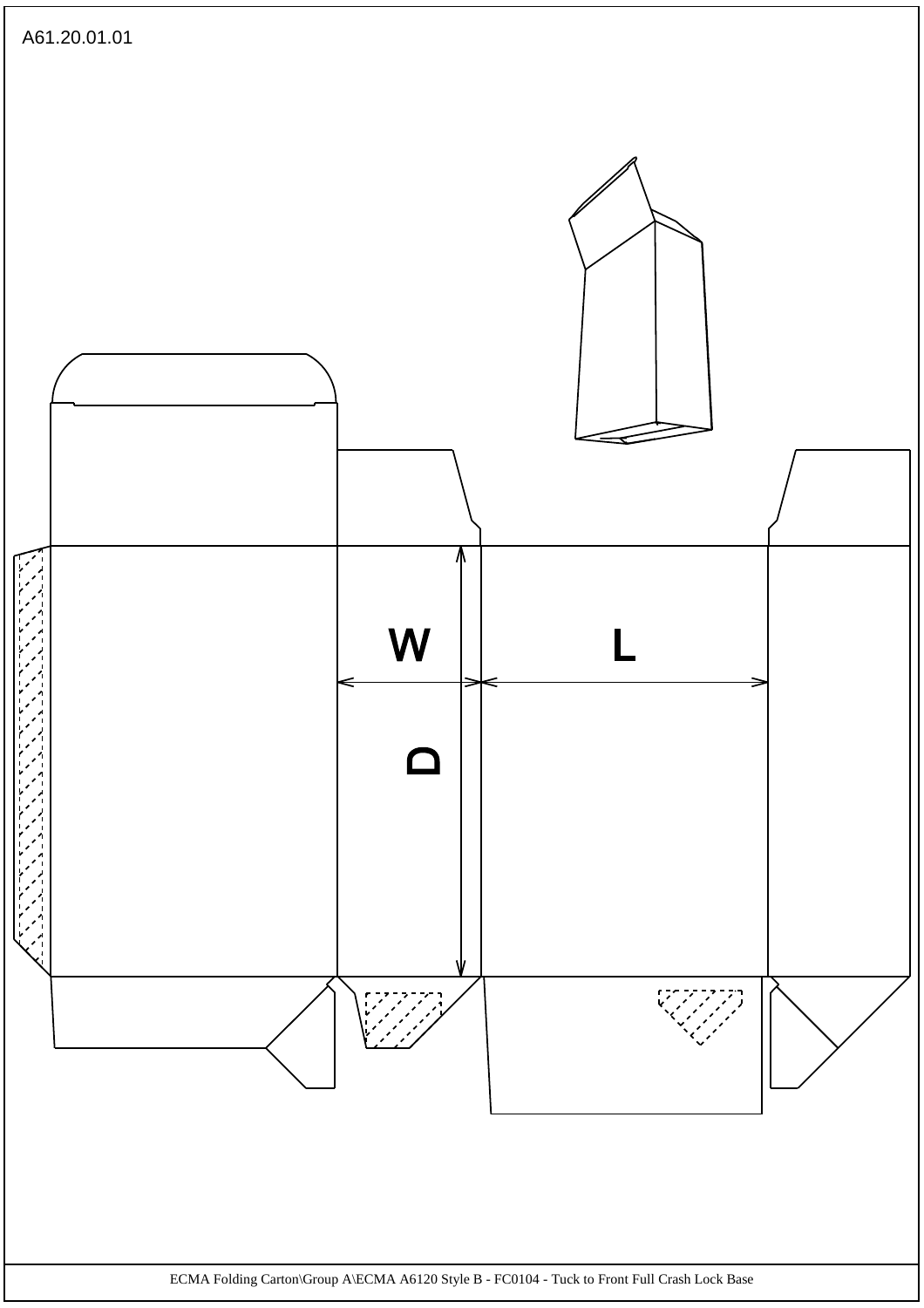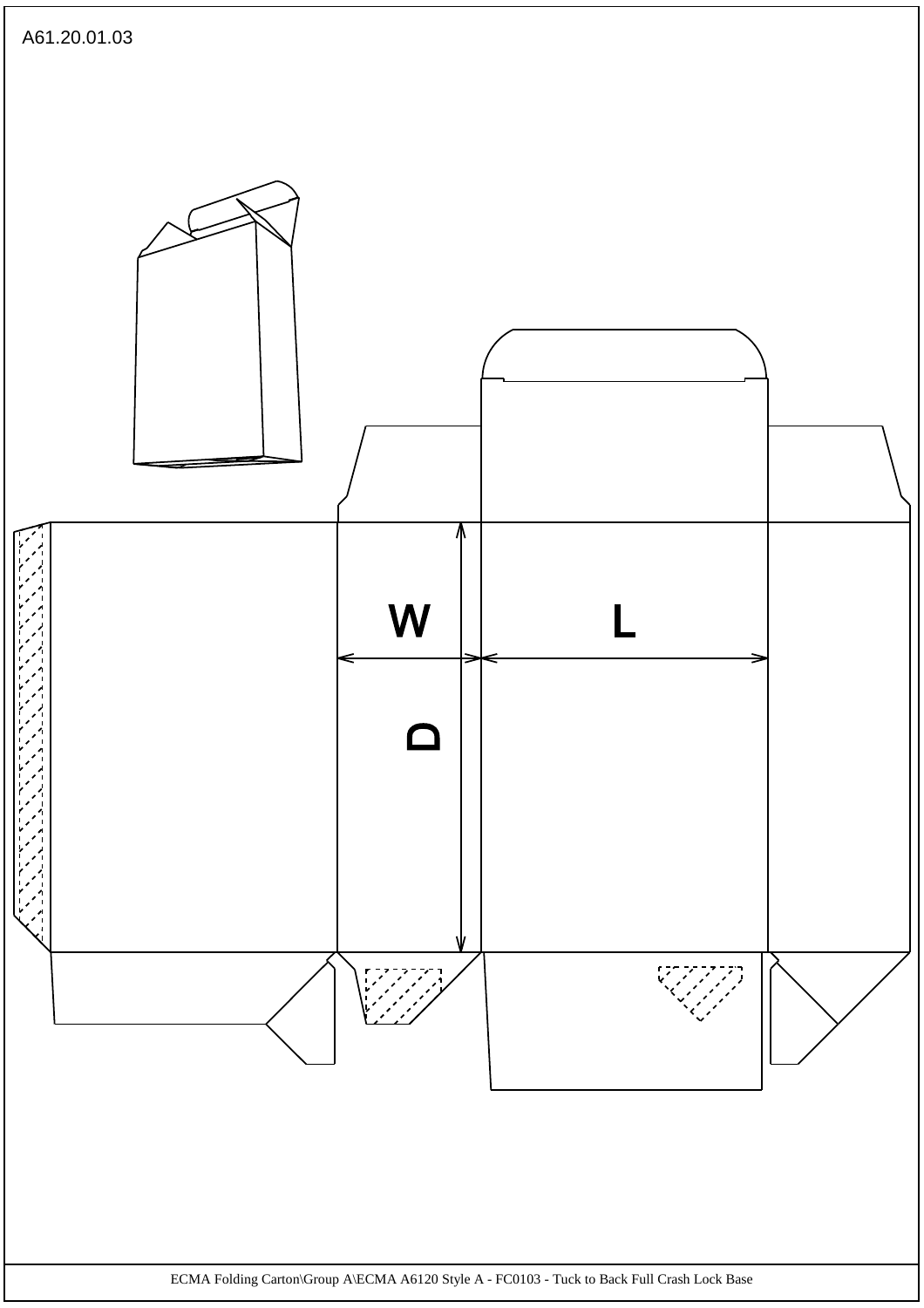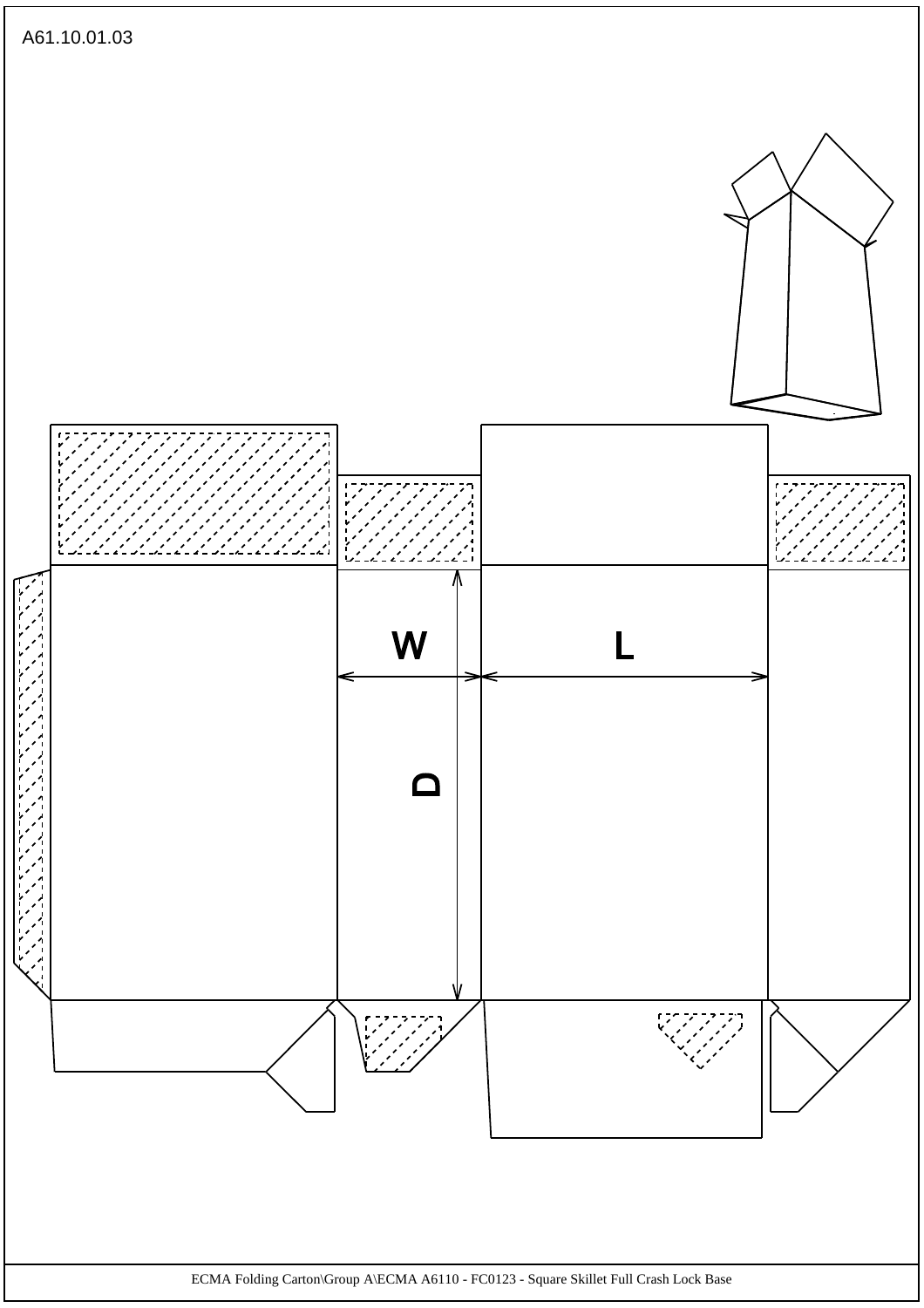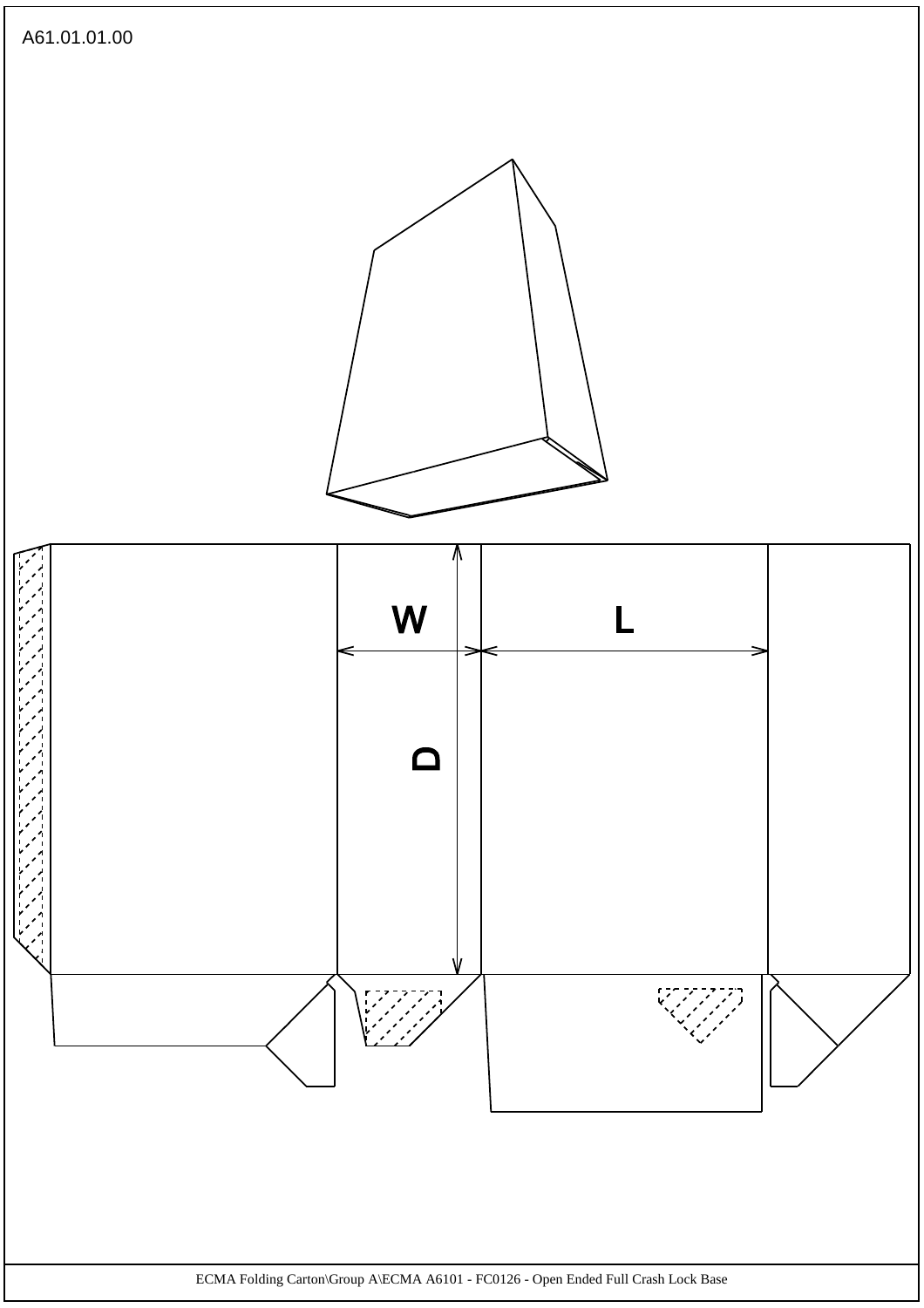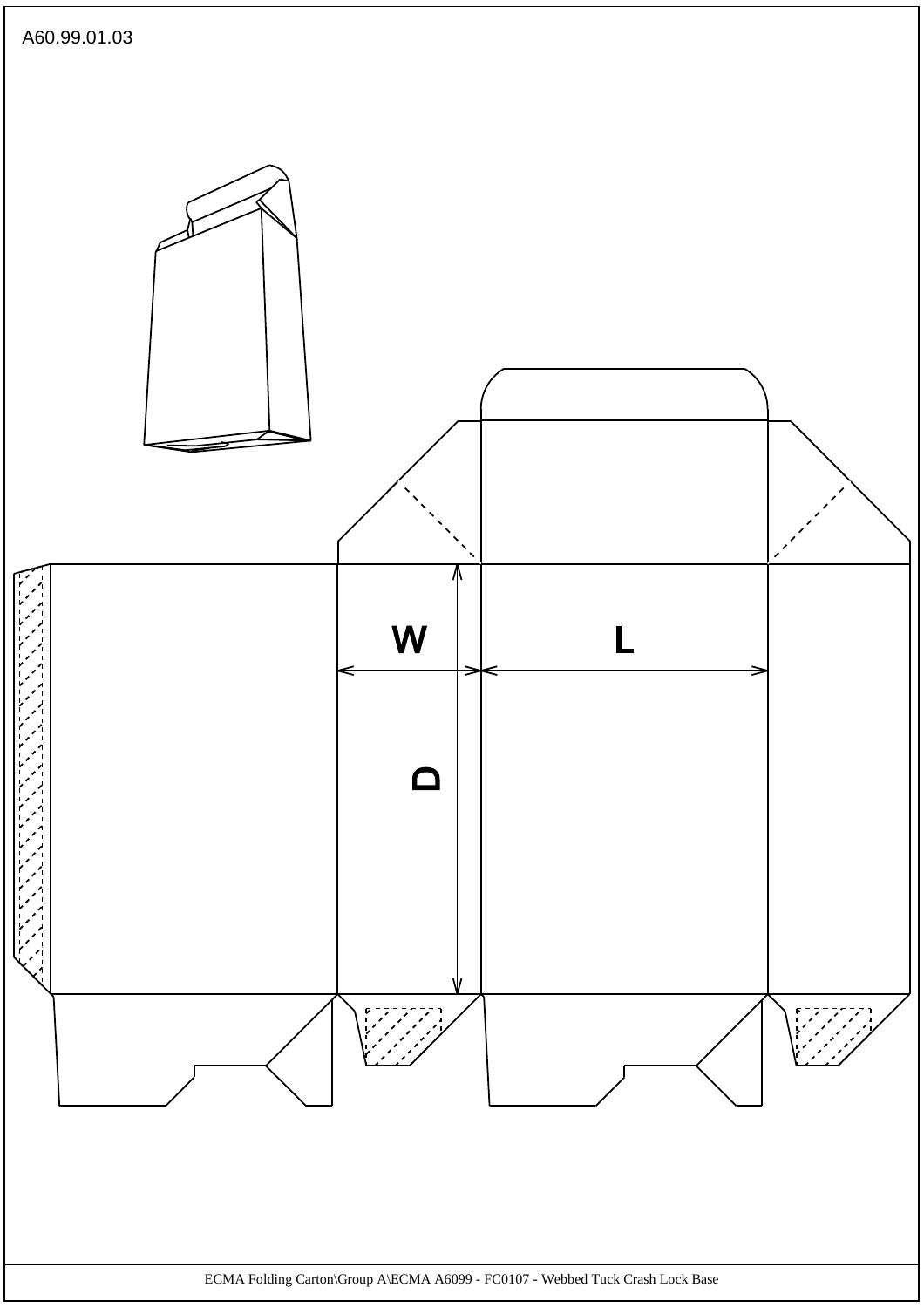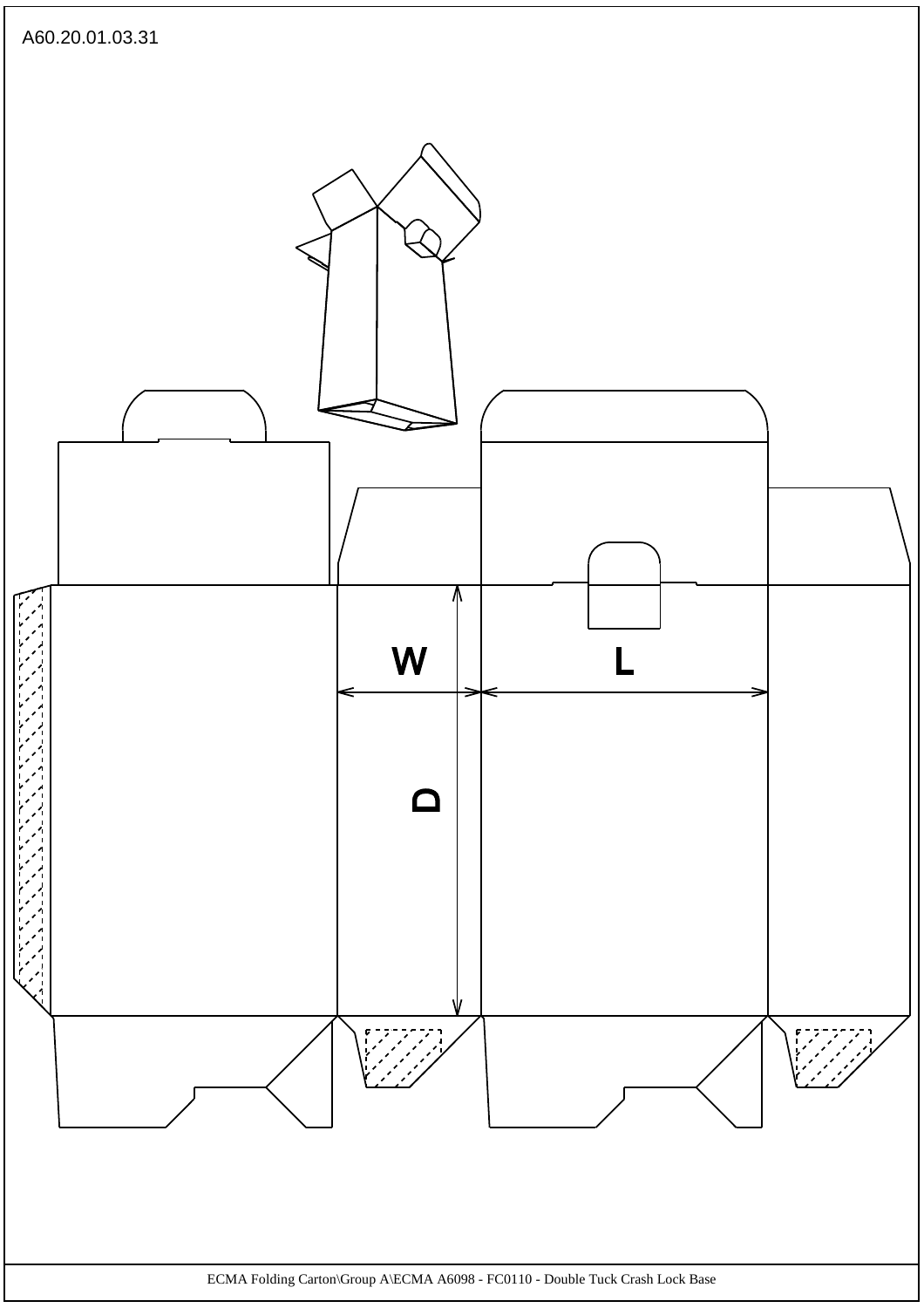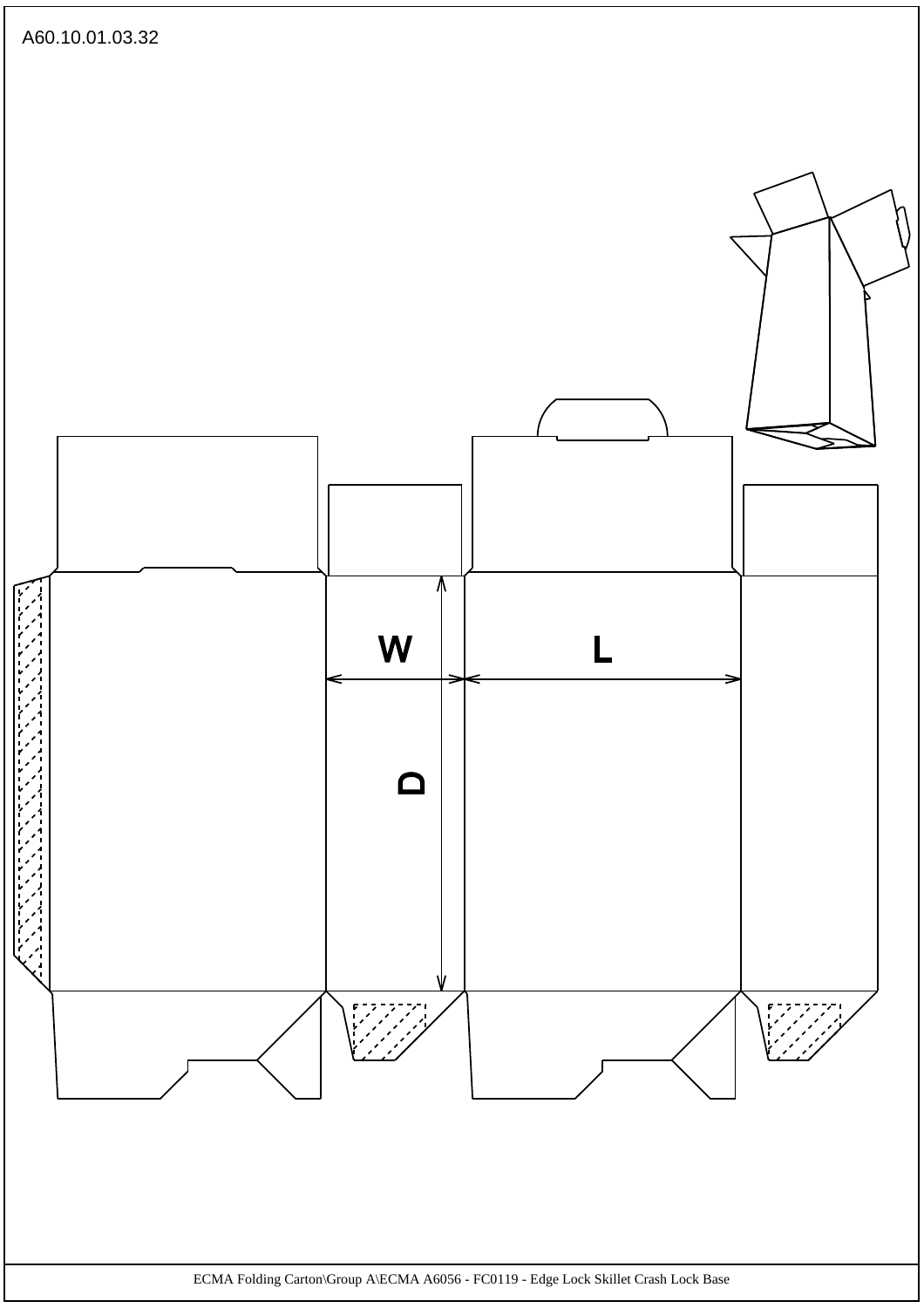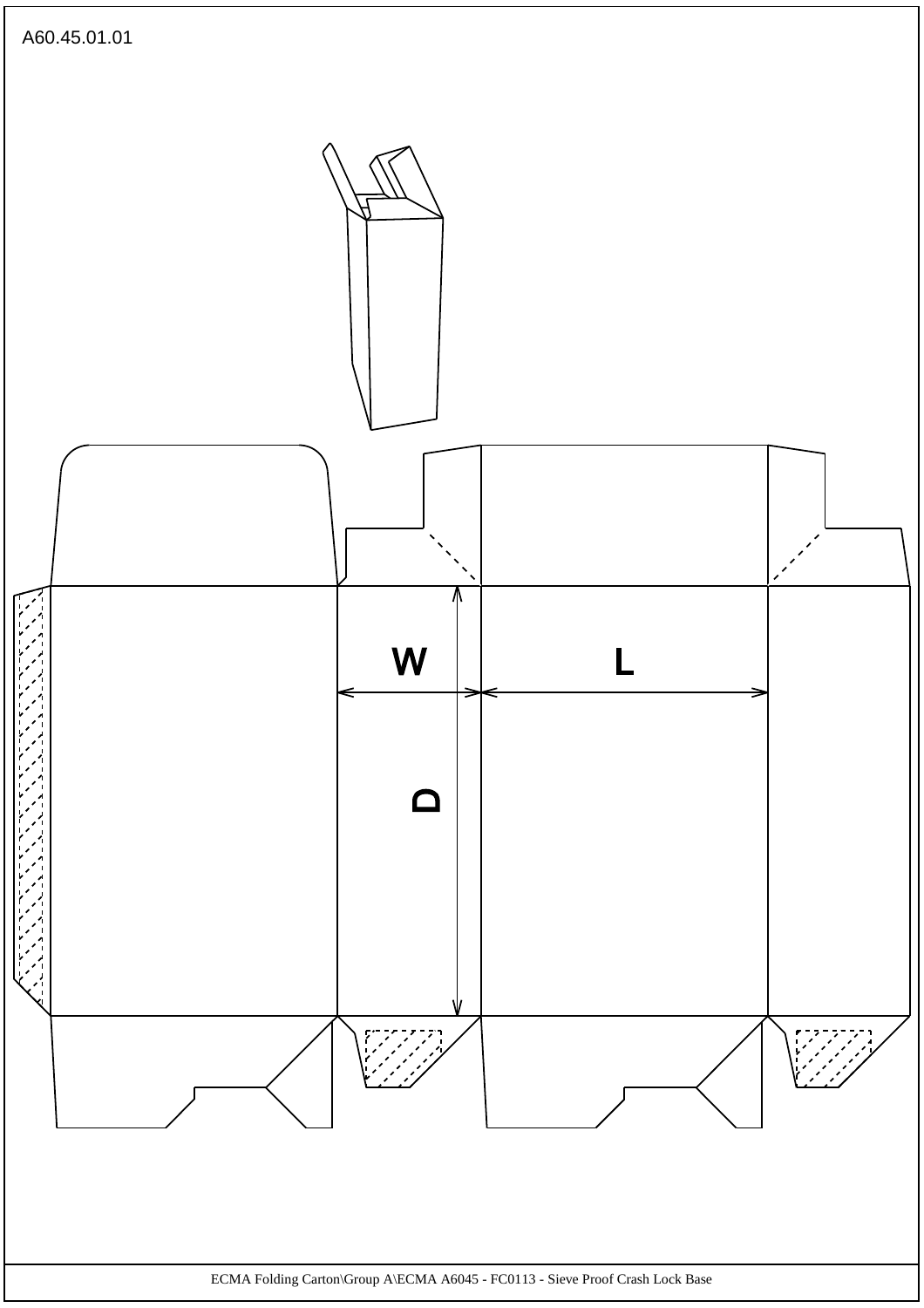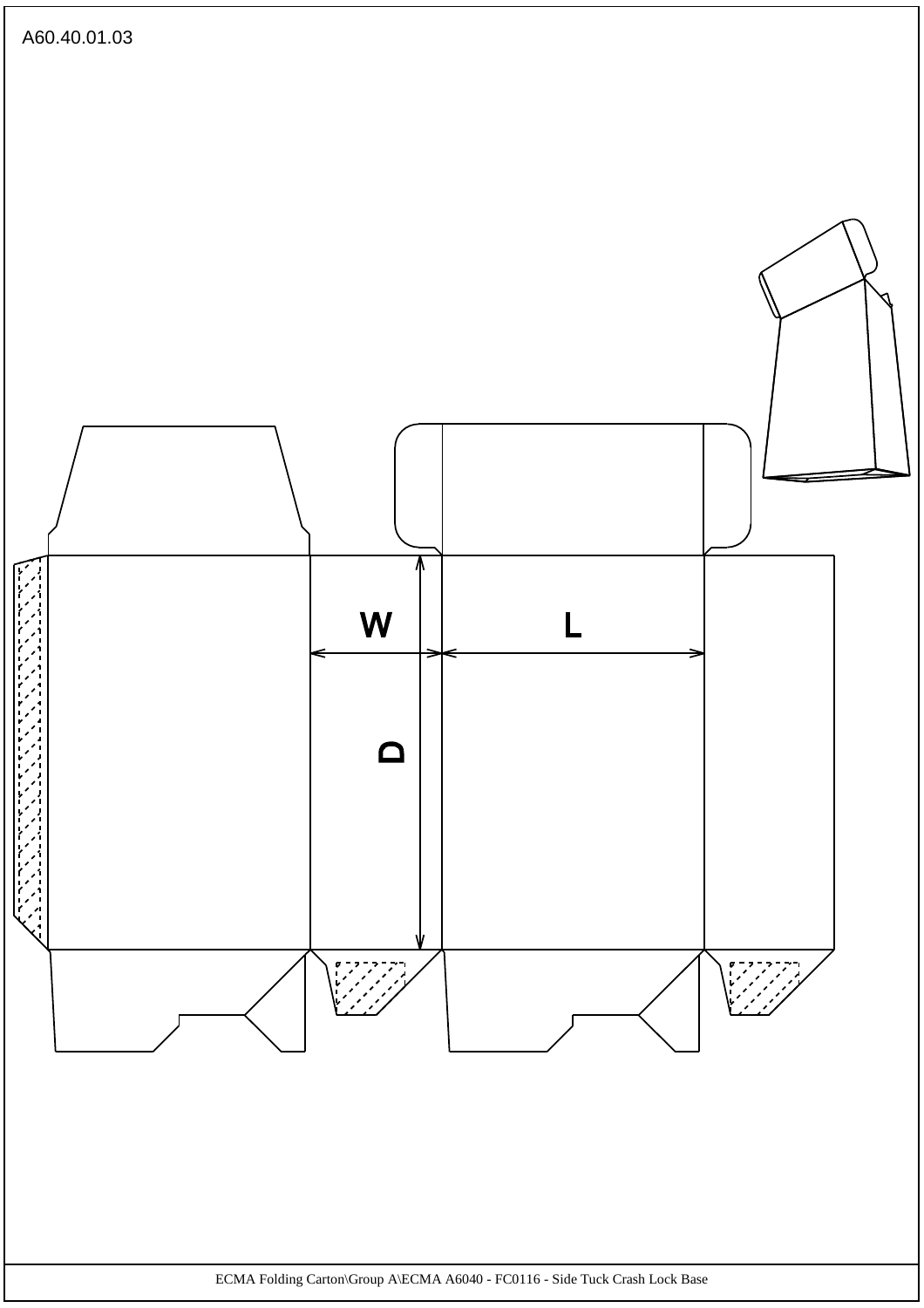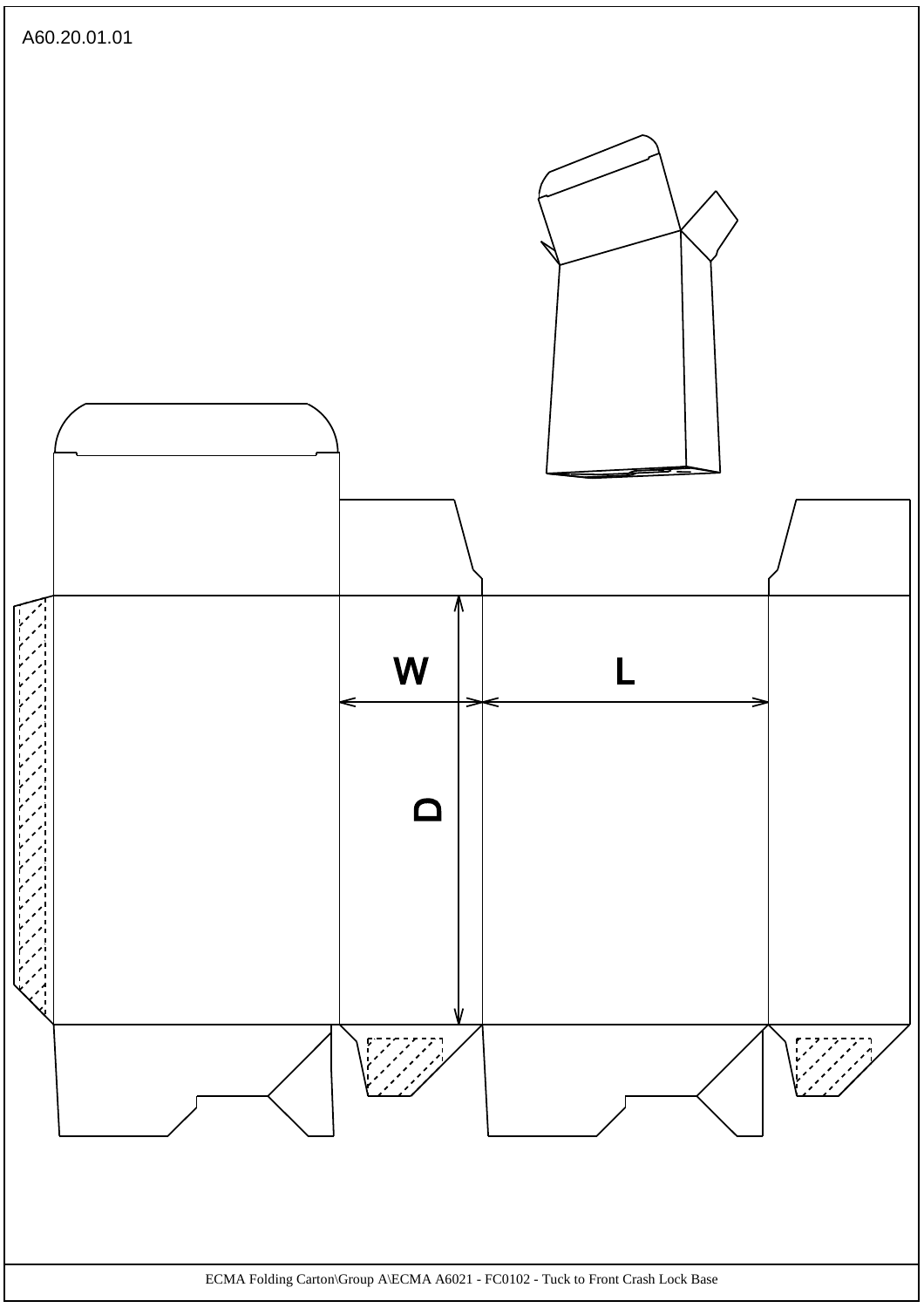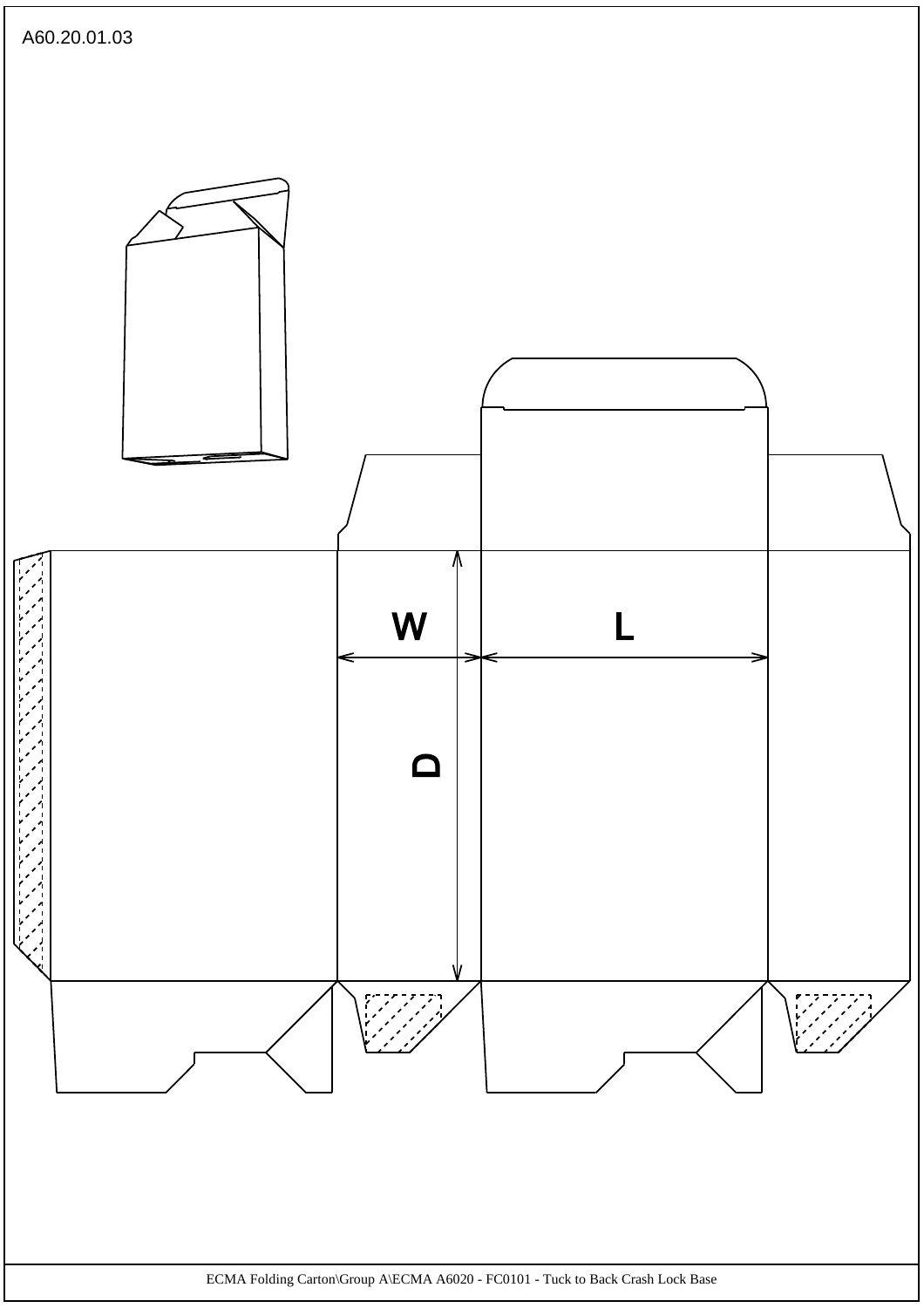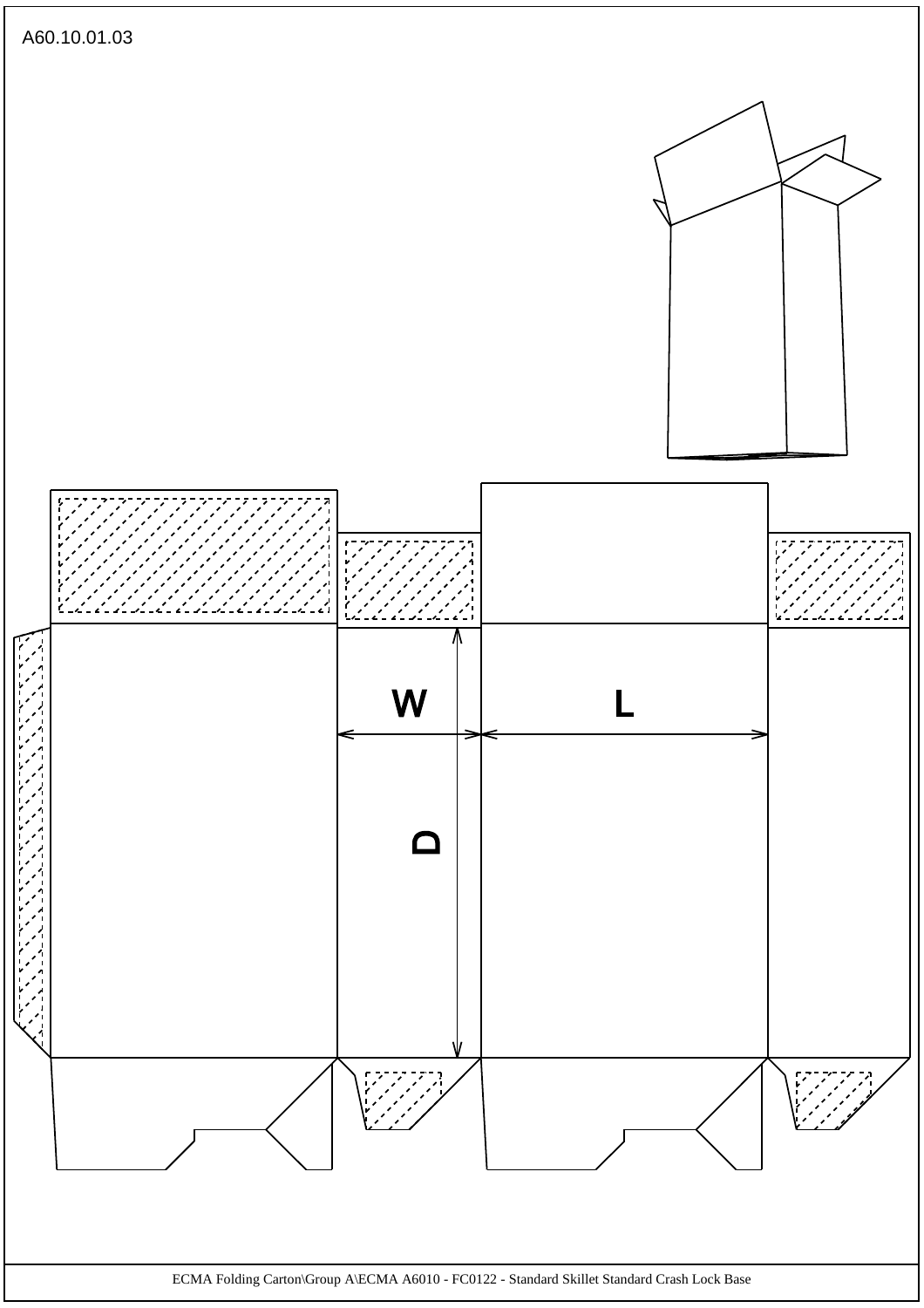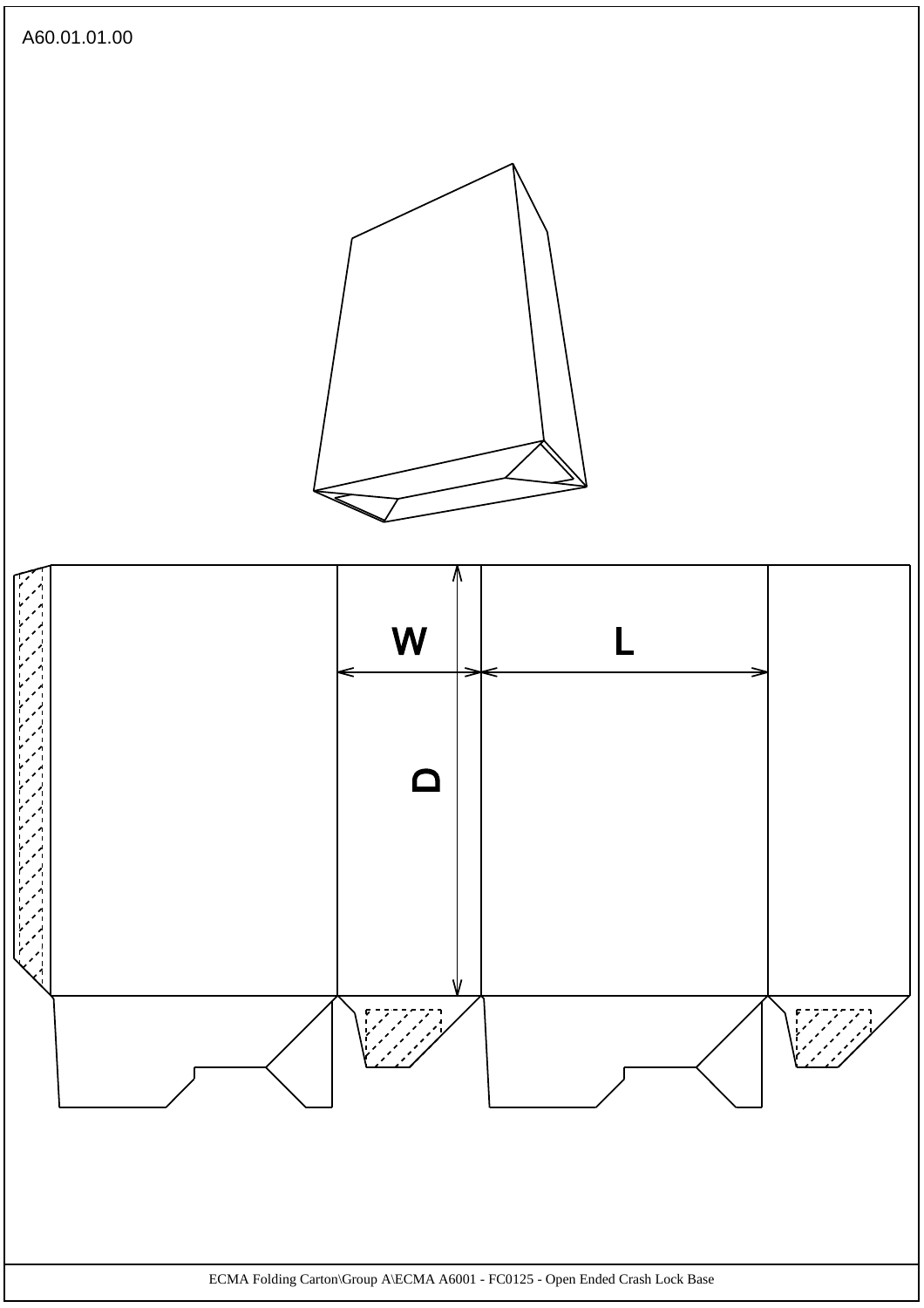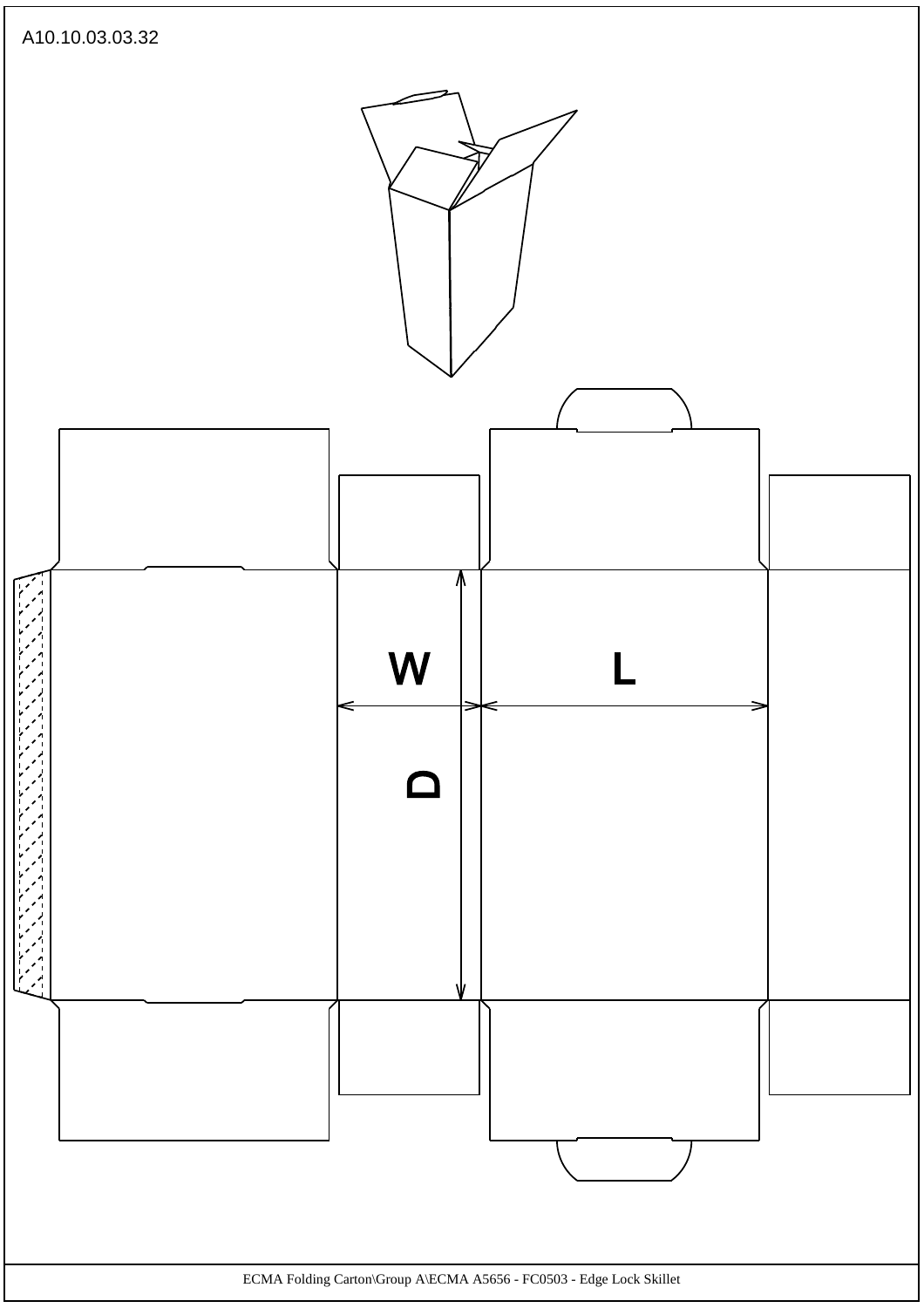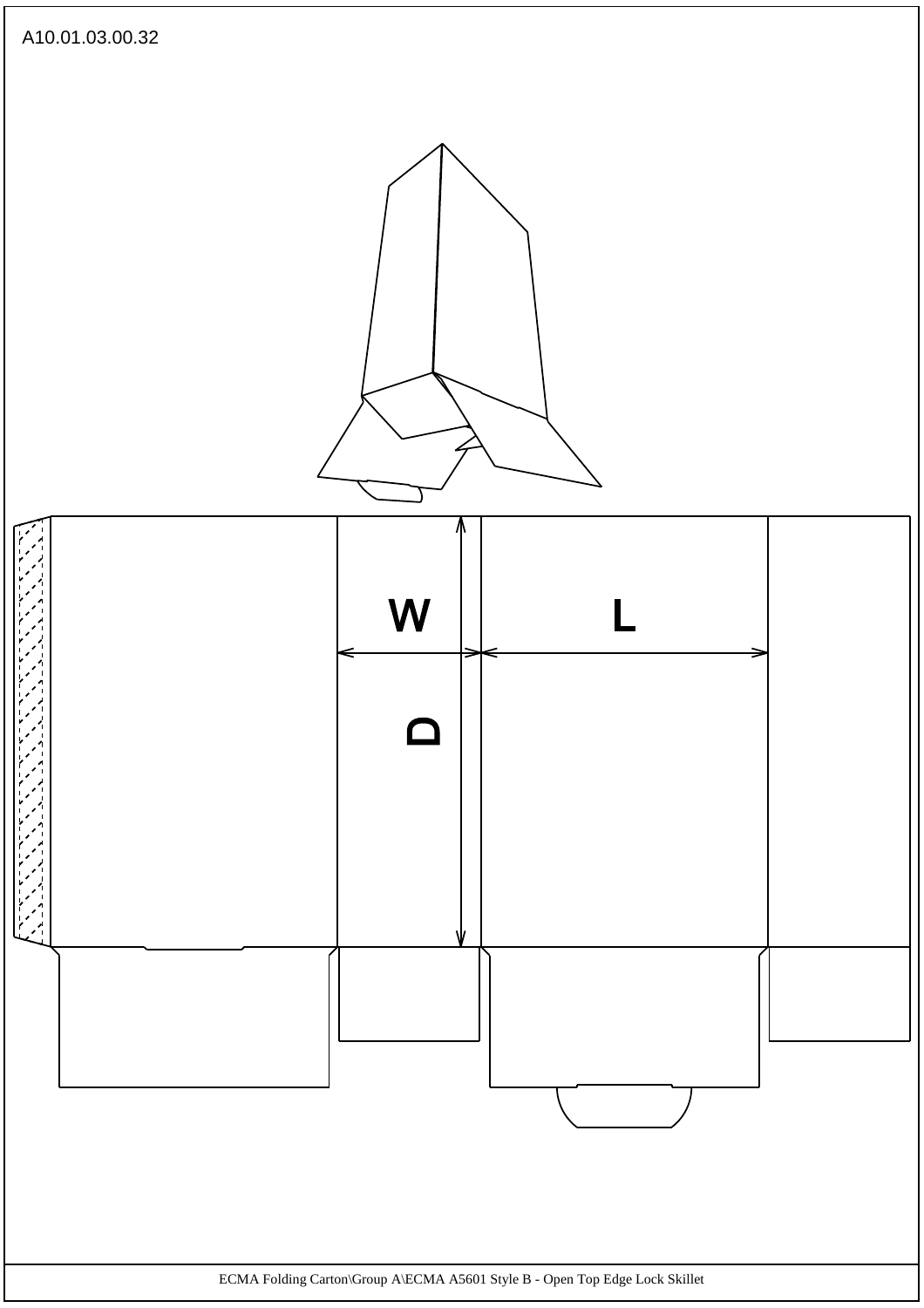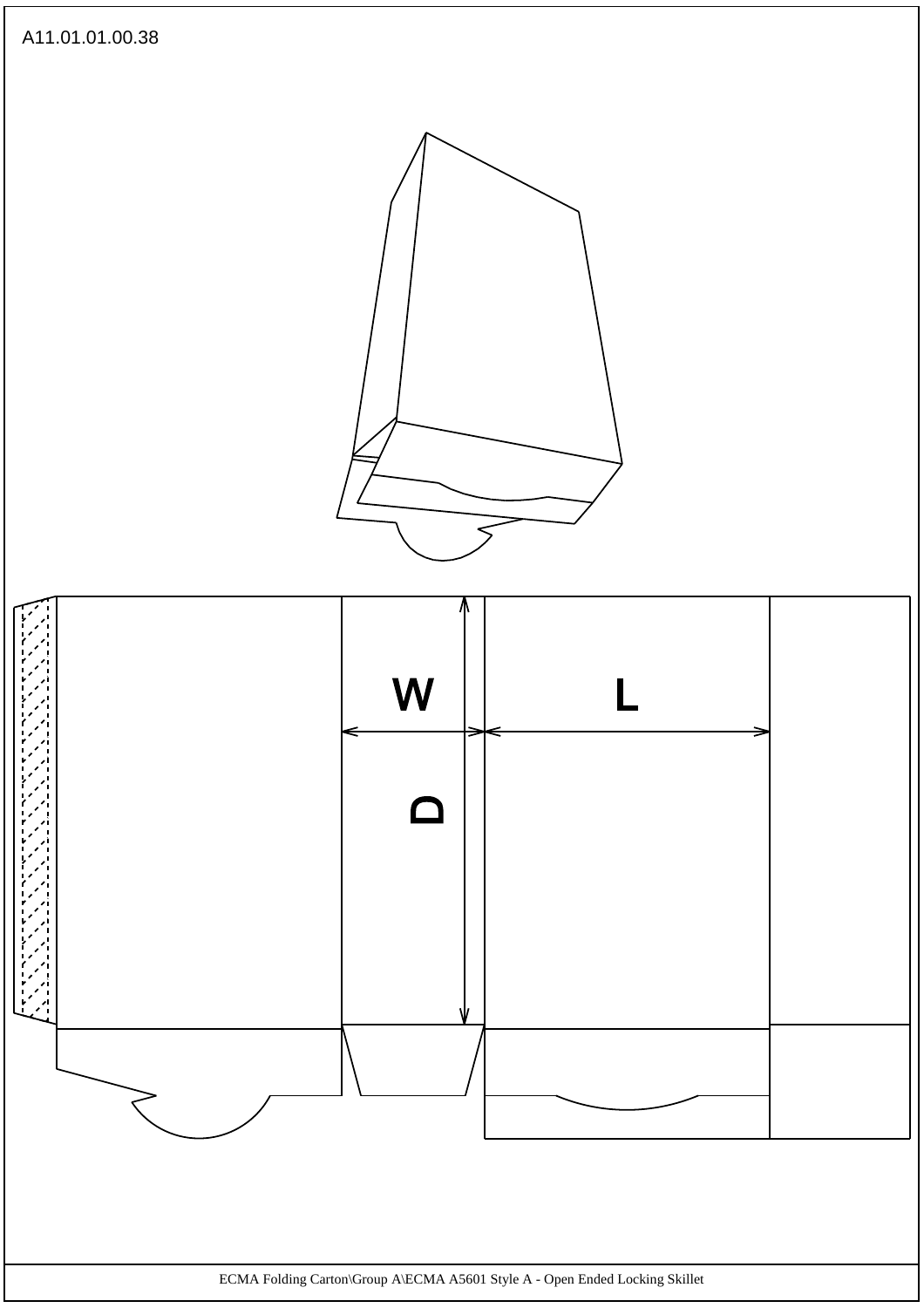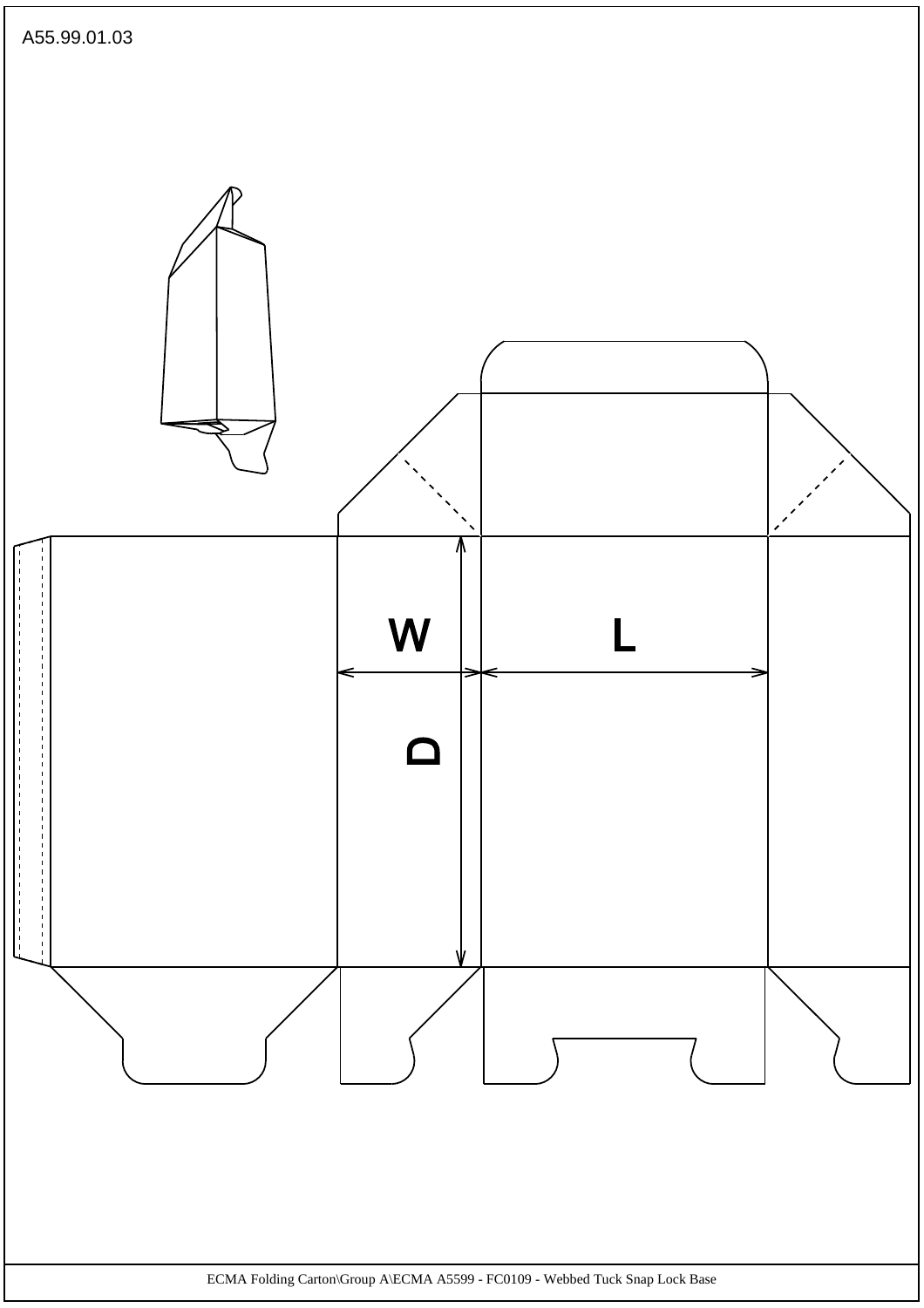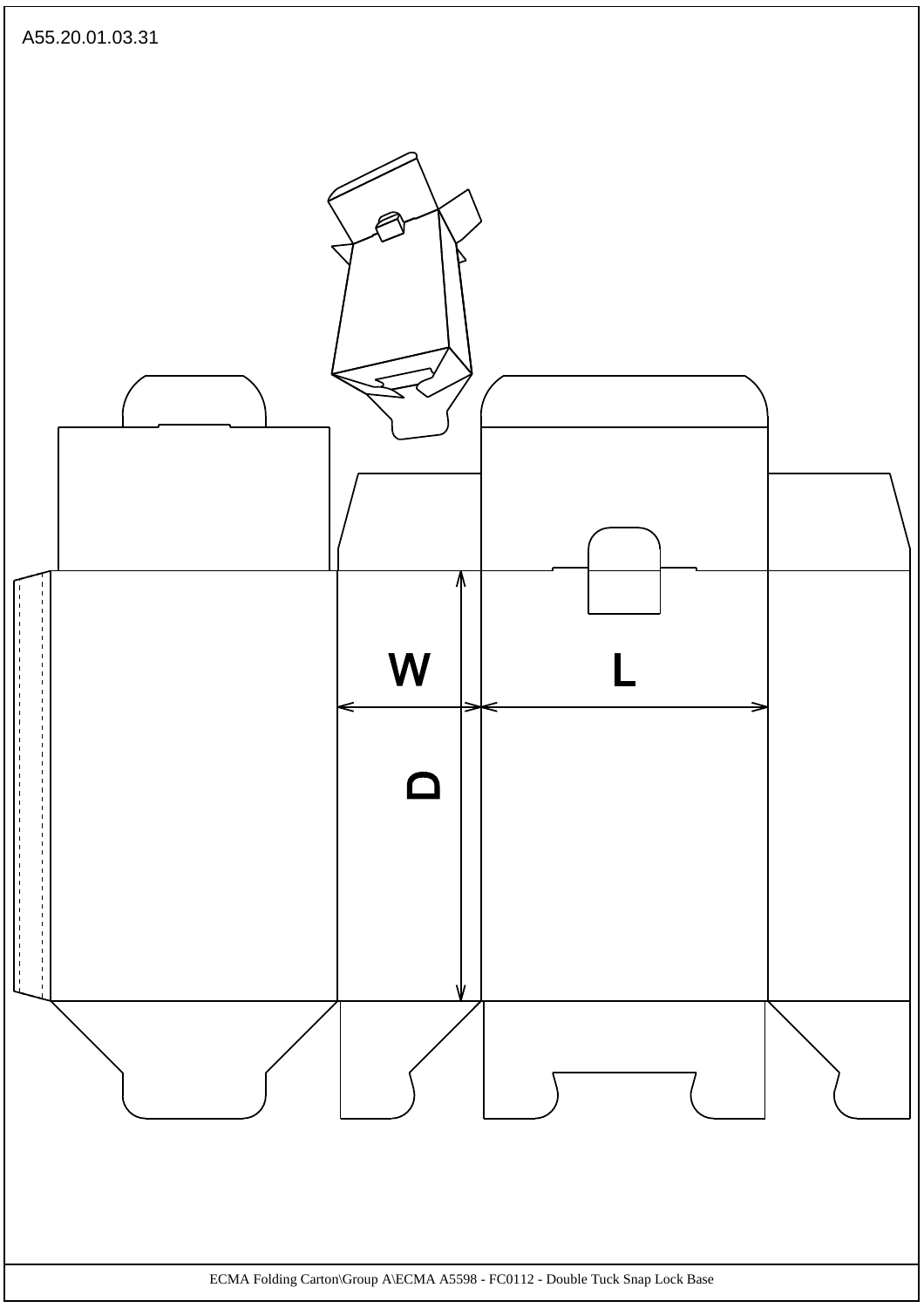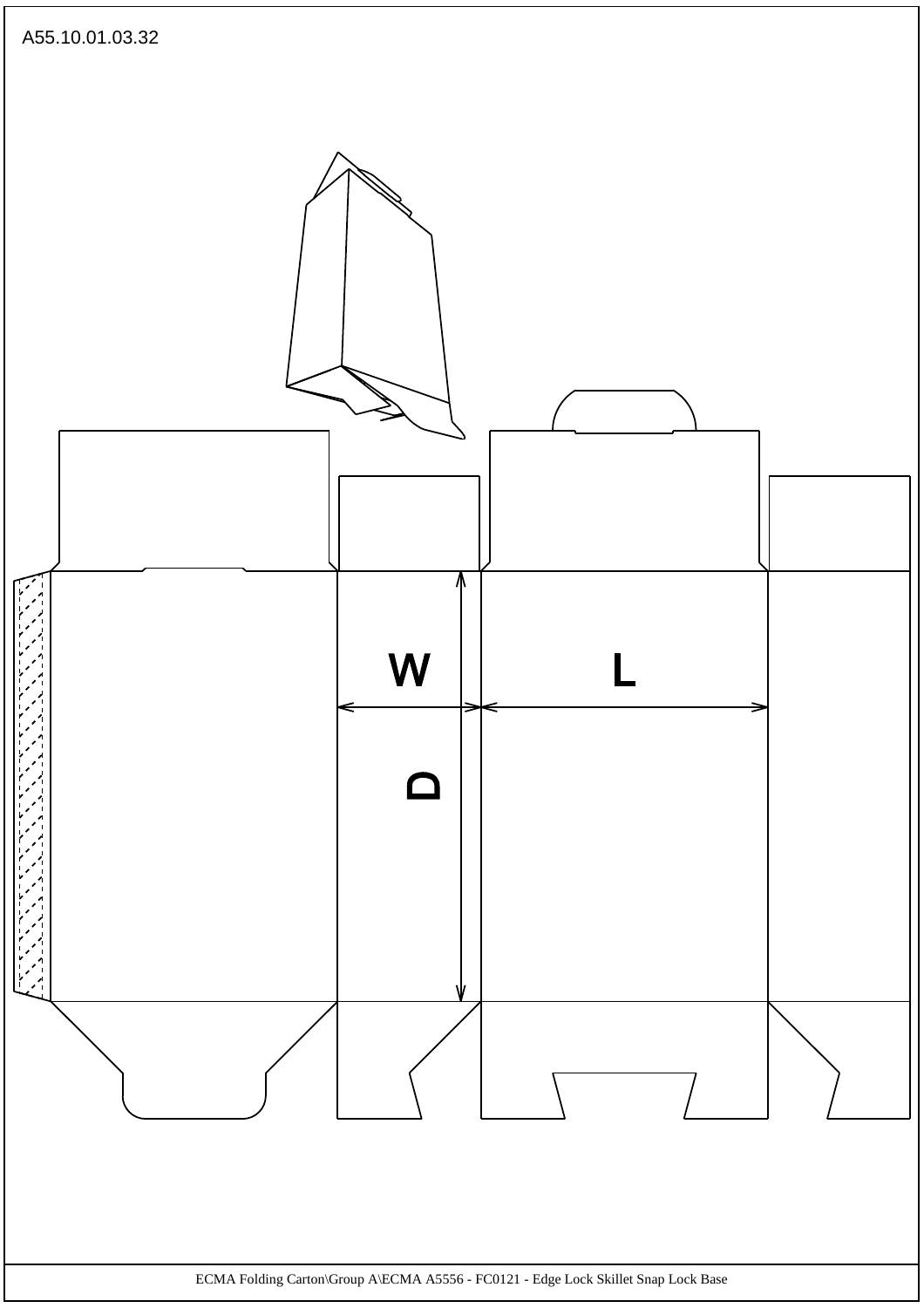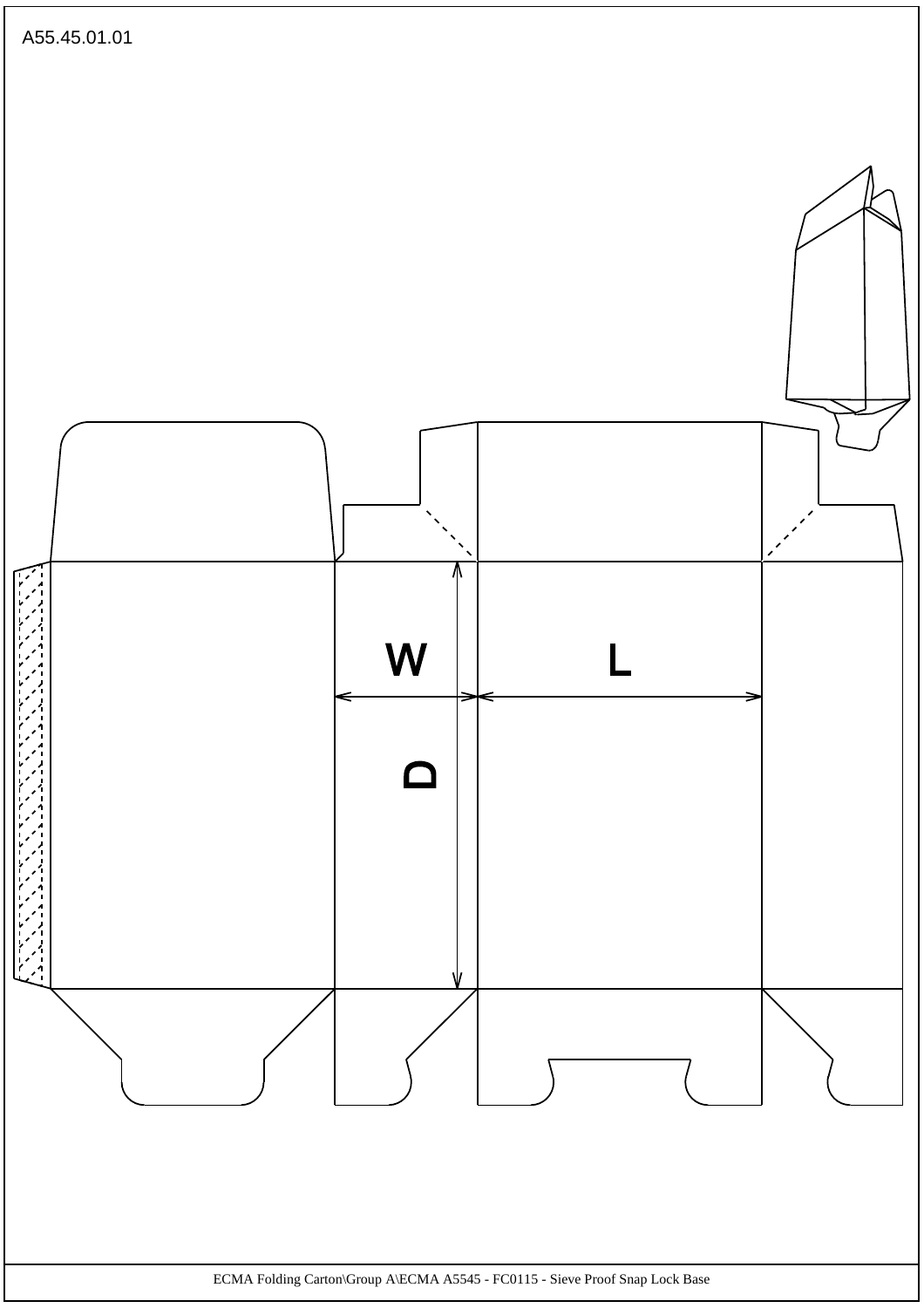![](_page_38_Figure_0.jpeg)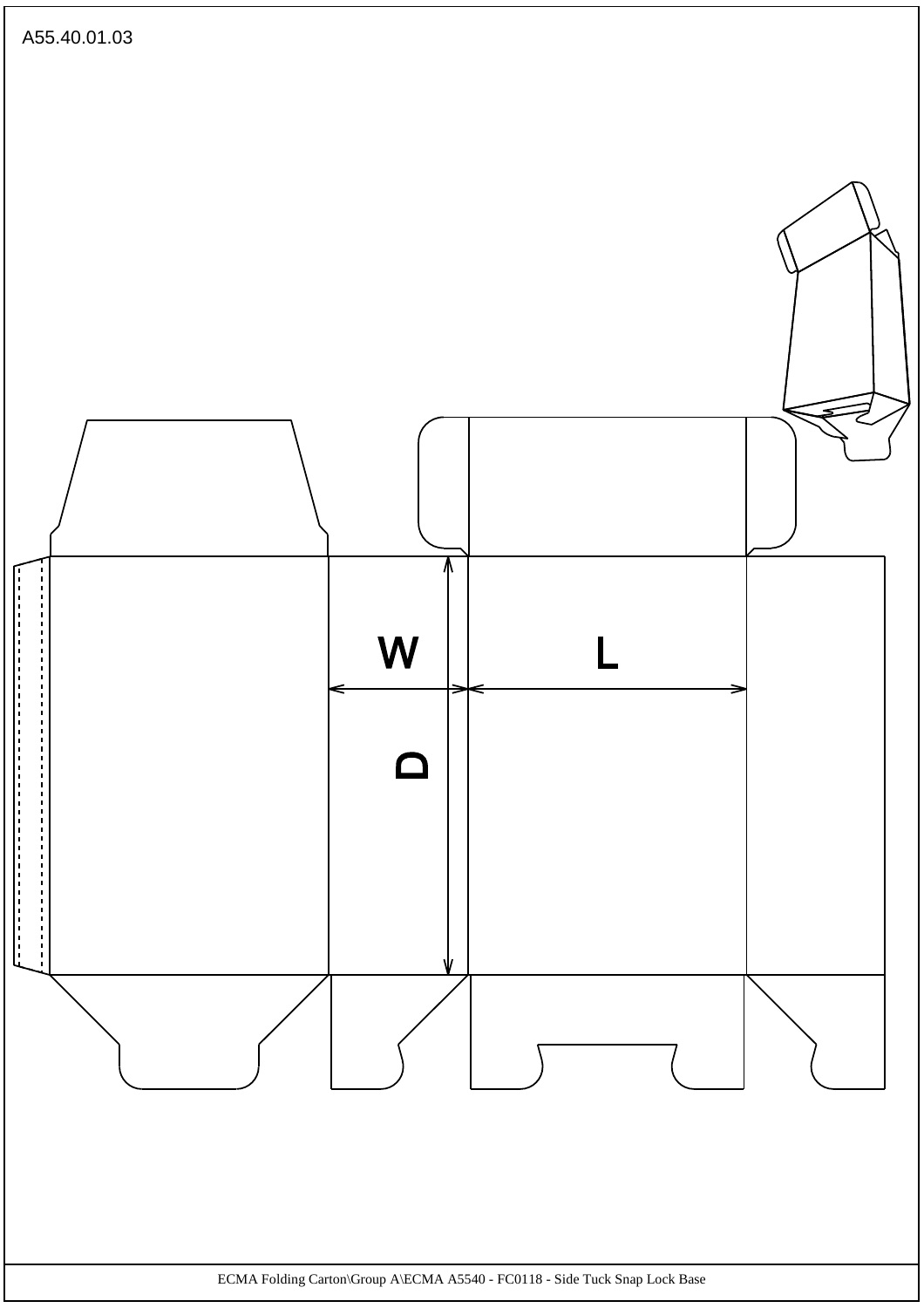![](_page_39_Figure_0.jpeg)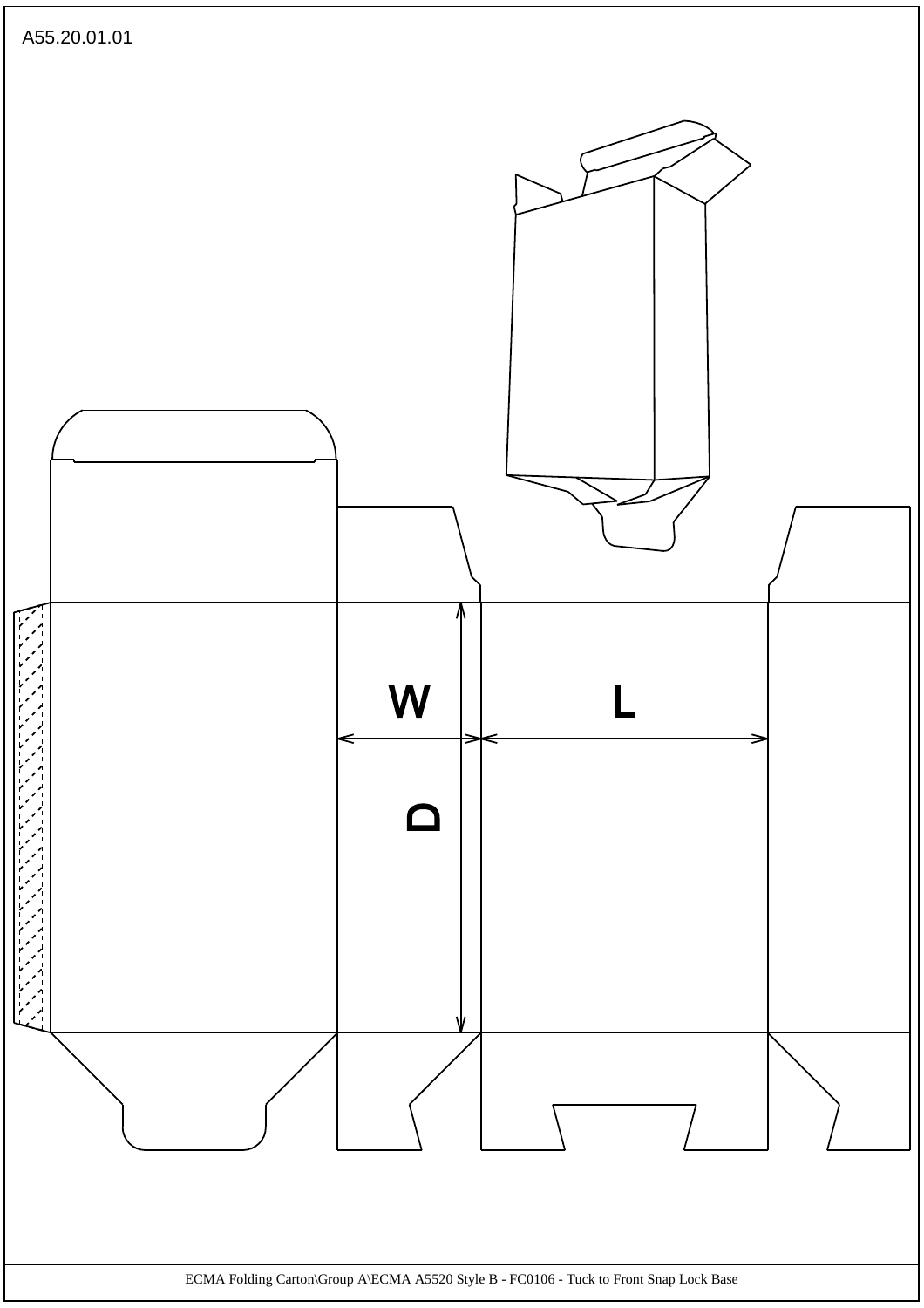![](_page_40_Figure_0.jpeg)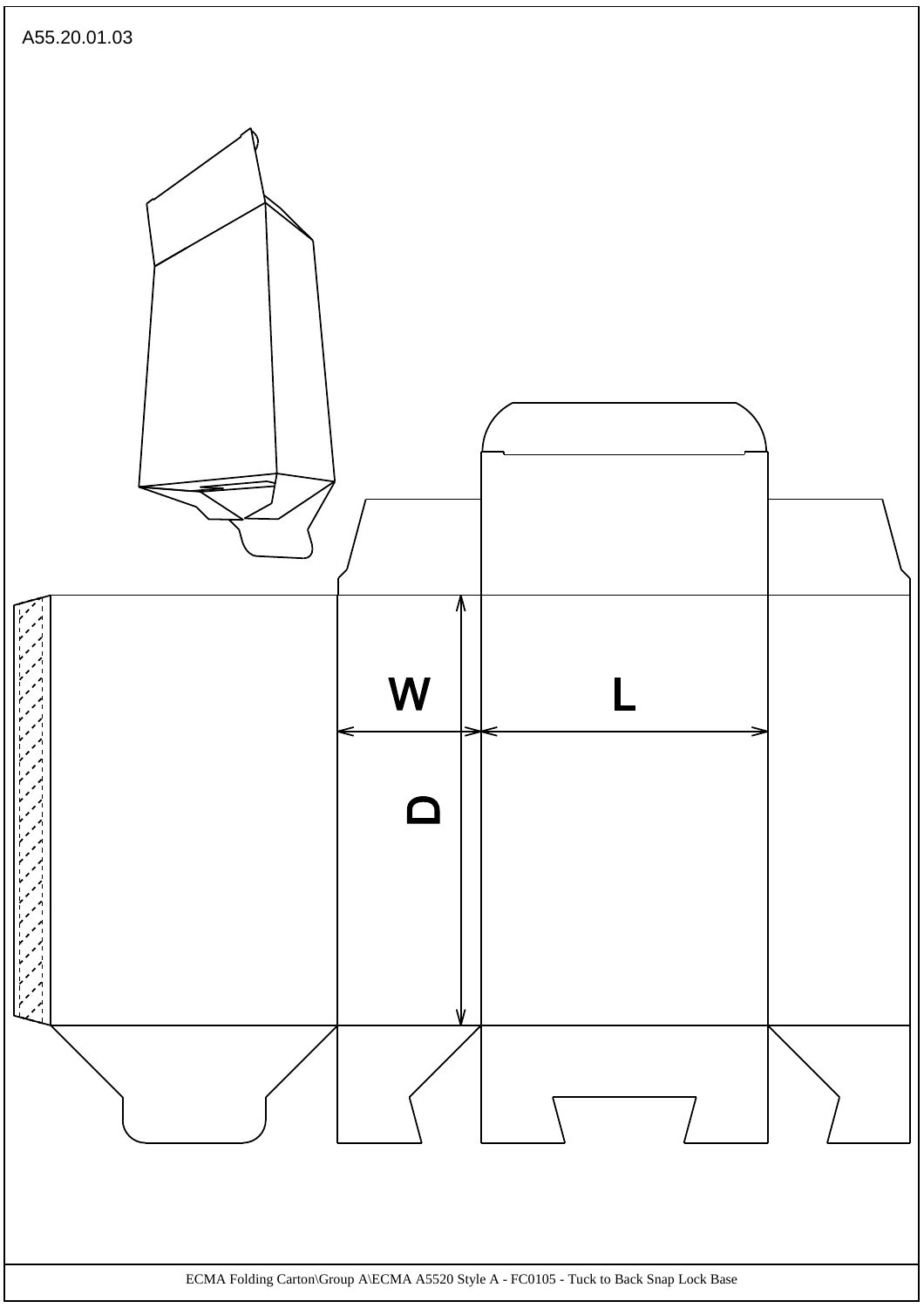![](_page_41_Figure_0.jpeg)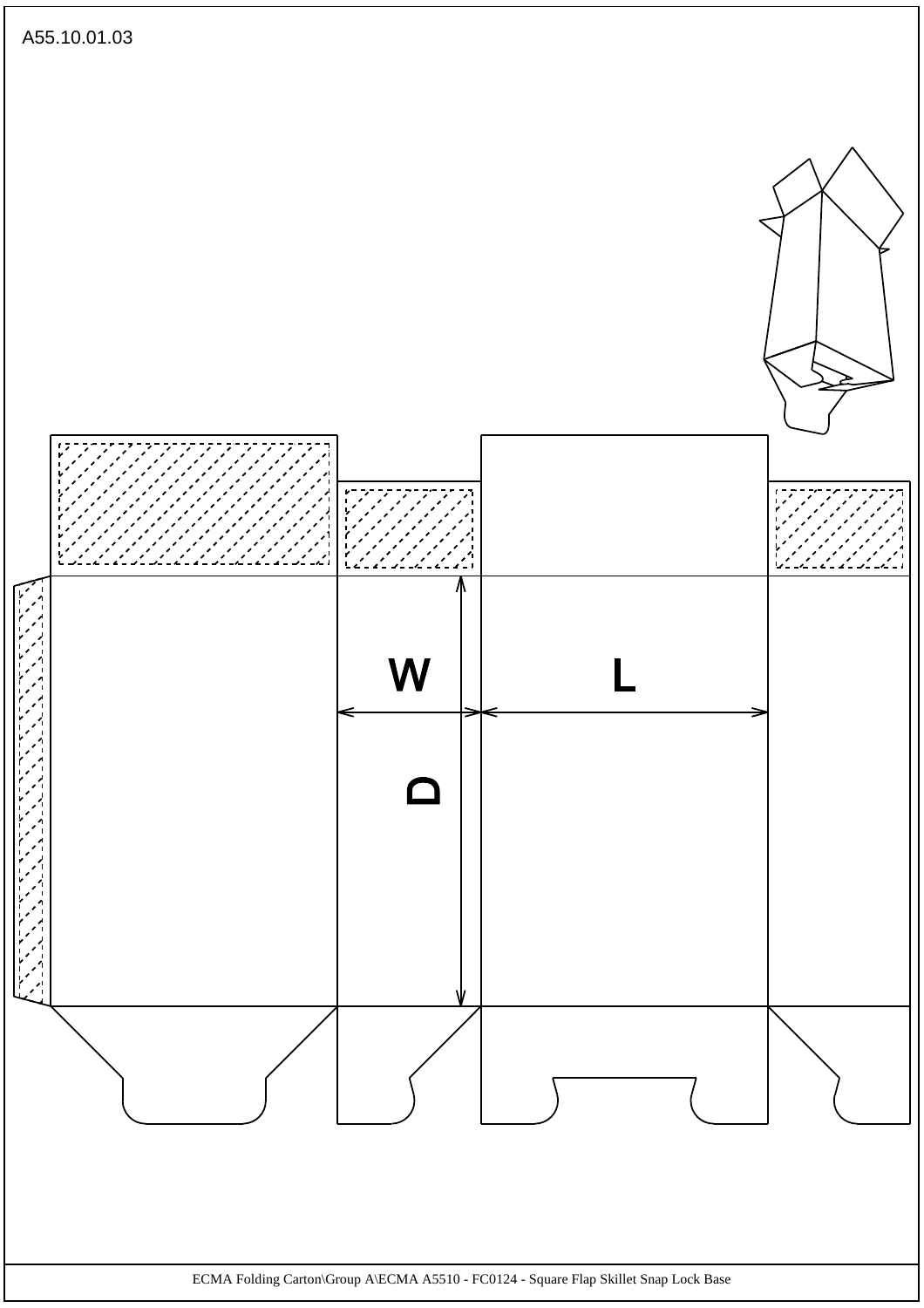![](_page_42_Figure_0.jpeg)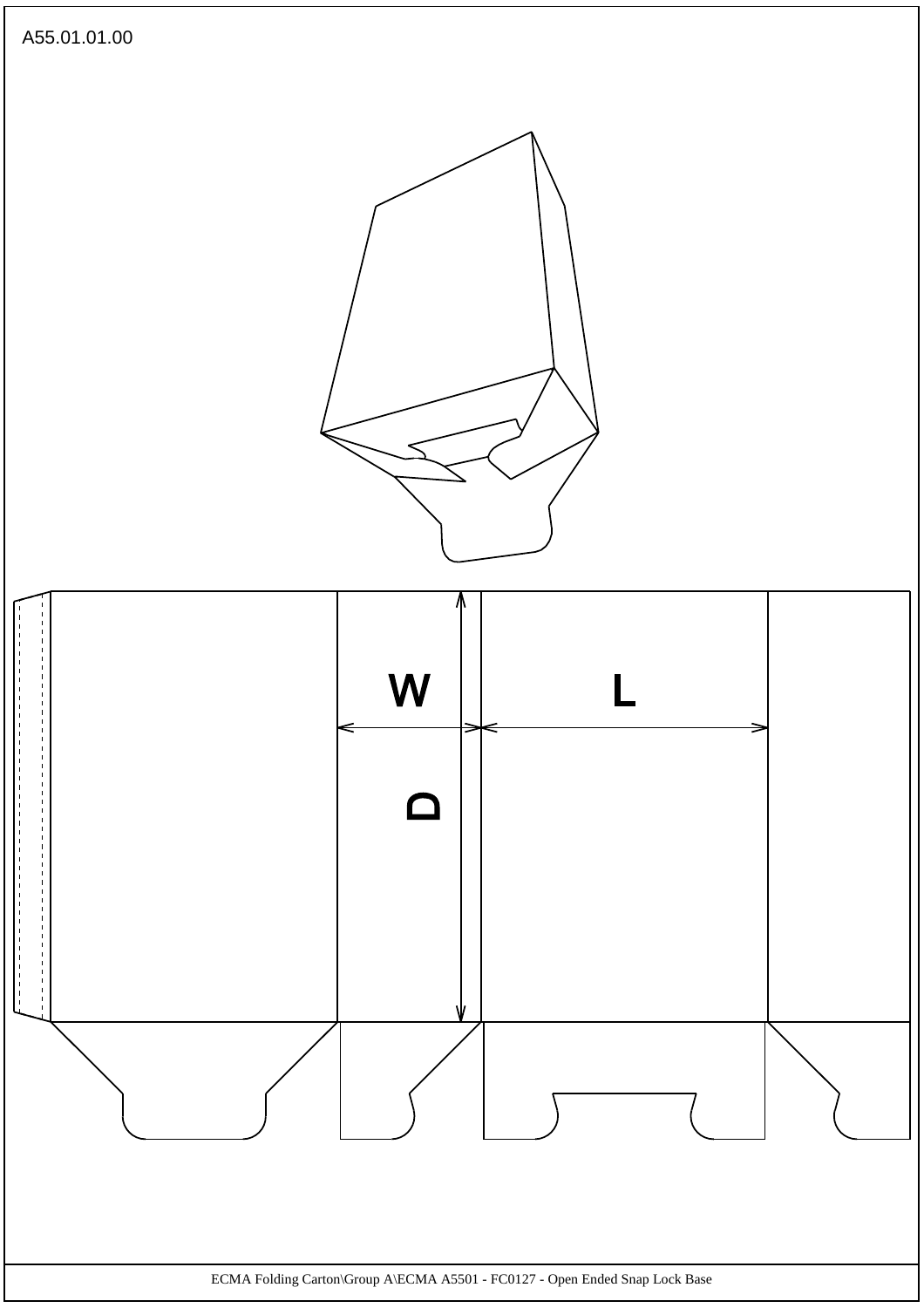![](_page_43_Figure_0.jpeg)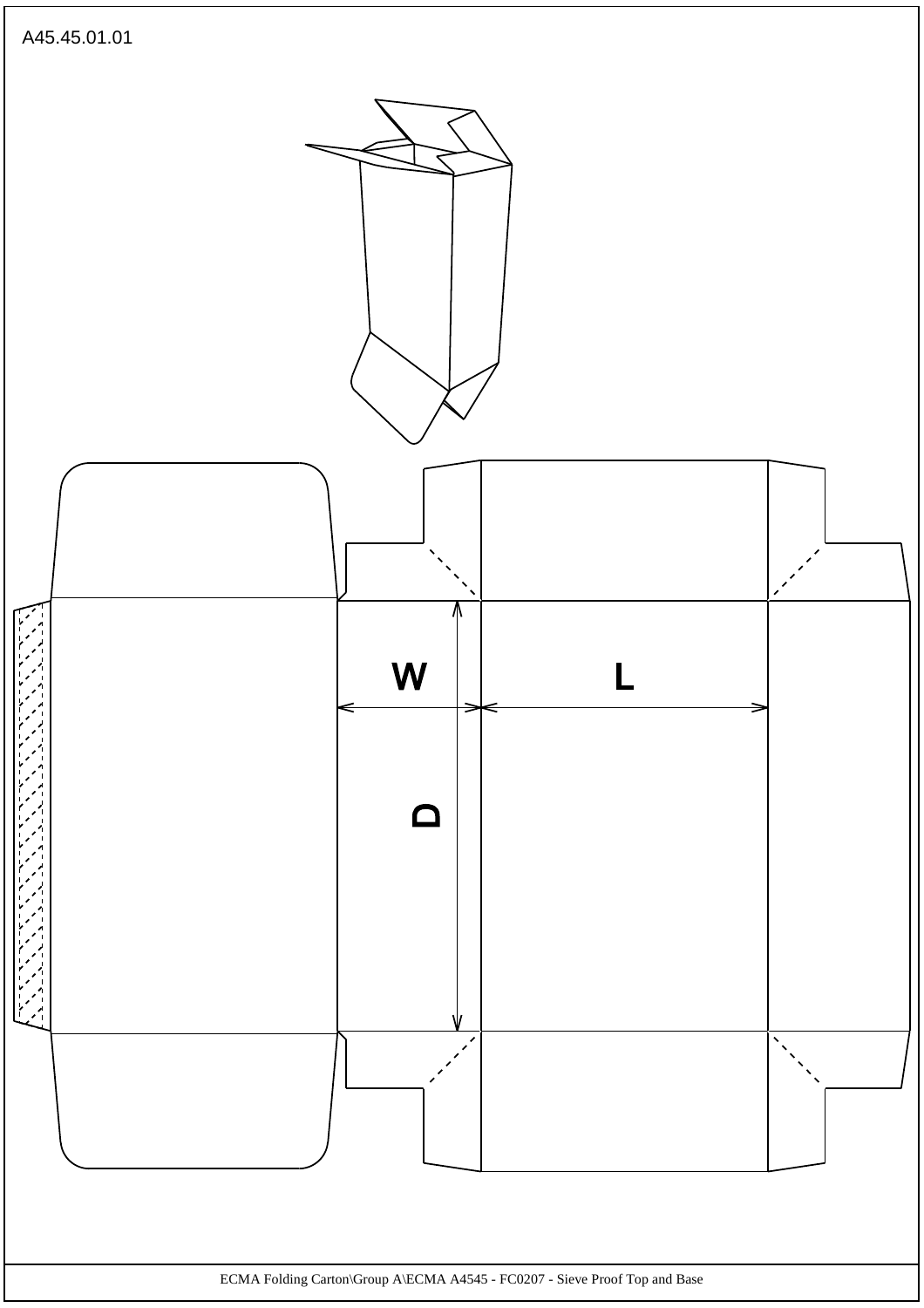![](_page_44_Figure_0.jpeg)

ECMA Folding Carton\Group A\ECMA A4520 Style B - FC0215 - Tuck to Front Sieve Proof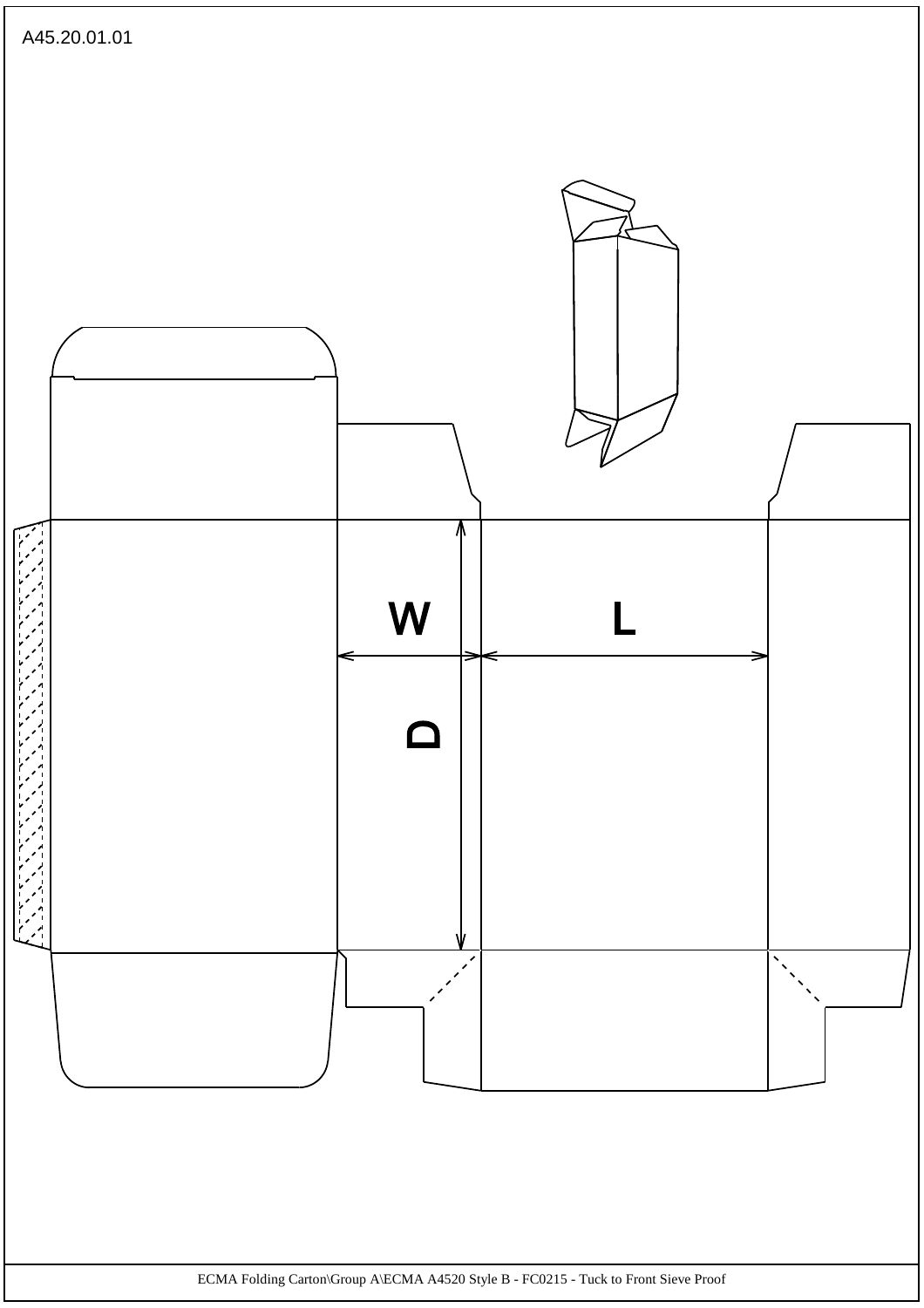![](_page_45_Figure_0.jpeg)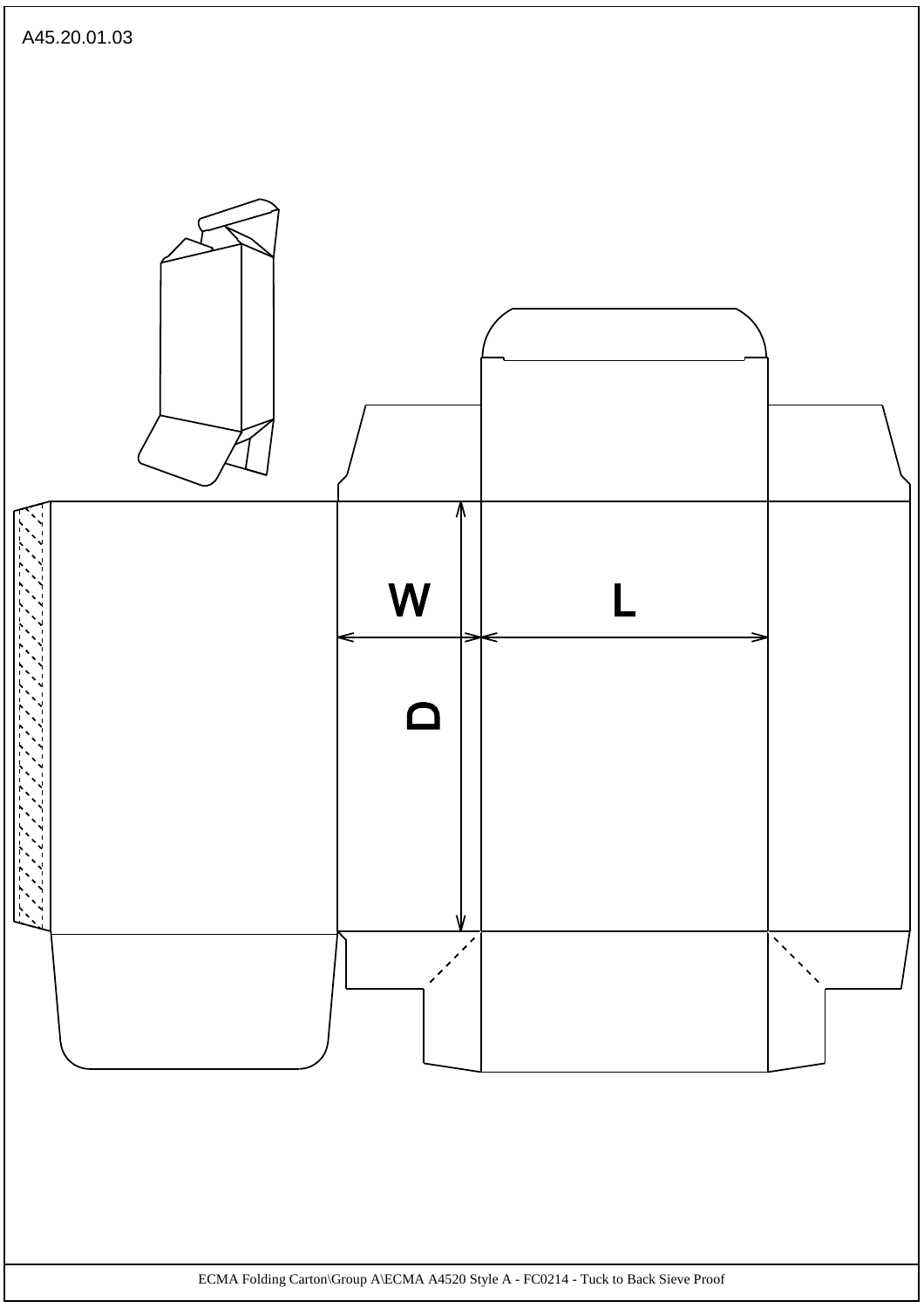![](_page_46_Figure_0.jpeg)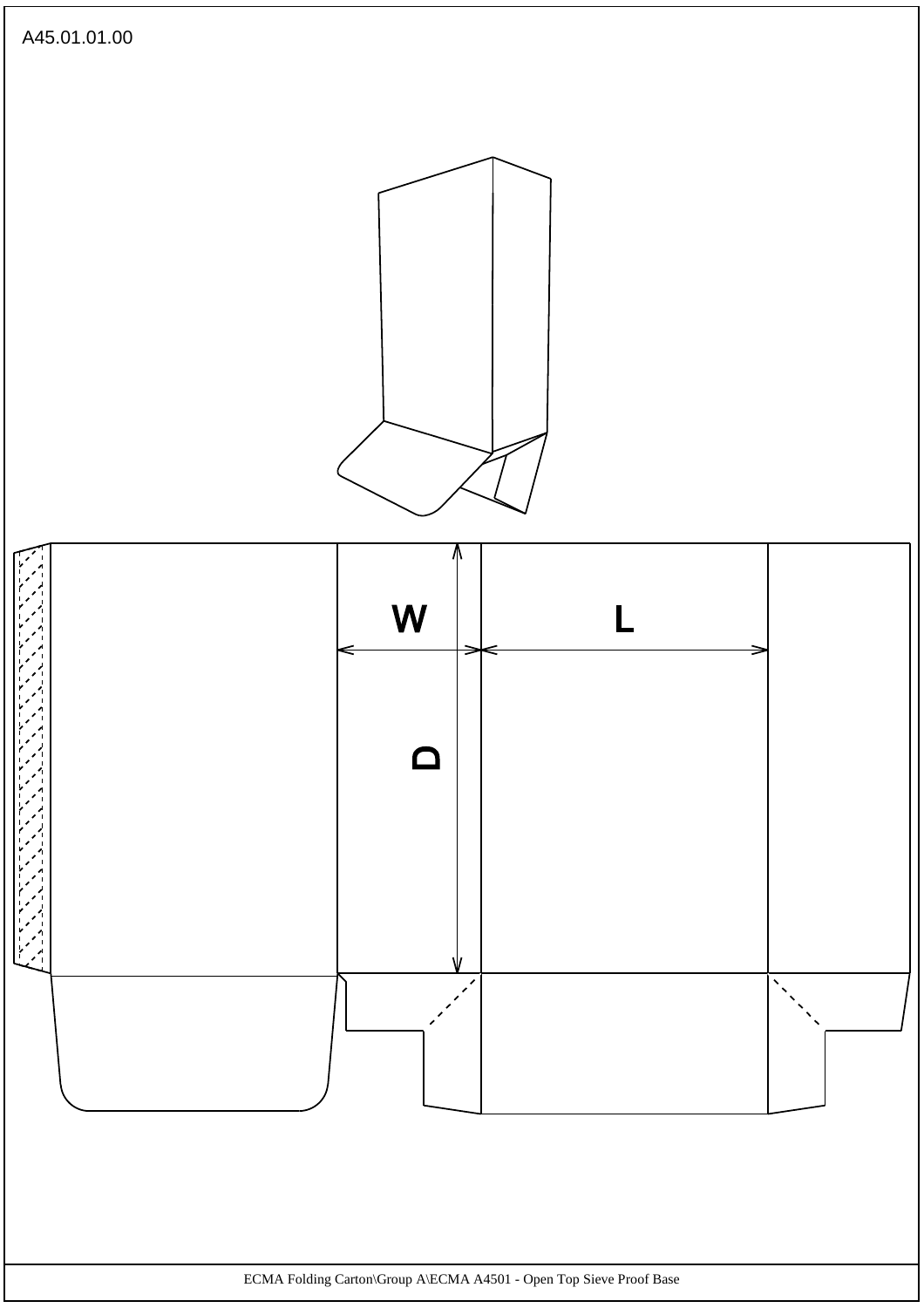![](_page_47_Figure_0.jpeg)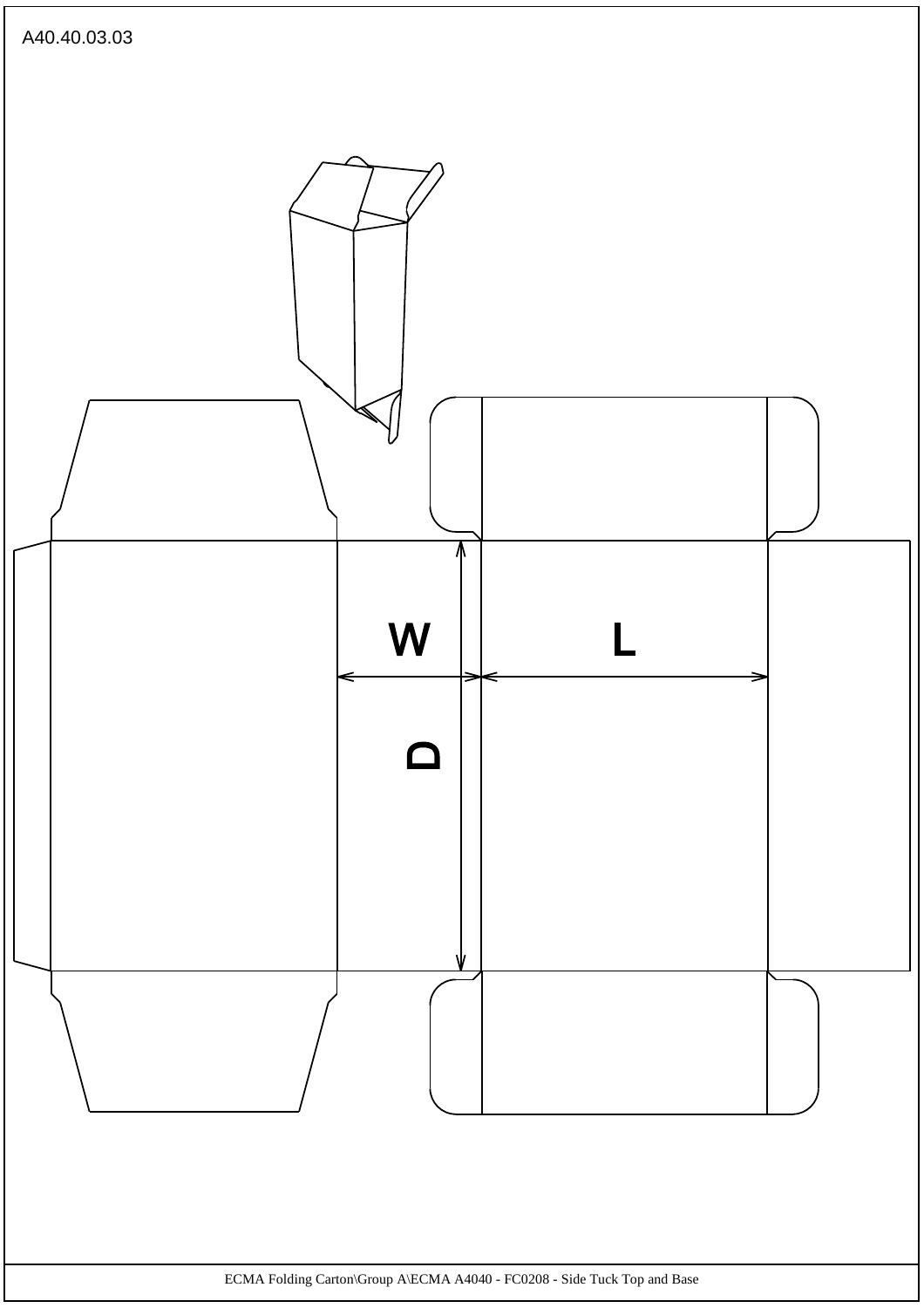![](_page_48_Figure_0.jpeg)

ECMA Folding Carton\Group A\ECMA A4020 Style B - FC0217 - Tuck to Front Side Tuck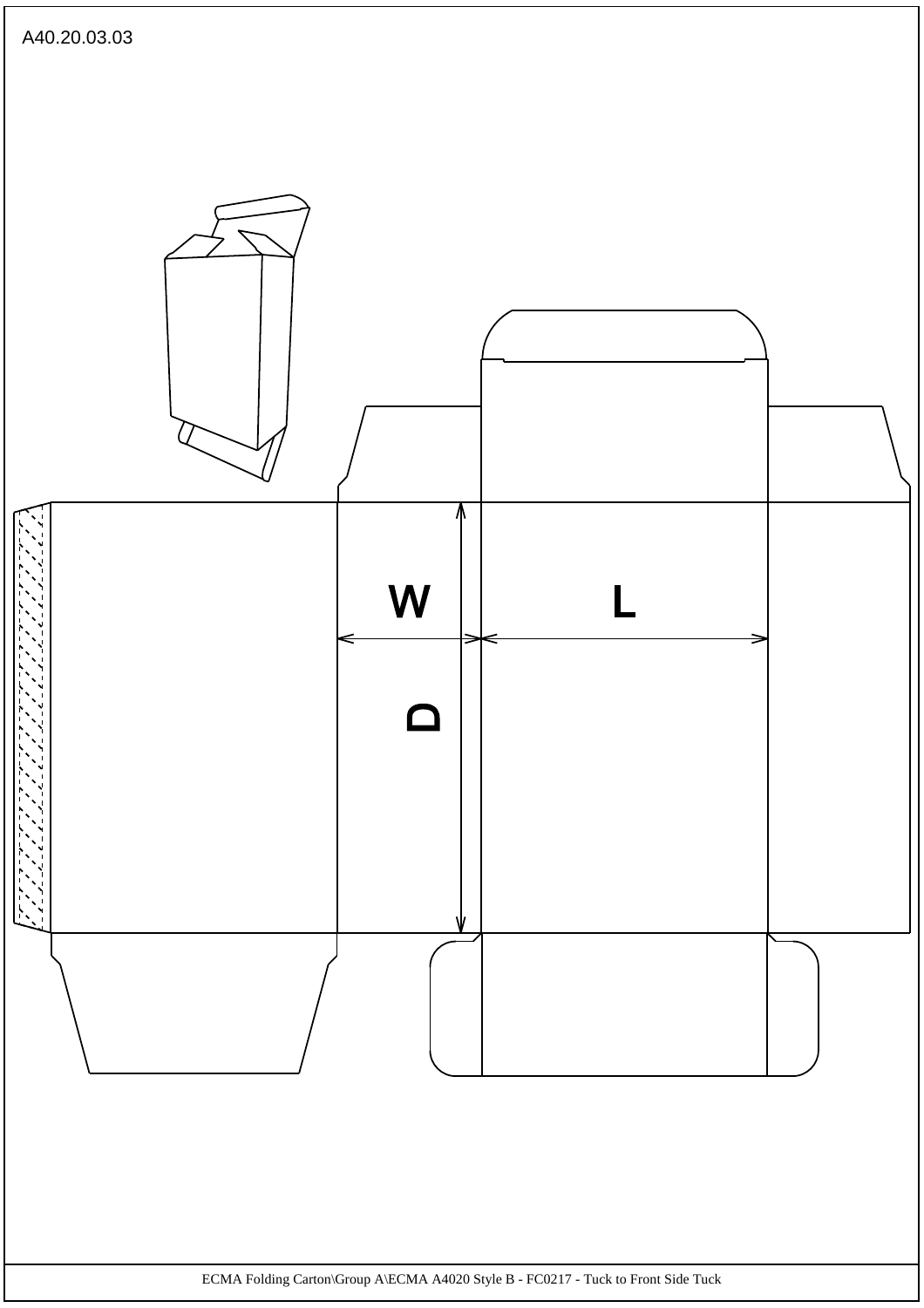![](_page_49_Figure_0.jpeg)

ECMA Folding Carton\Group A\ECMA A4020 Style A - FC0216 - Tuck to Back Side Tuck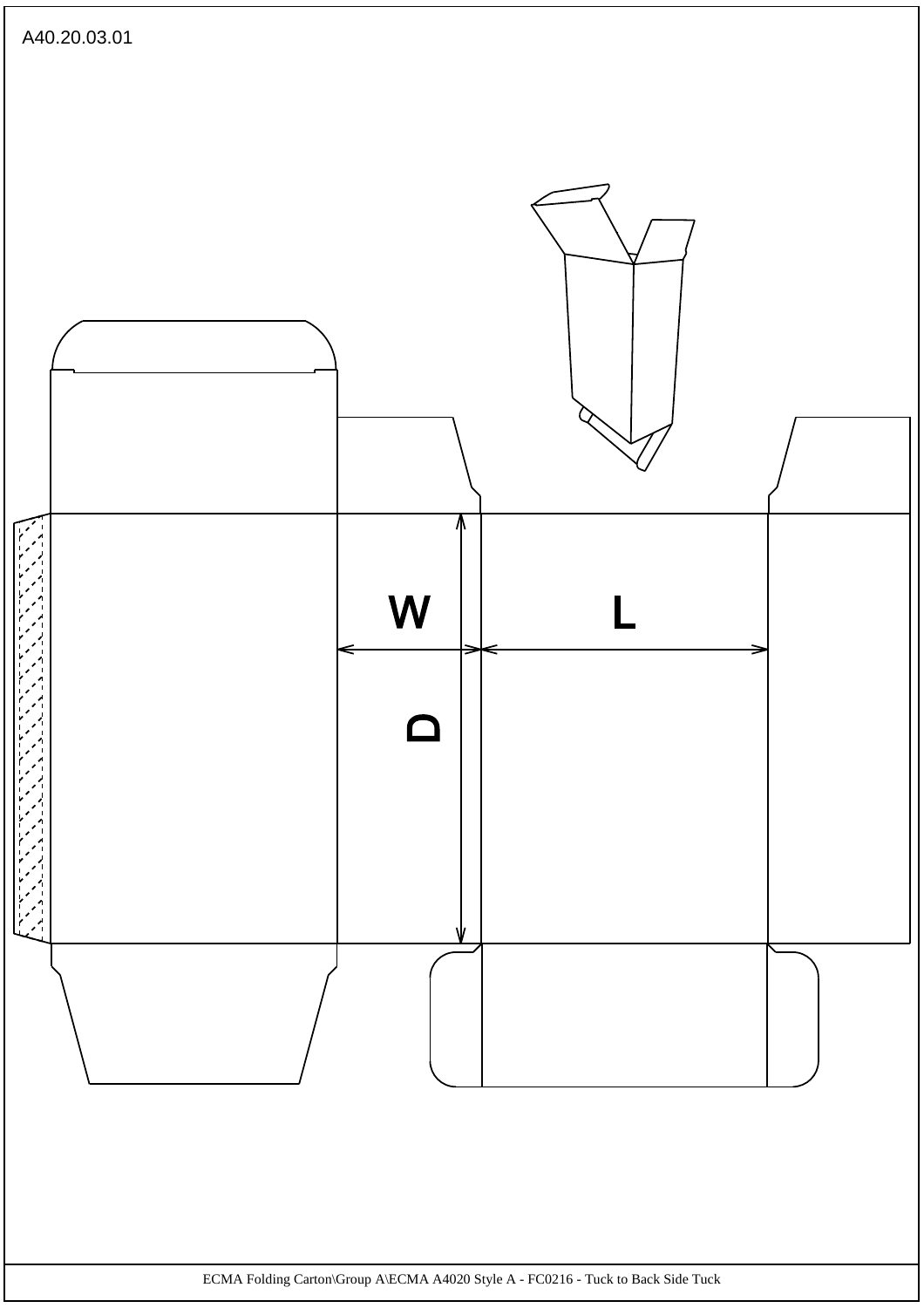![](_page_50_Figure_0.jpeg)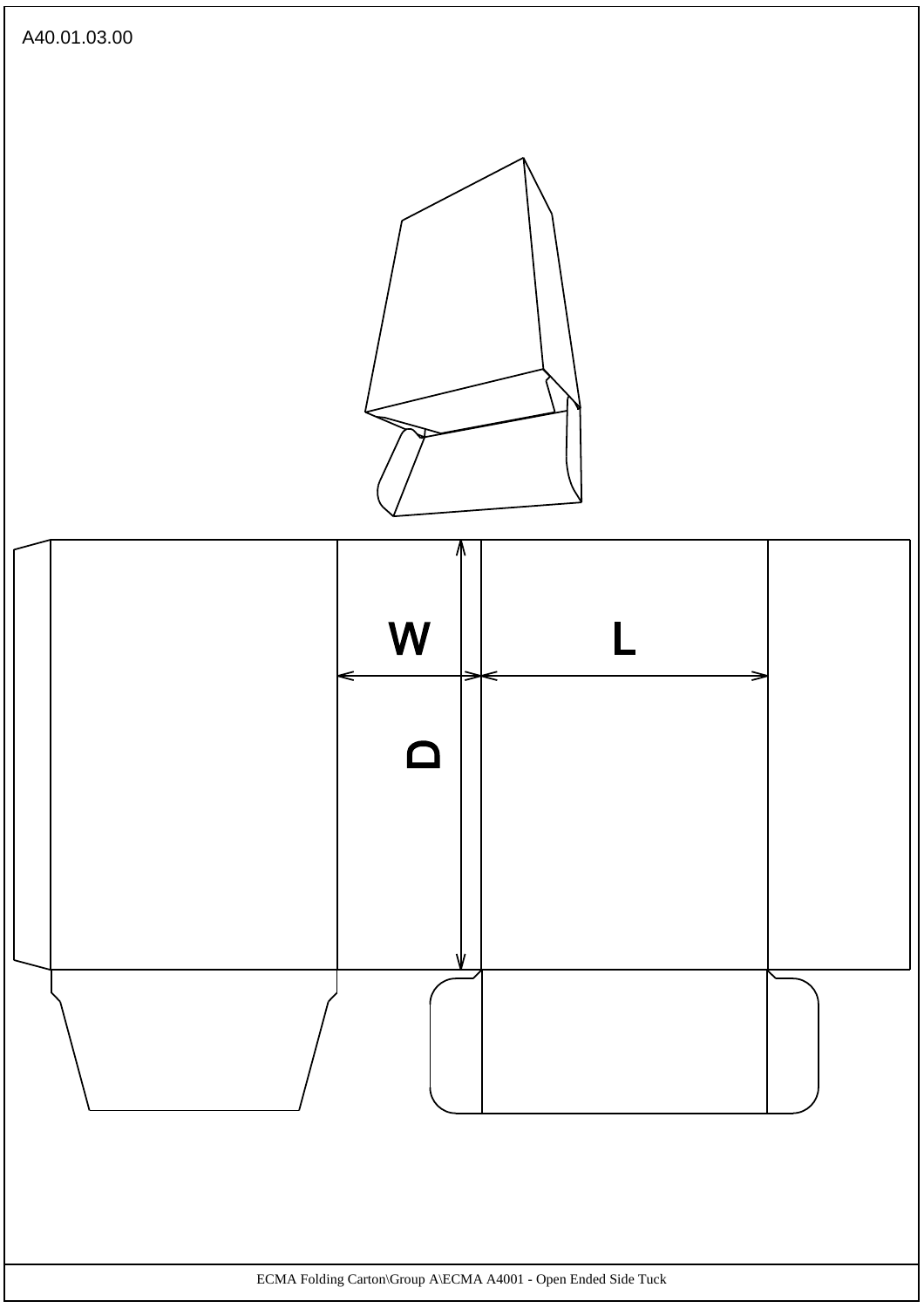![](_page_51_Figure_0.jpeg)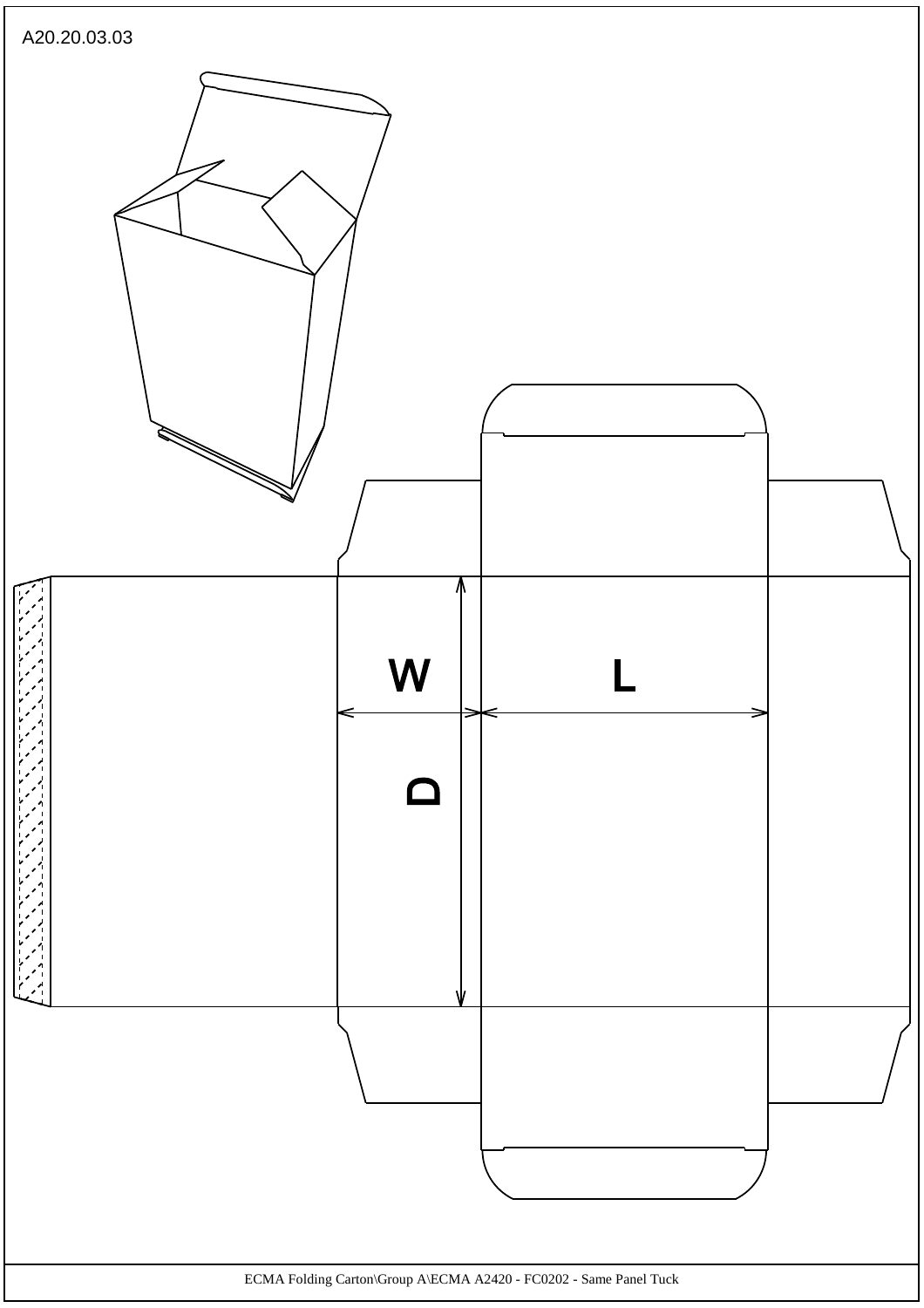![](_page_52_Figure_0.jpeg)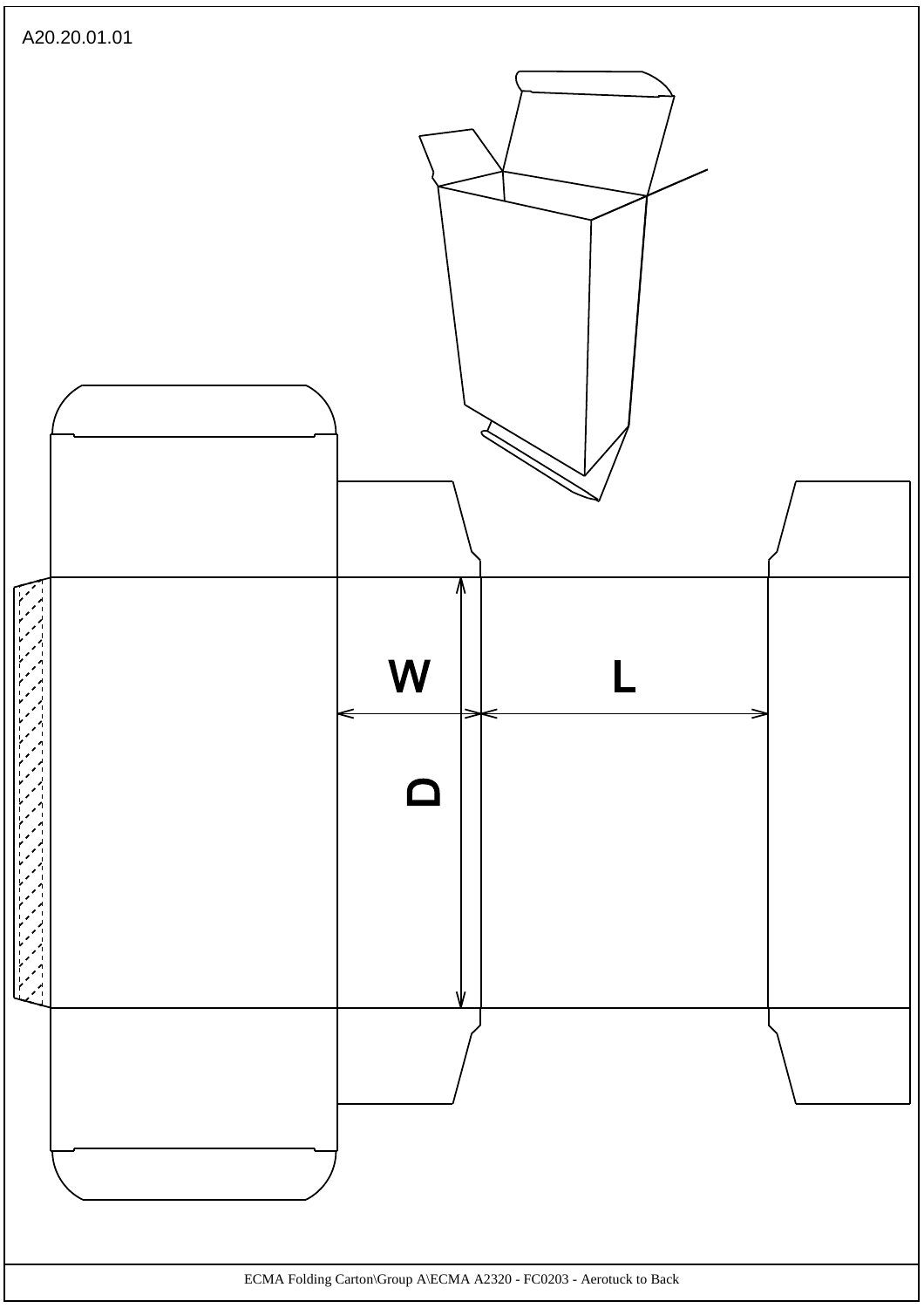![](_page_53_Figure_0.jpeg)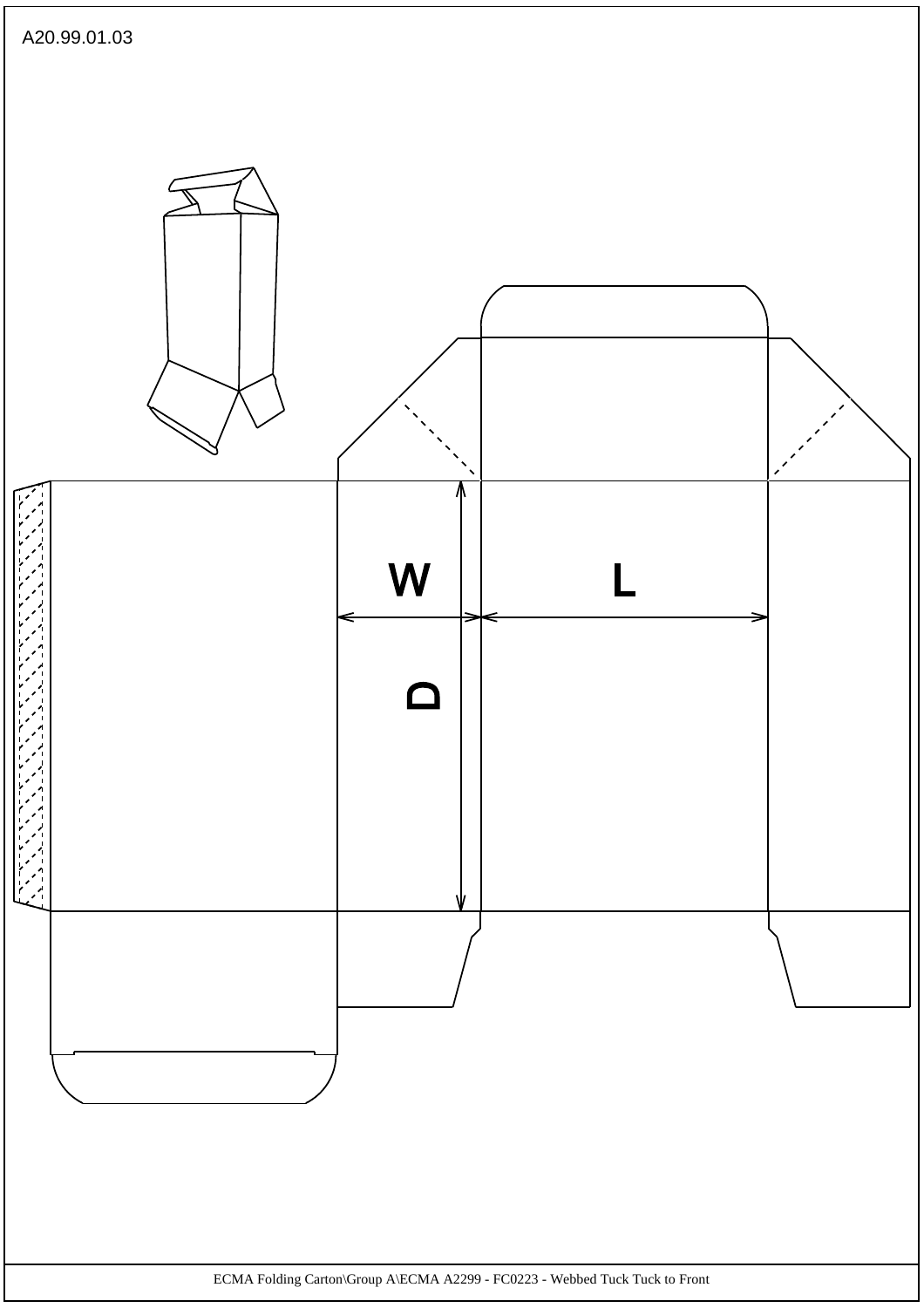![](_page_54_Figure_0.jpeg)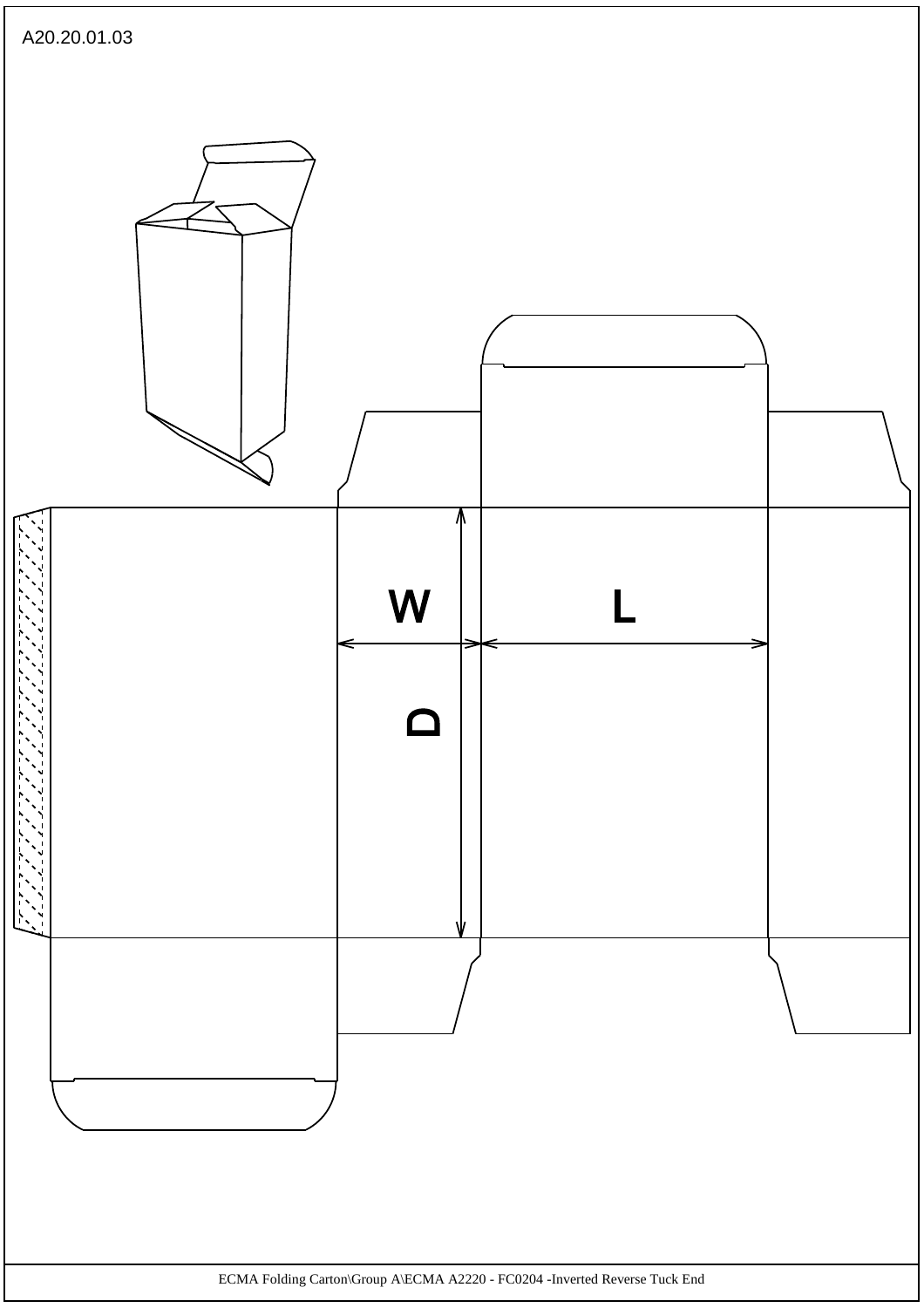![](_page_55_Figure_0.jpeg)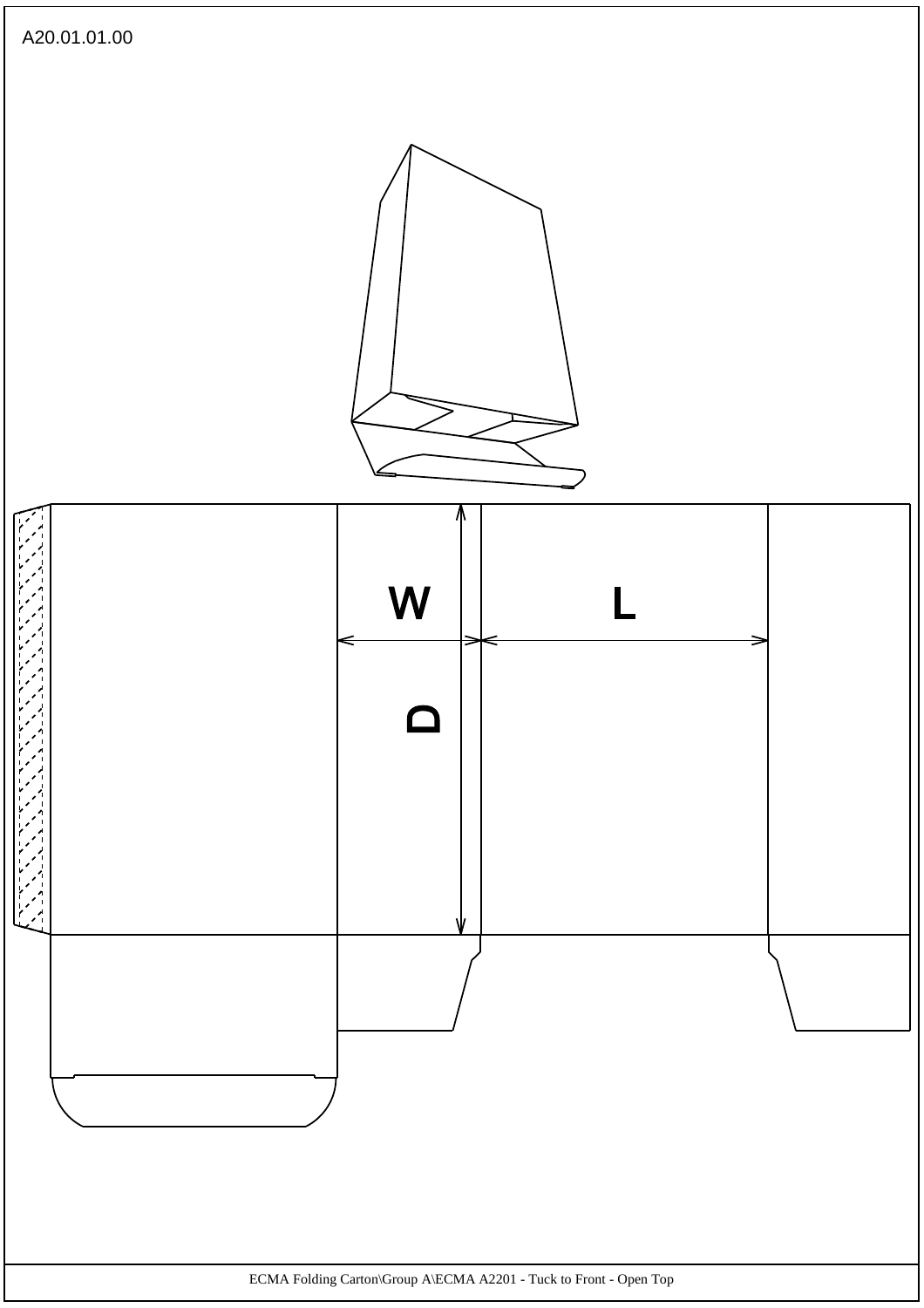![](_page_56_Figure_0.jpeg)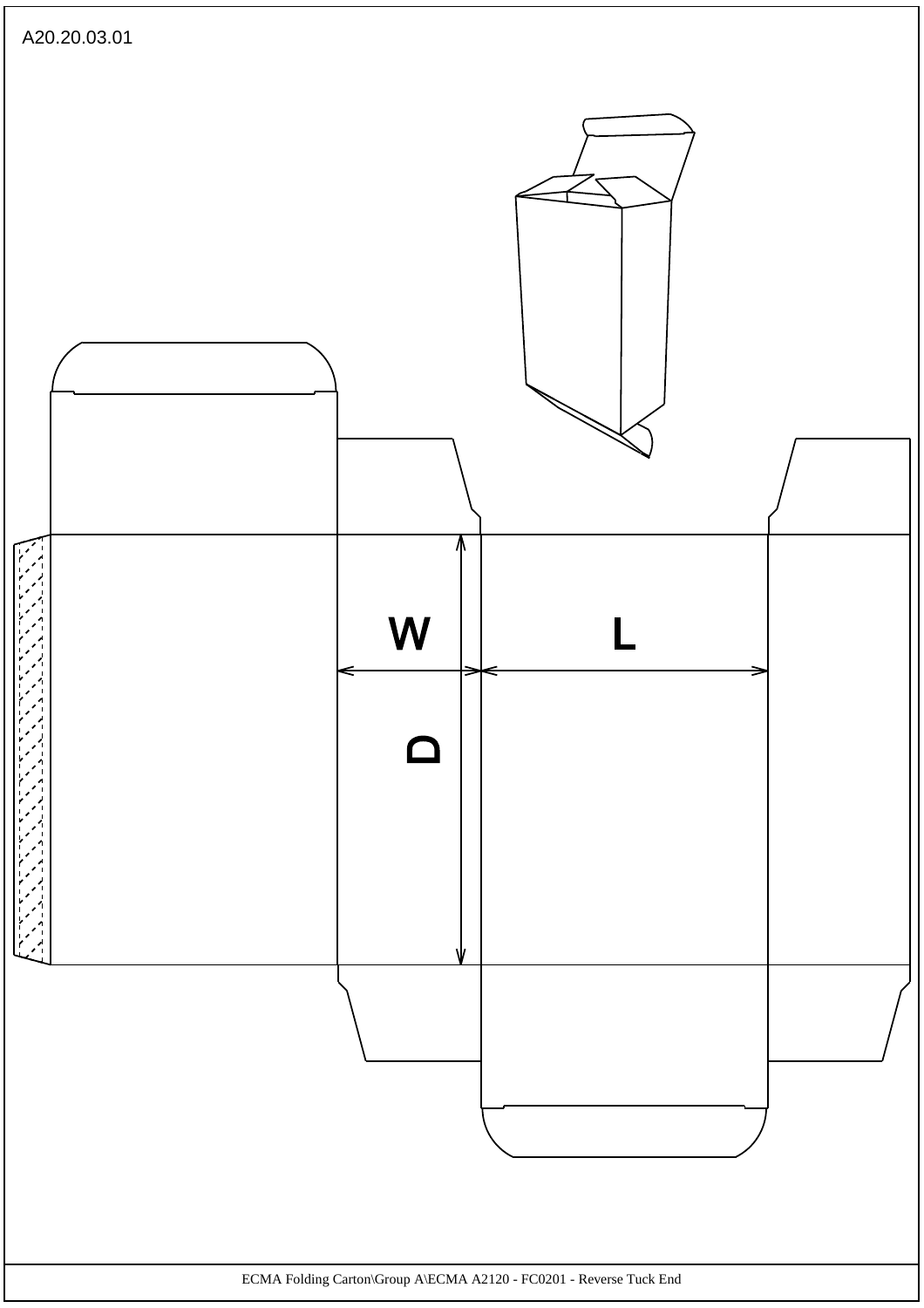![](_page_57_Figure_0.jpeg)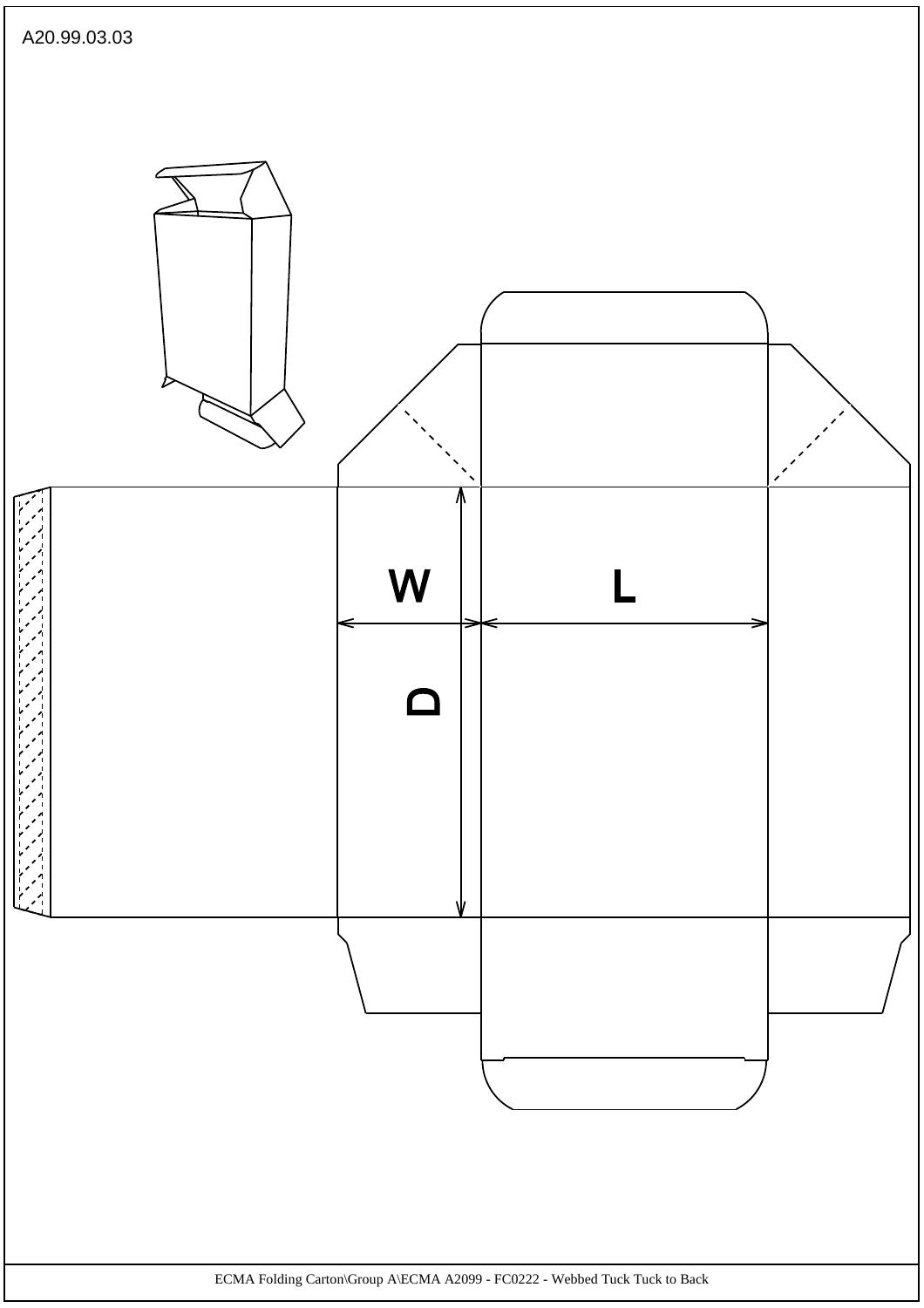![](_page_58_Figure_0.jpeg)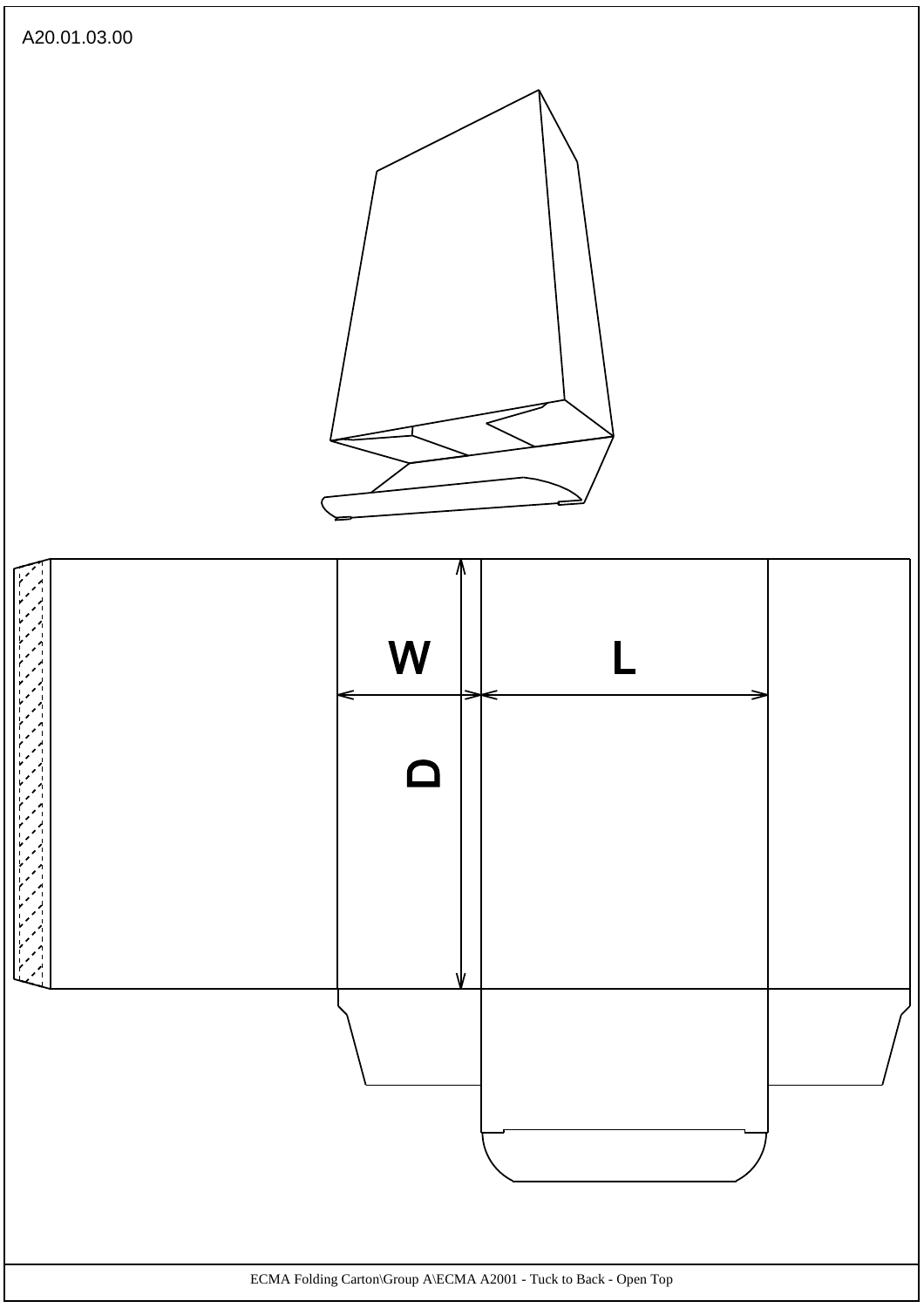![](_page_59_Figure_0.jpeg)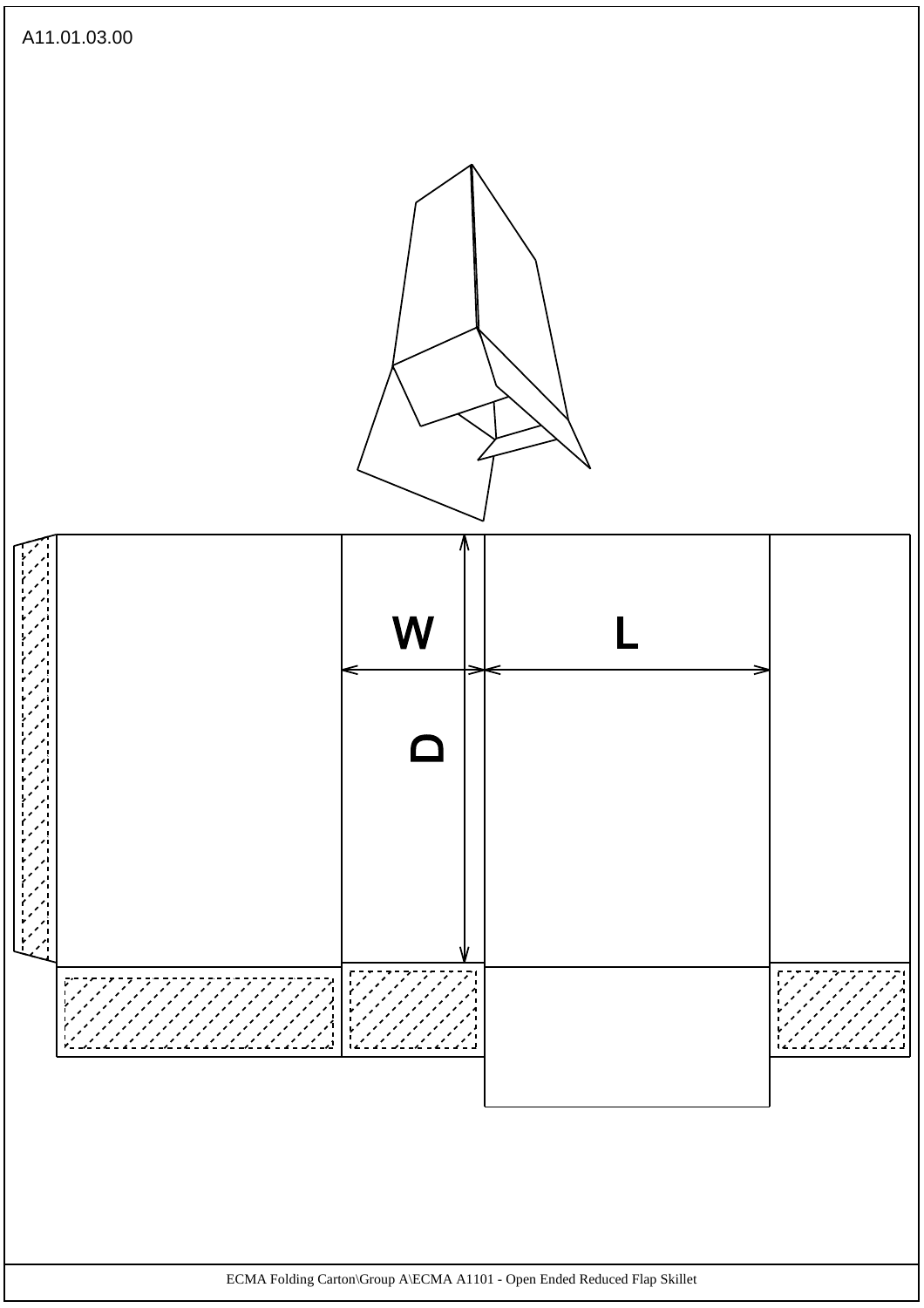![](_page_60_Figure_0.jpeg)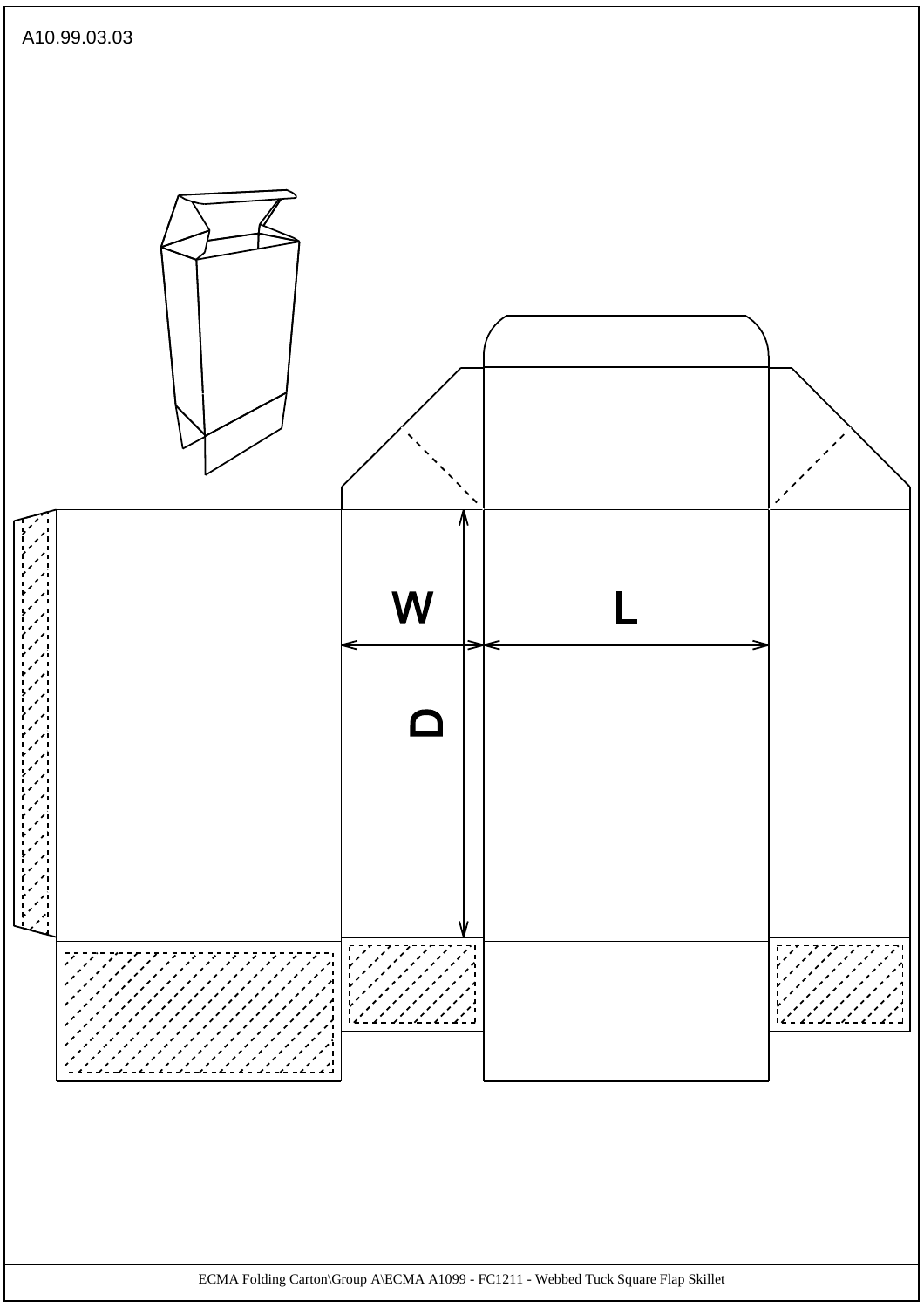![](_page_61_Figure_0.jpeg)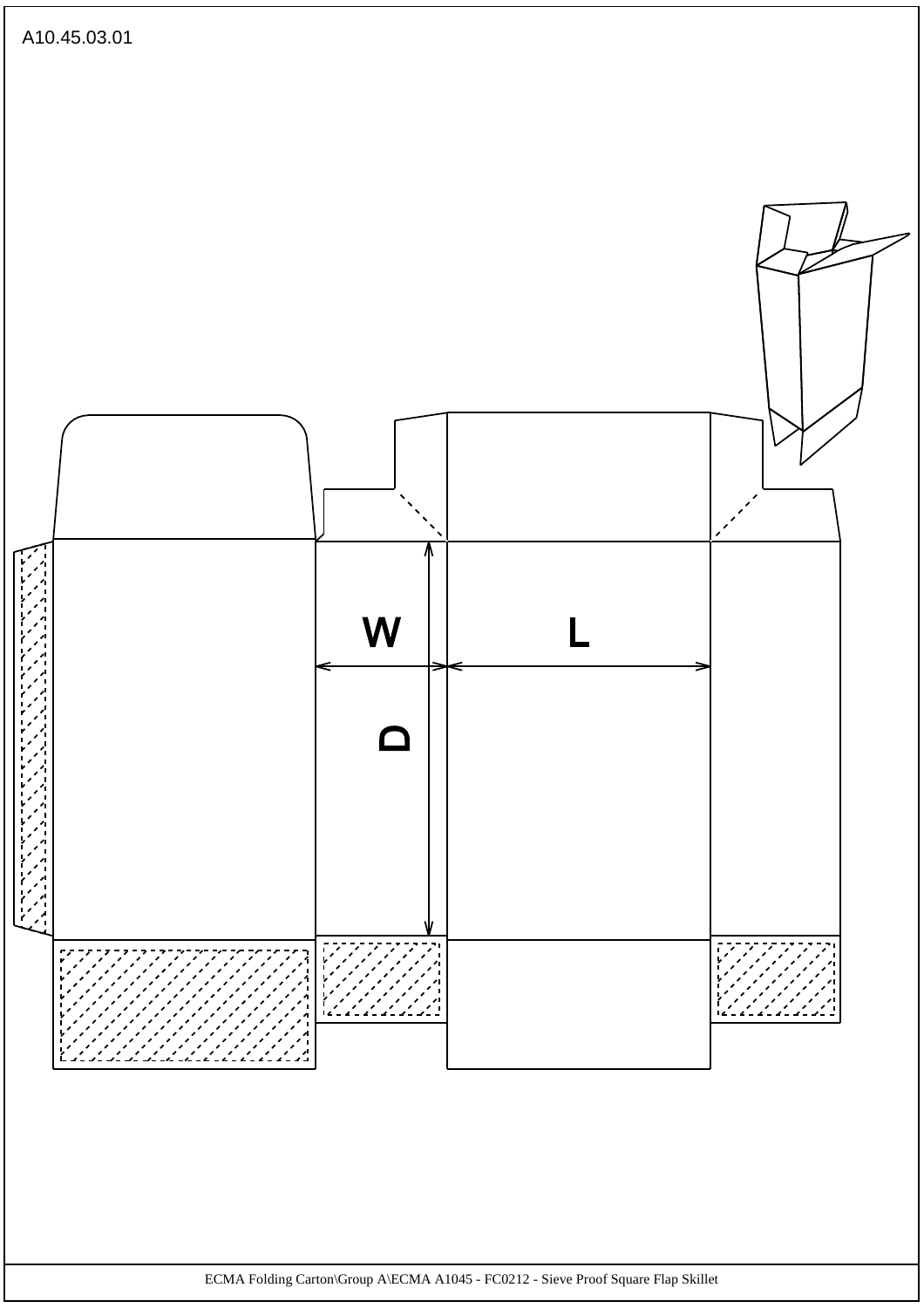![](_page_62_Figure_0.jpeg)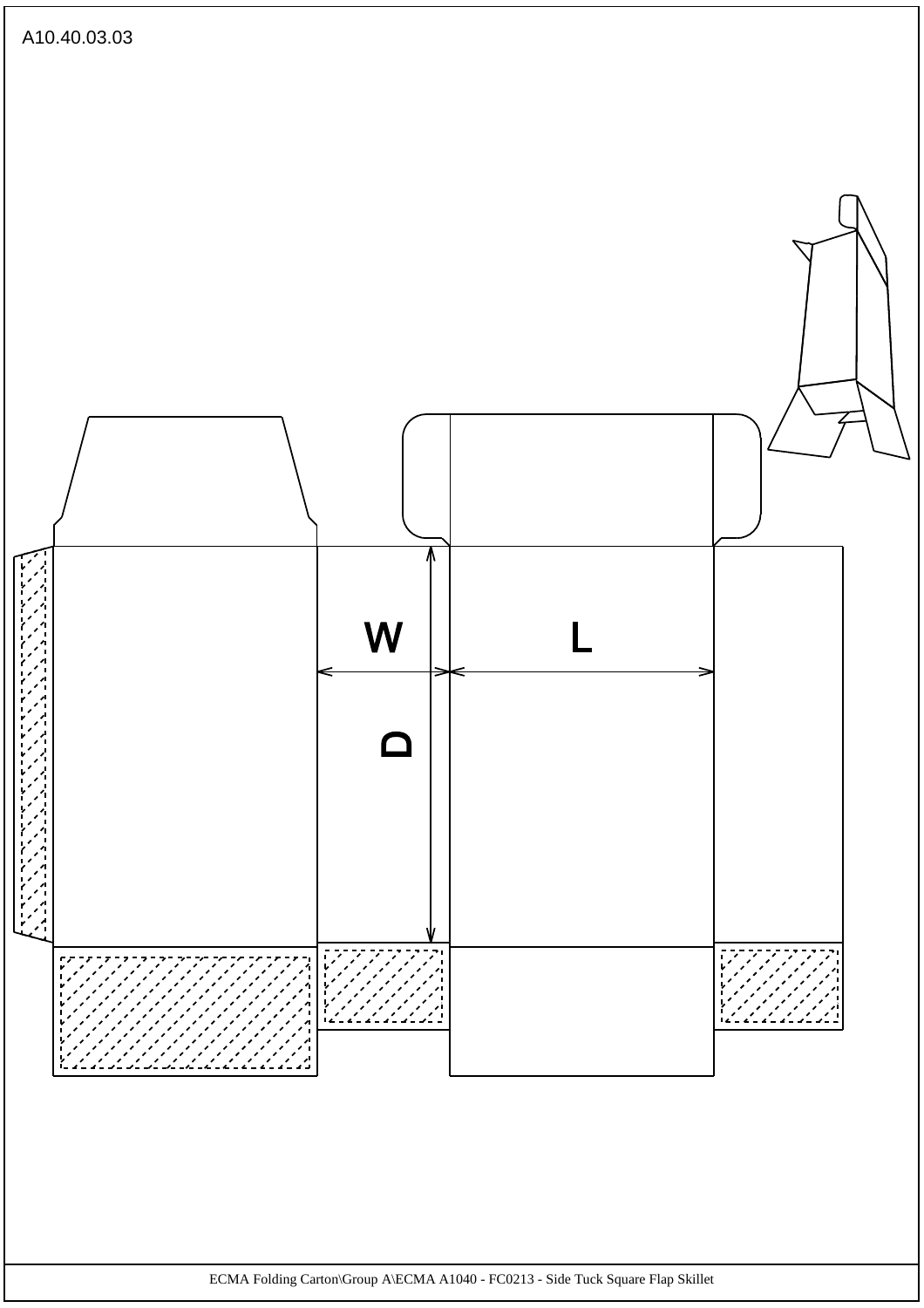![](_page_63_Figure_0.jpeg)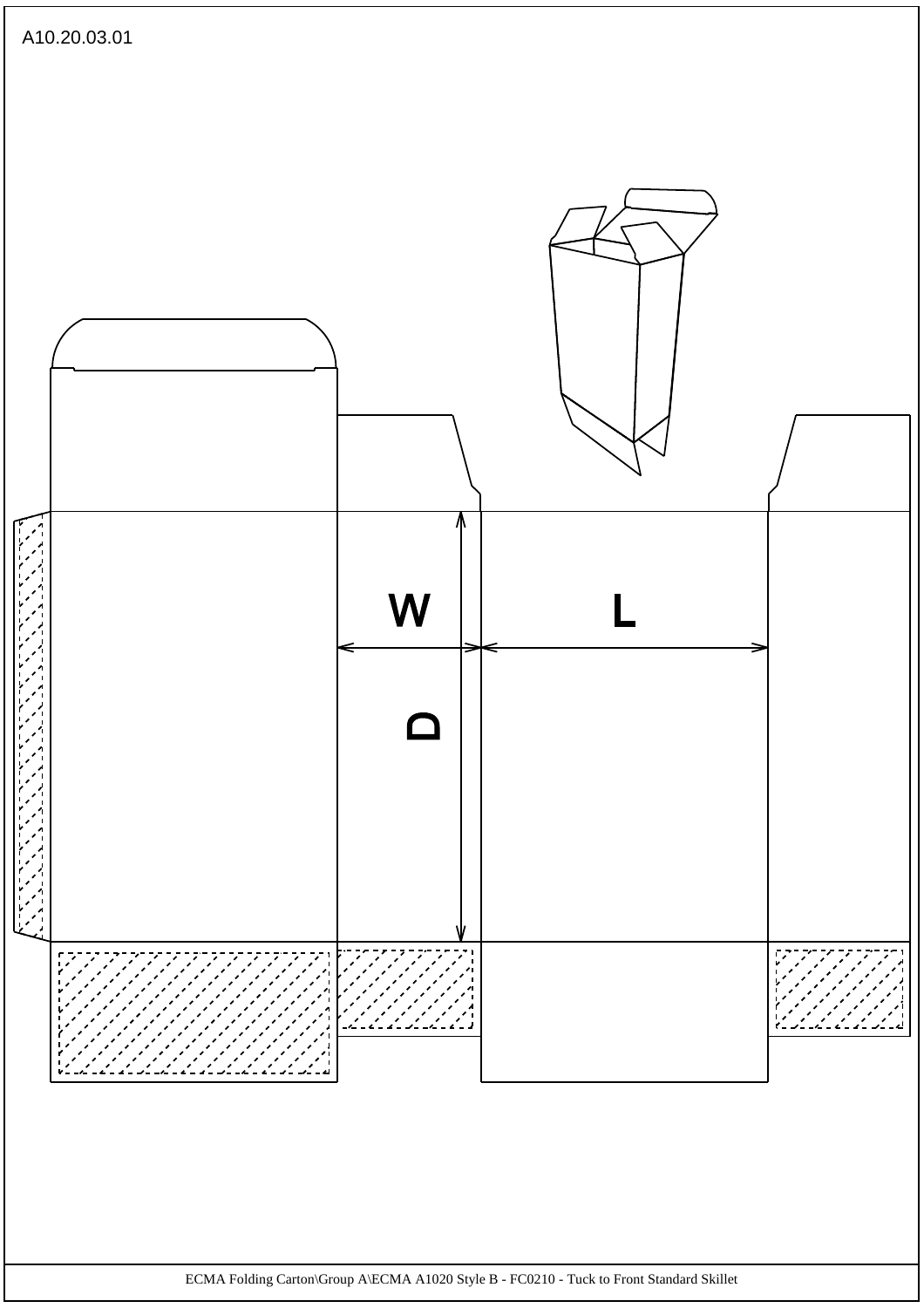![](_page_64_Figure_0.jpeg)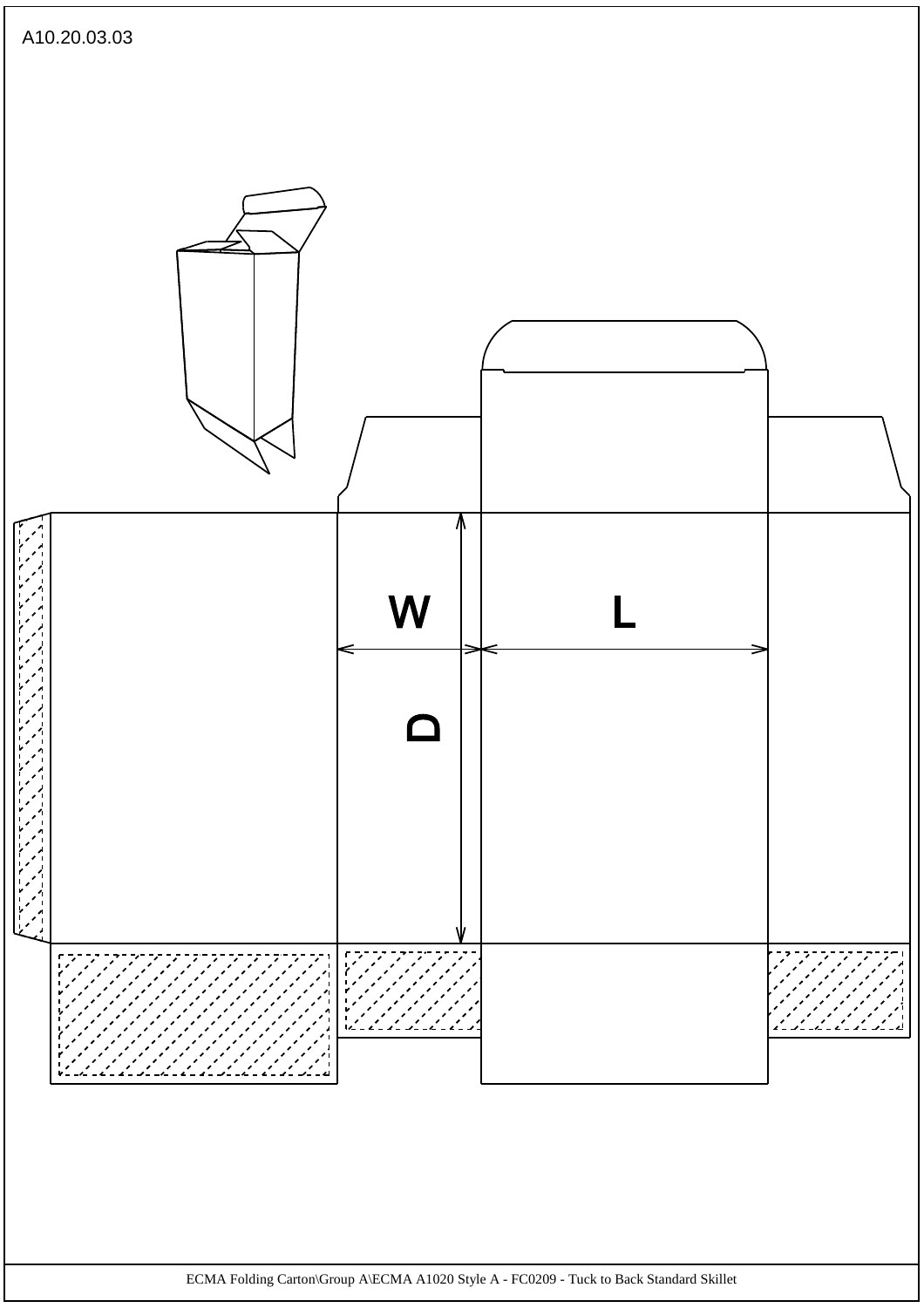![](_page_65_Figure_0.jpeg)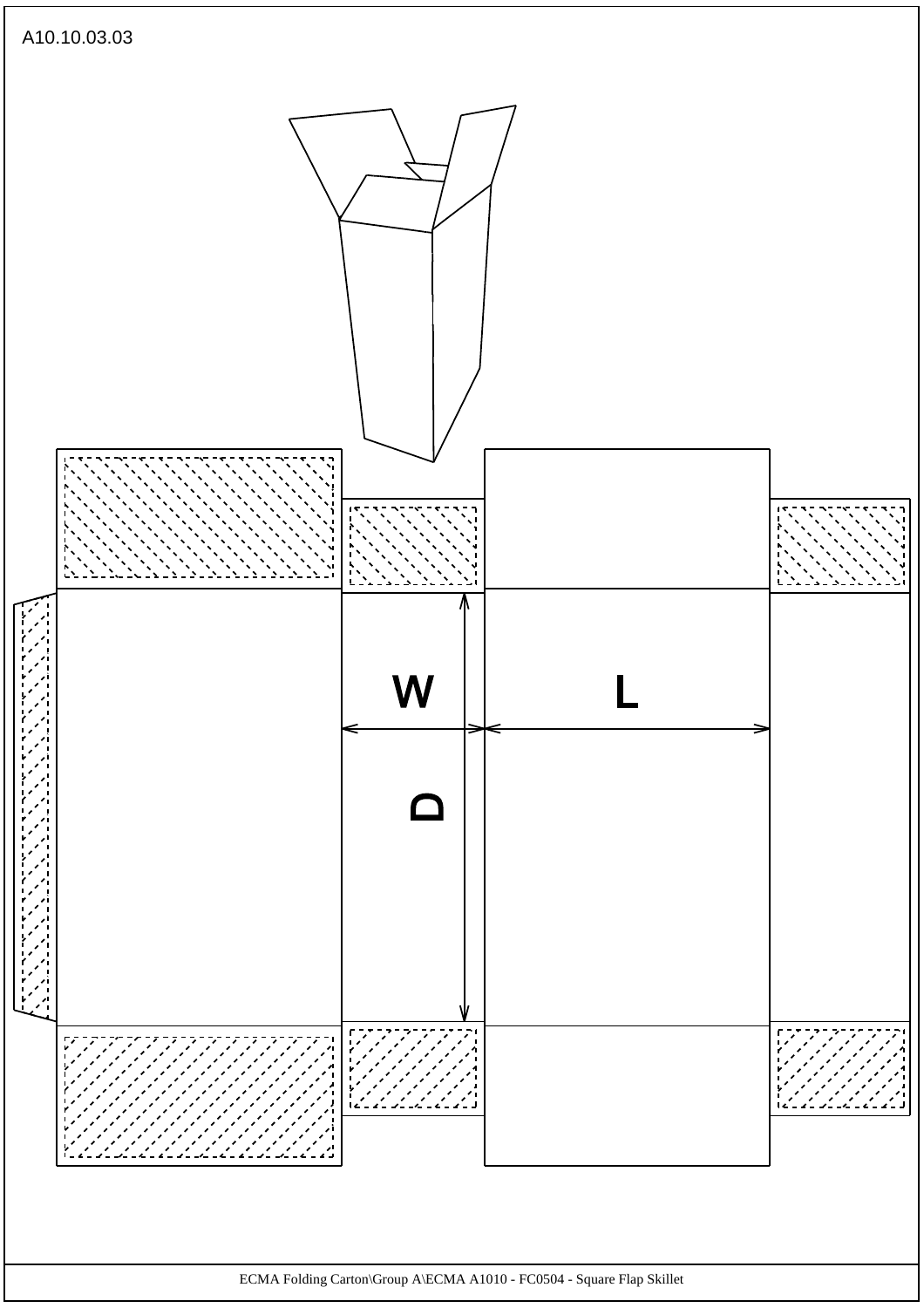![](_page_66_Figure_0.jpeg)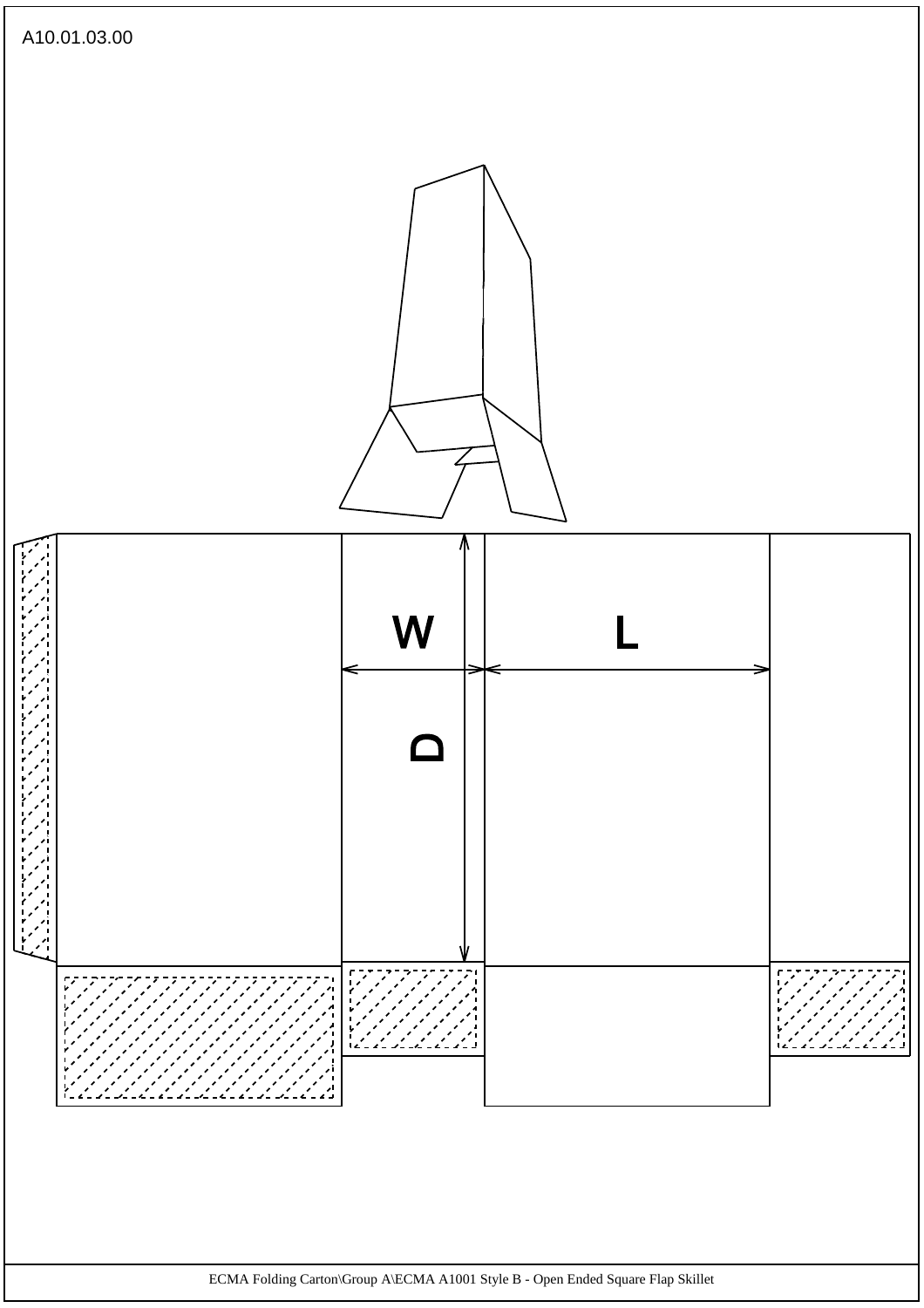![](_page_67_Figure_0.jpeg)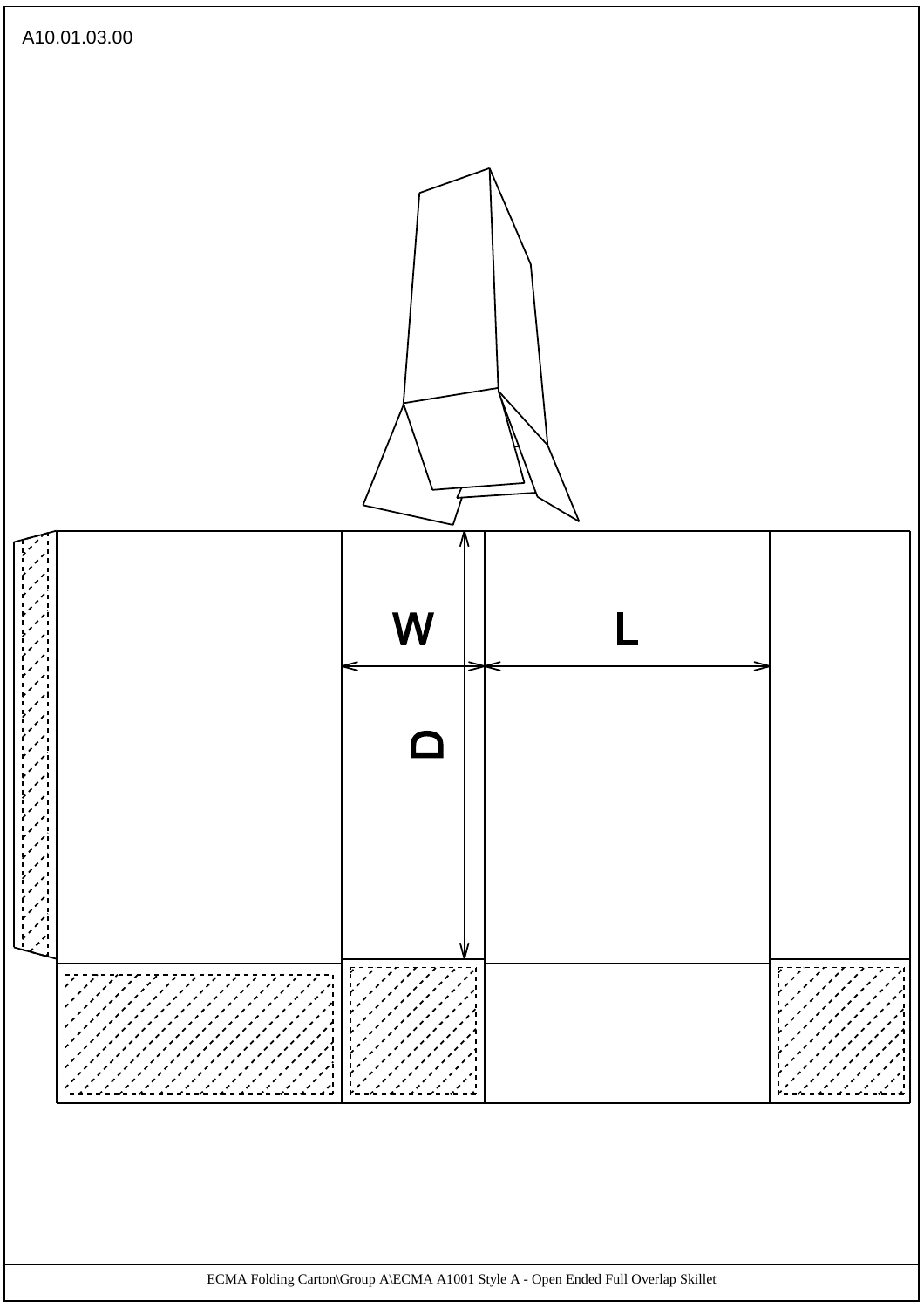![](_page_68_Figure_0.jpeg)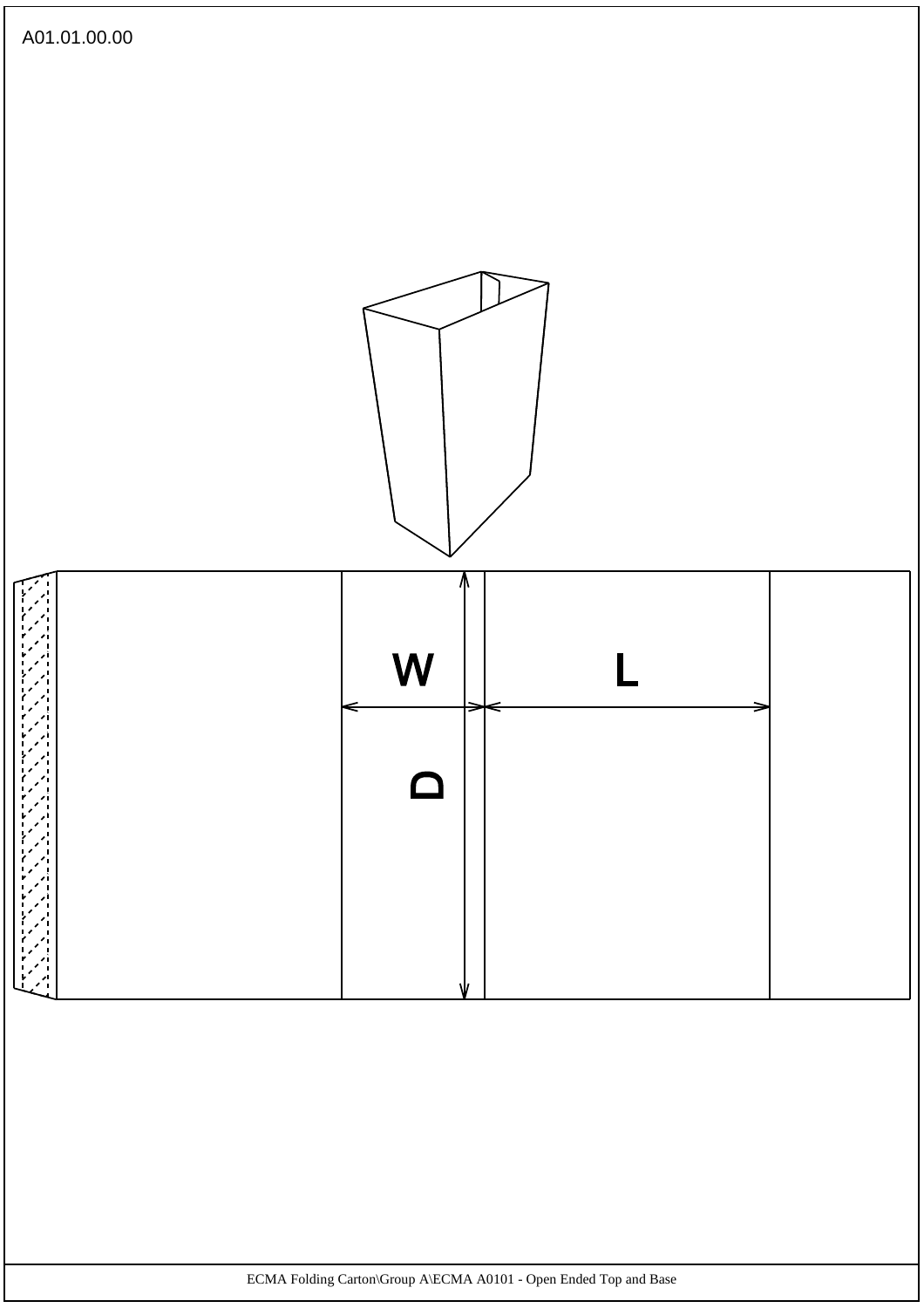![](_page_69_Figure_0.jpeg)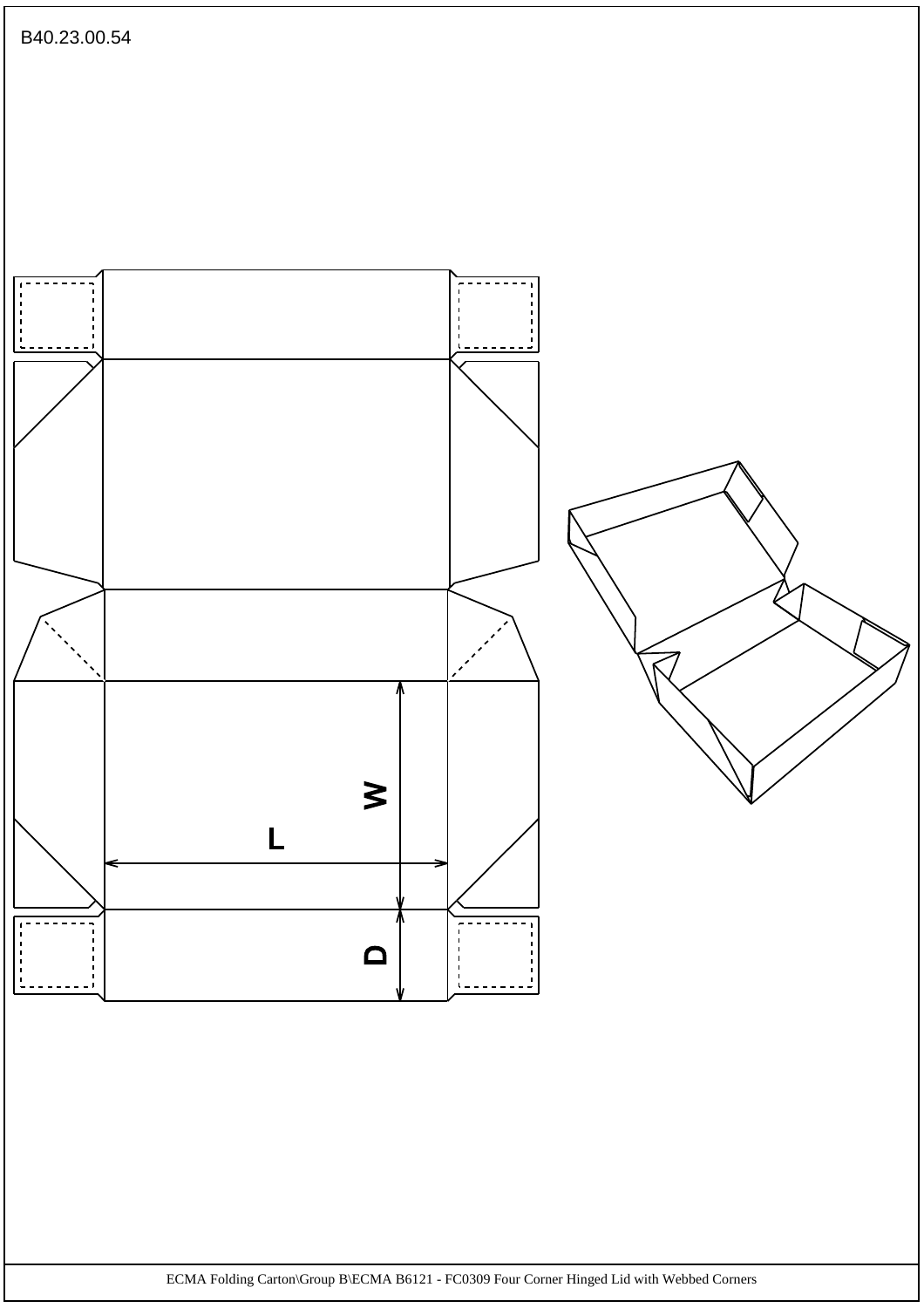![](_page_70_Figure_0.jpeg)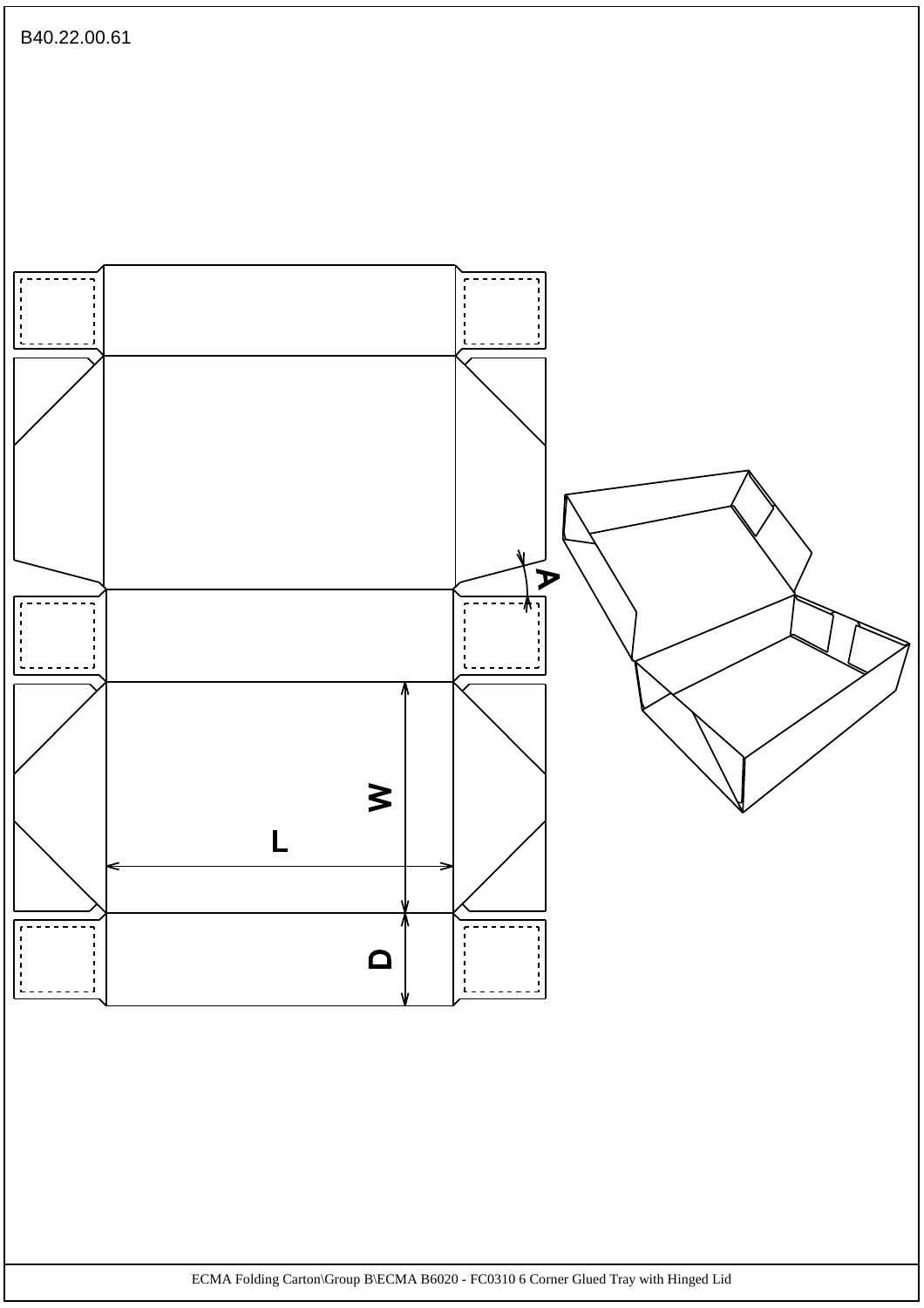![](_page_71_Figure_0.jpeg)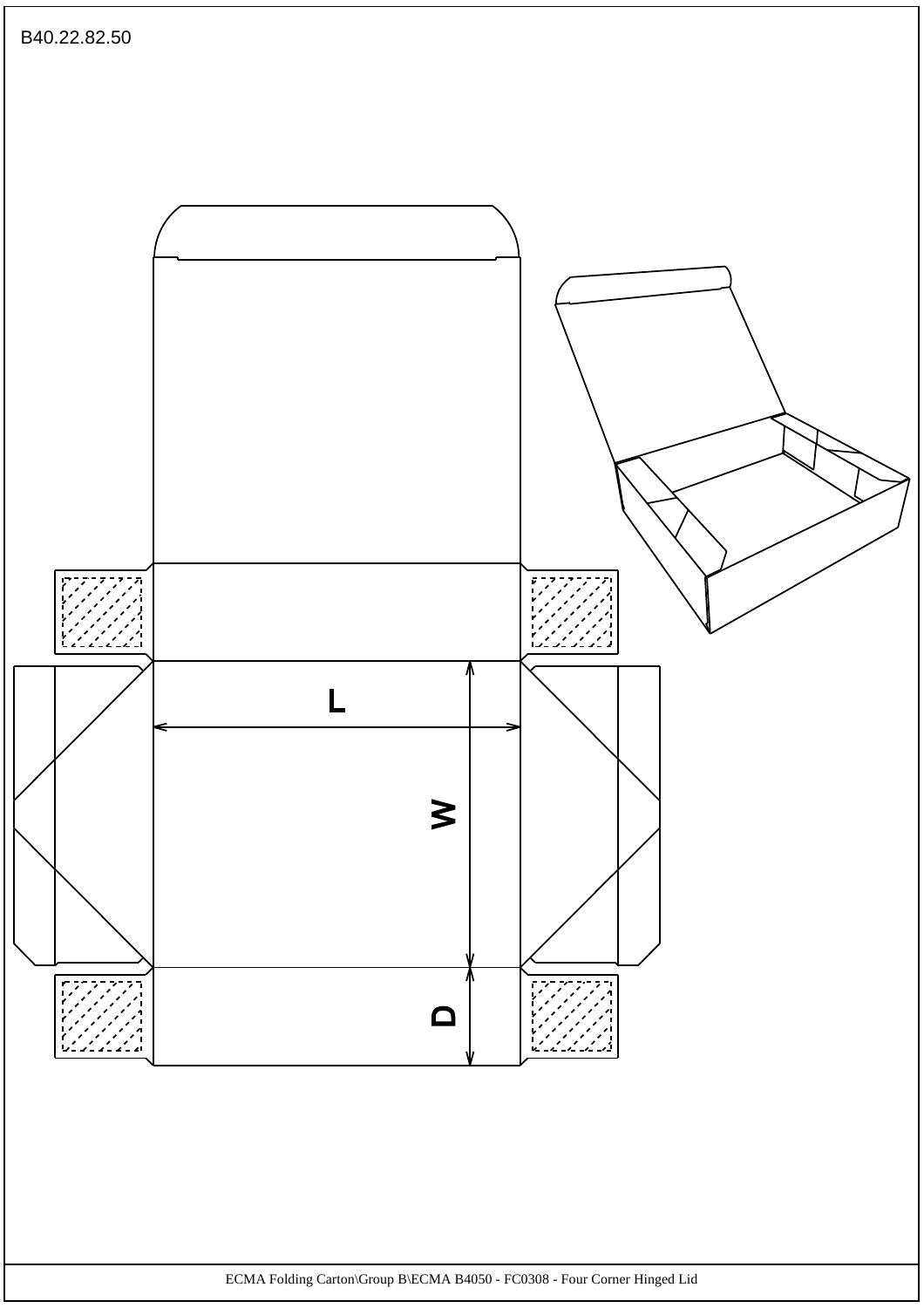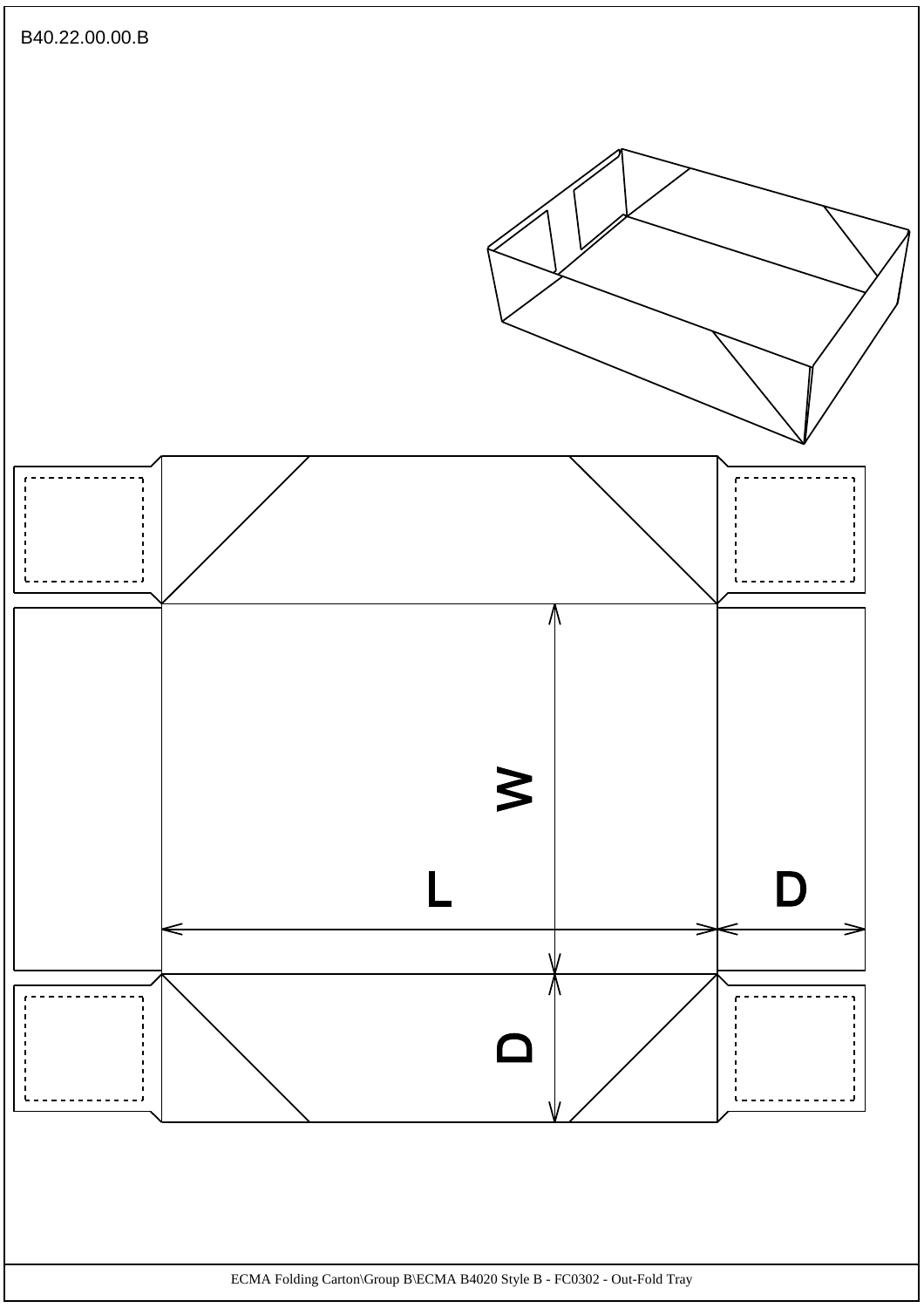

ECMA Folding Carton\Group B\ECMA B4020 Style A - FC0301 In-Fold Tray, 4 Corner Glued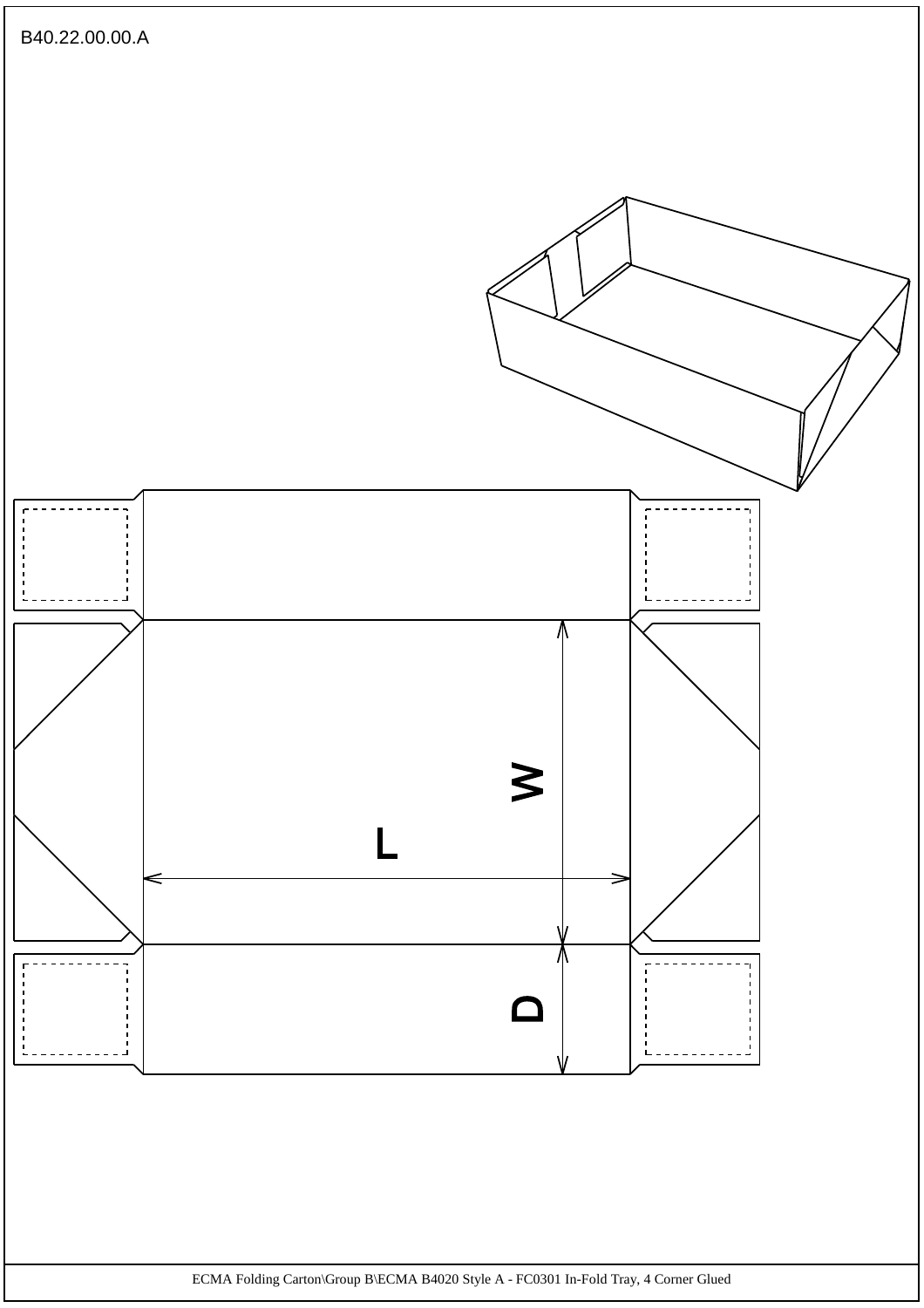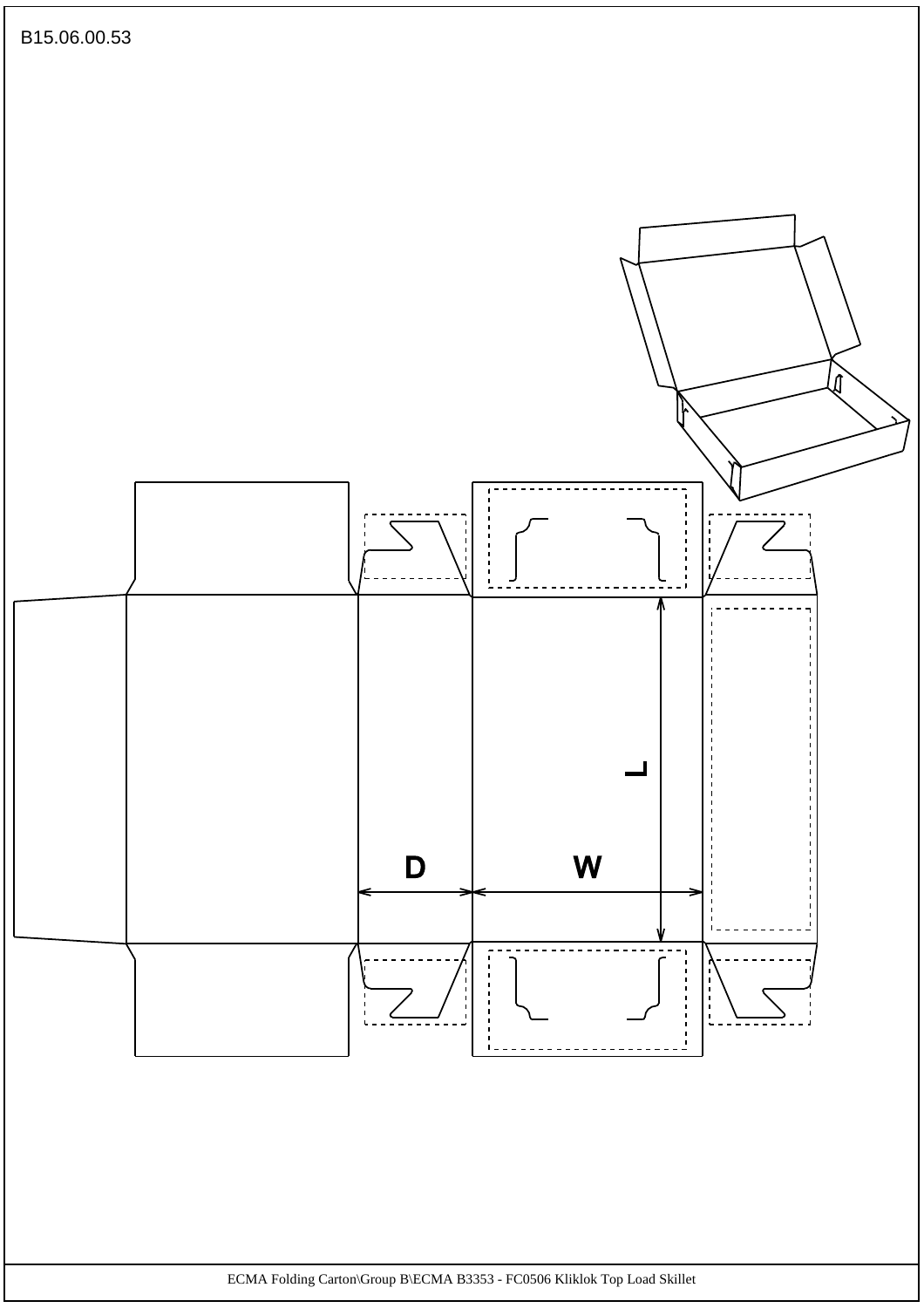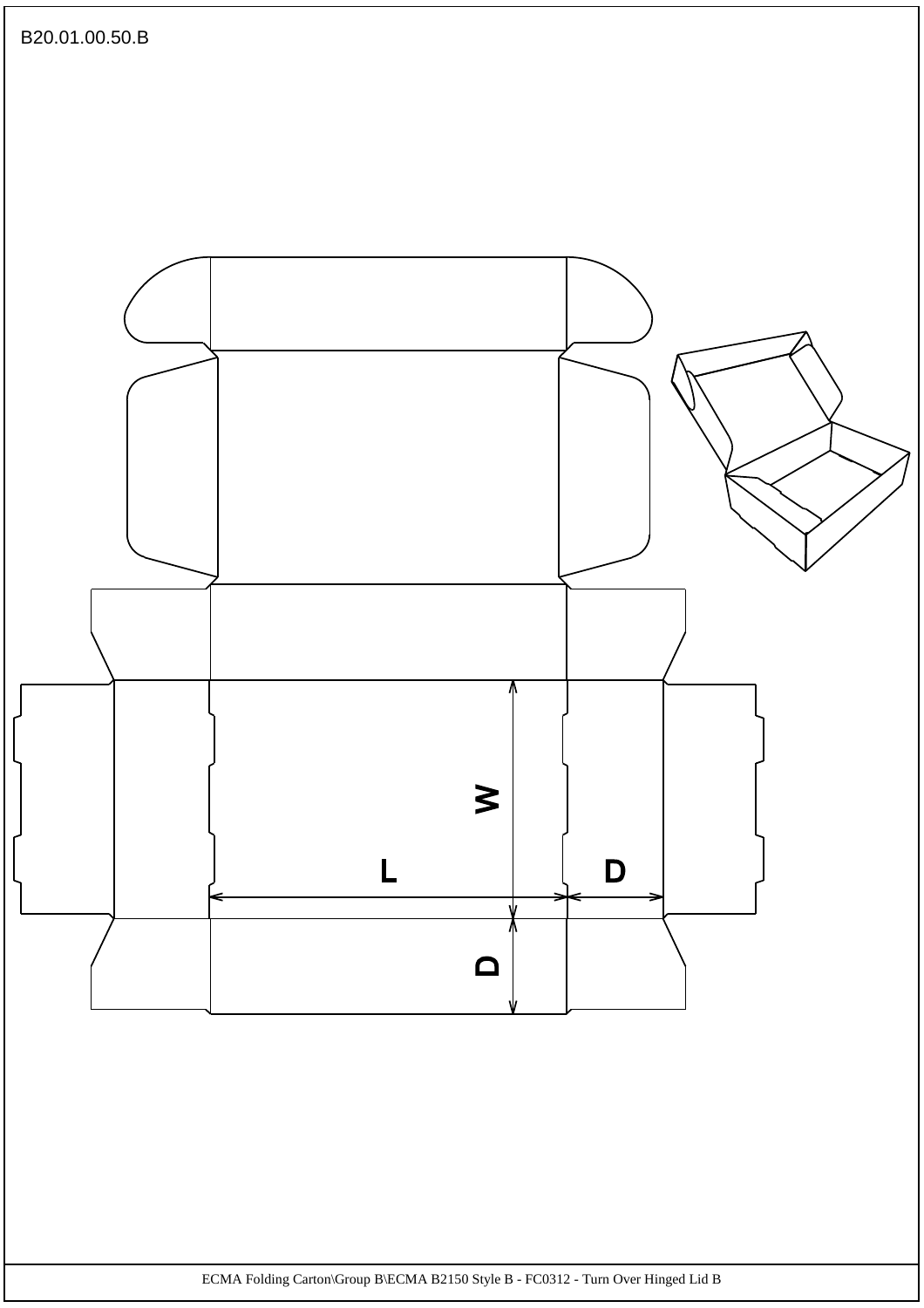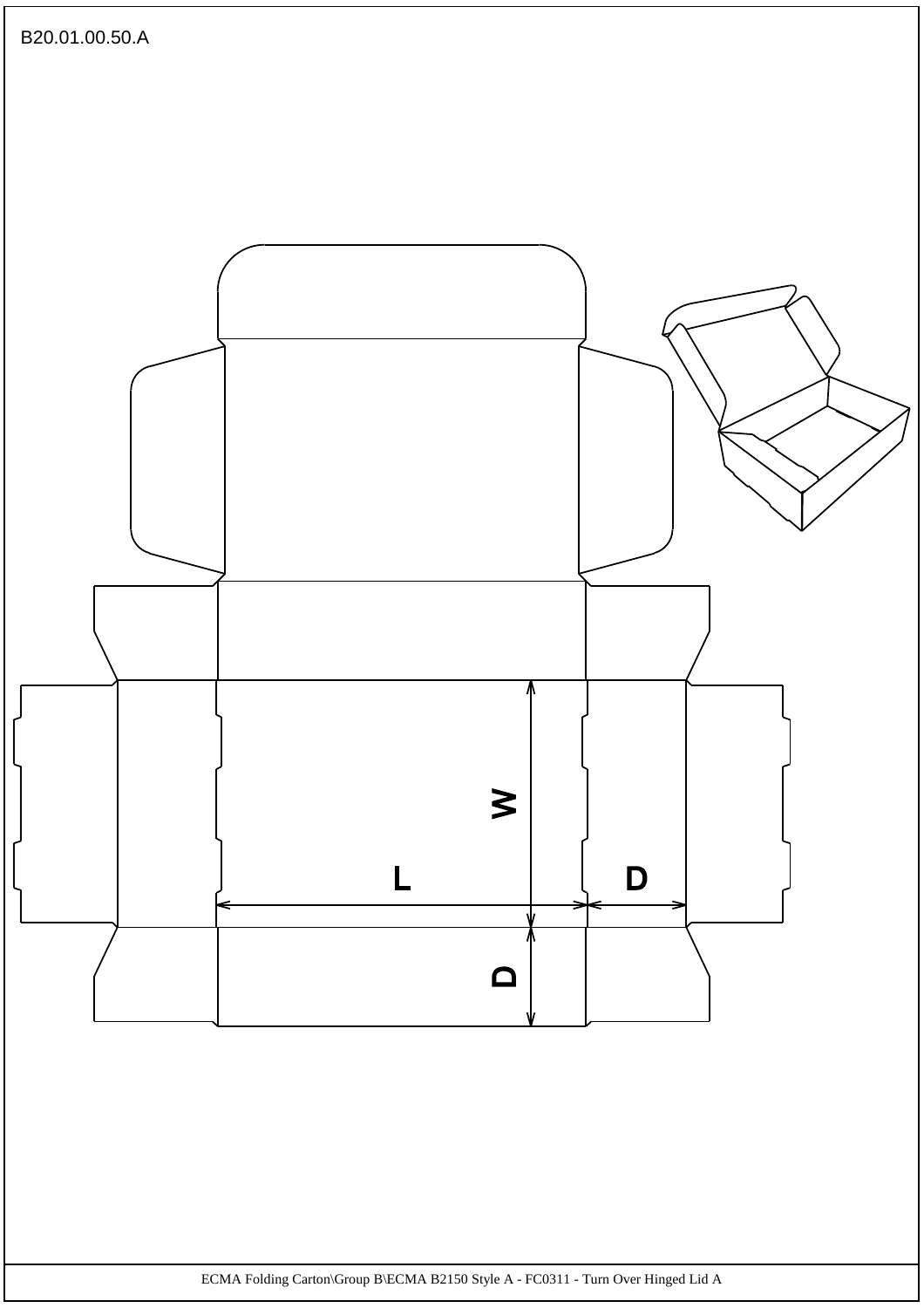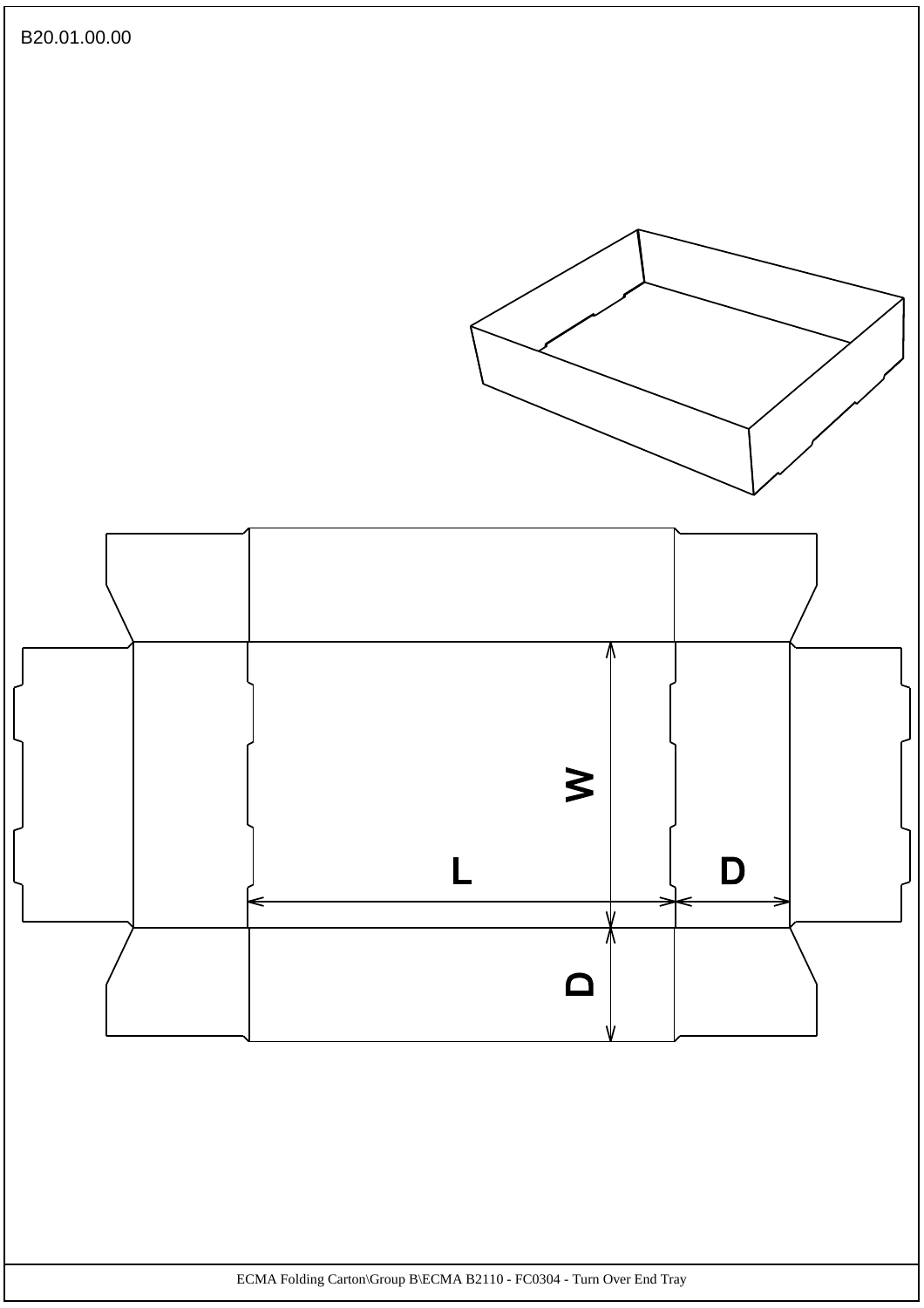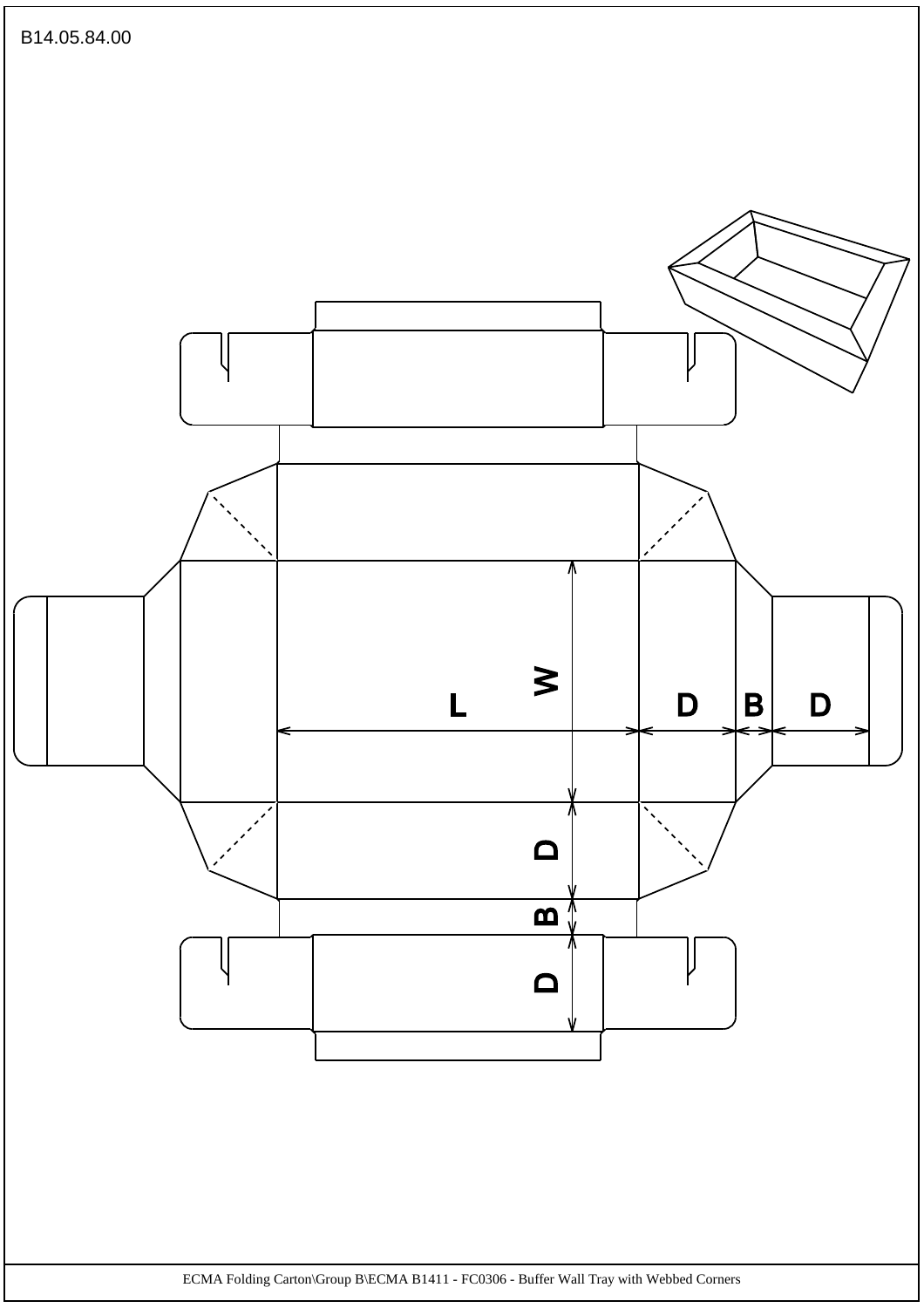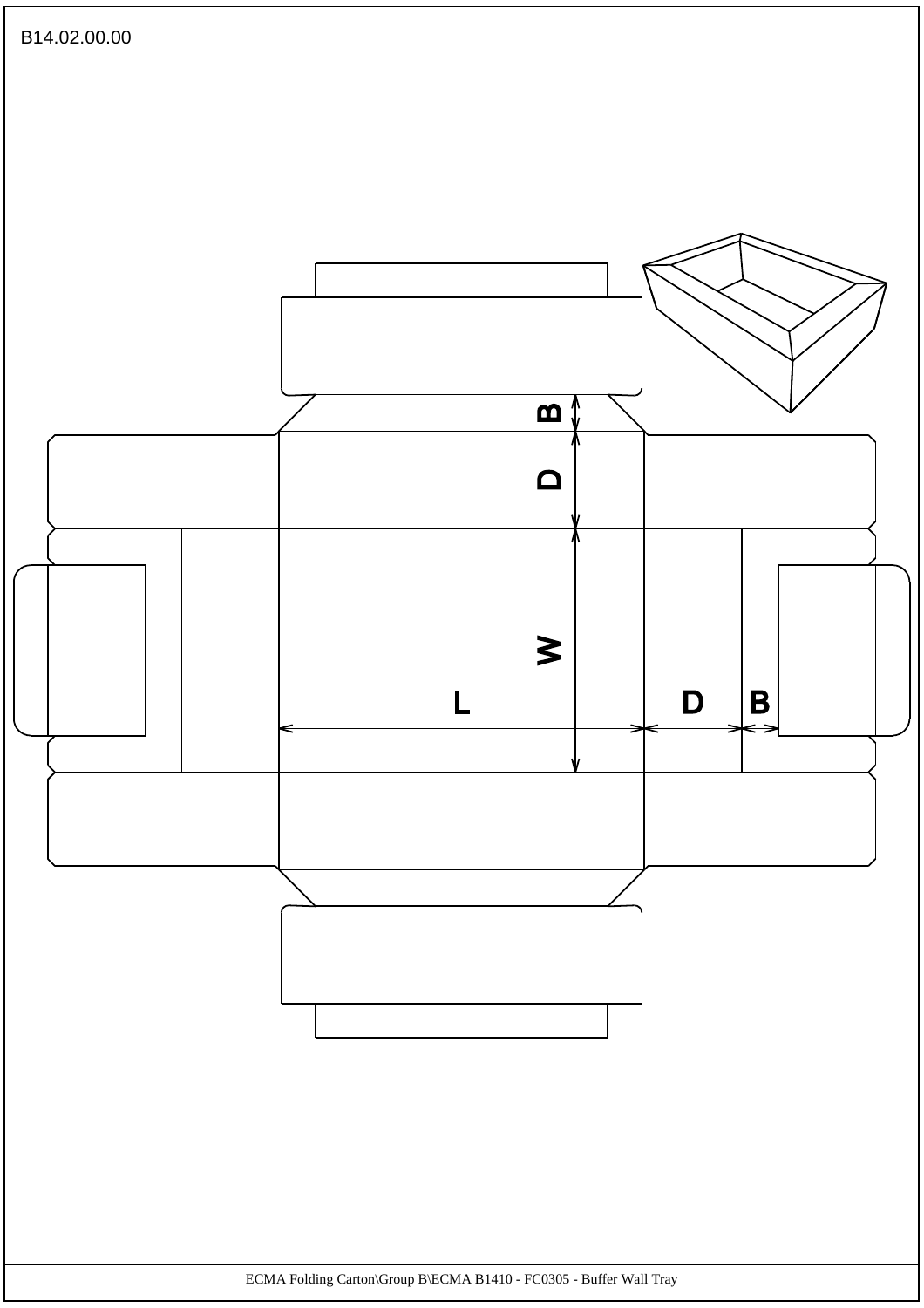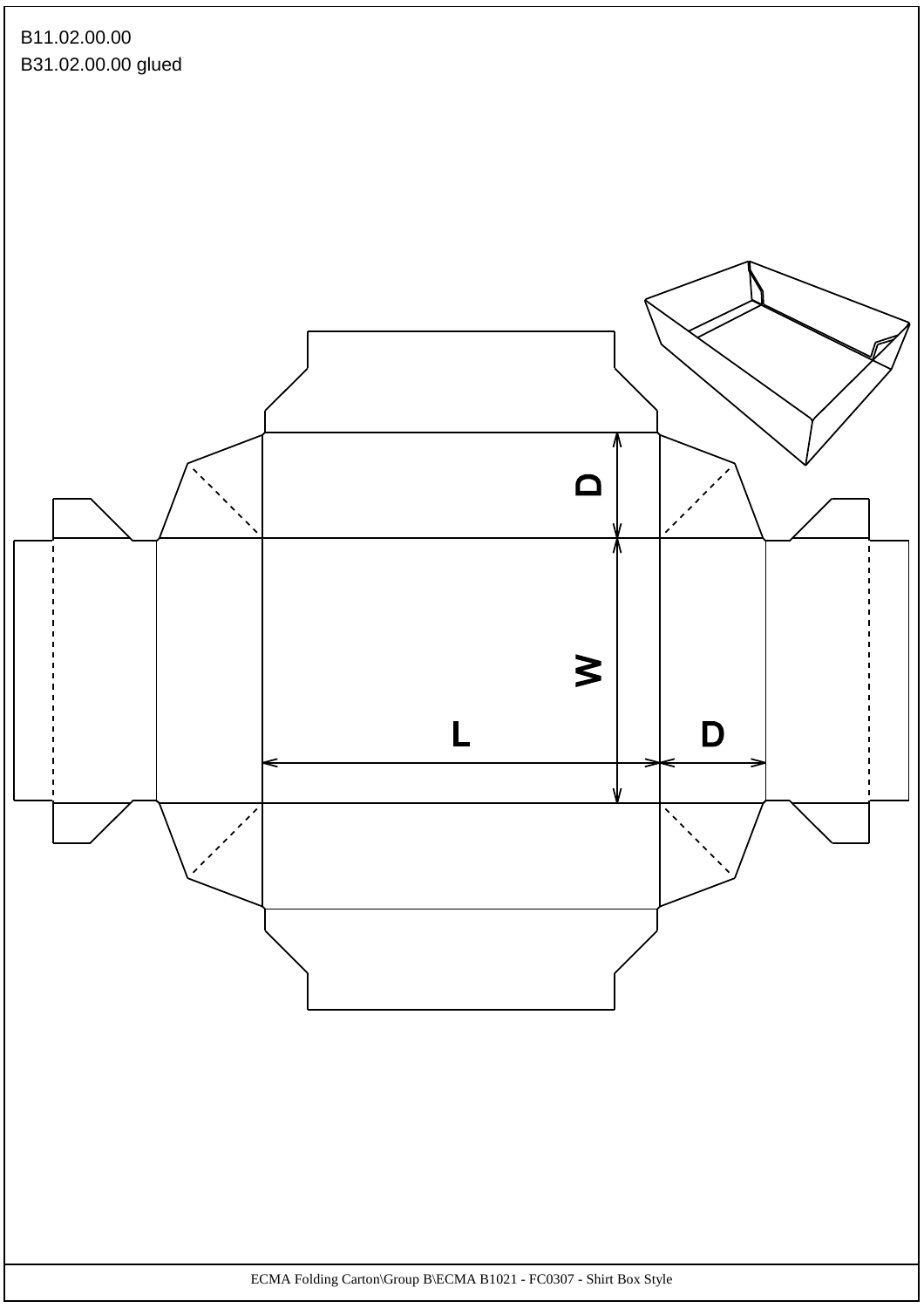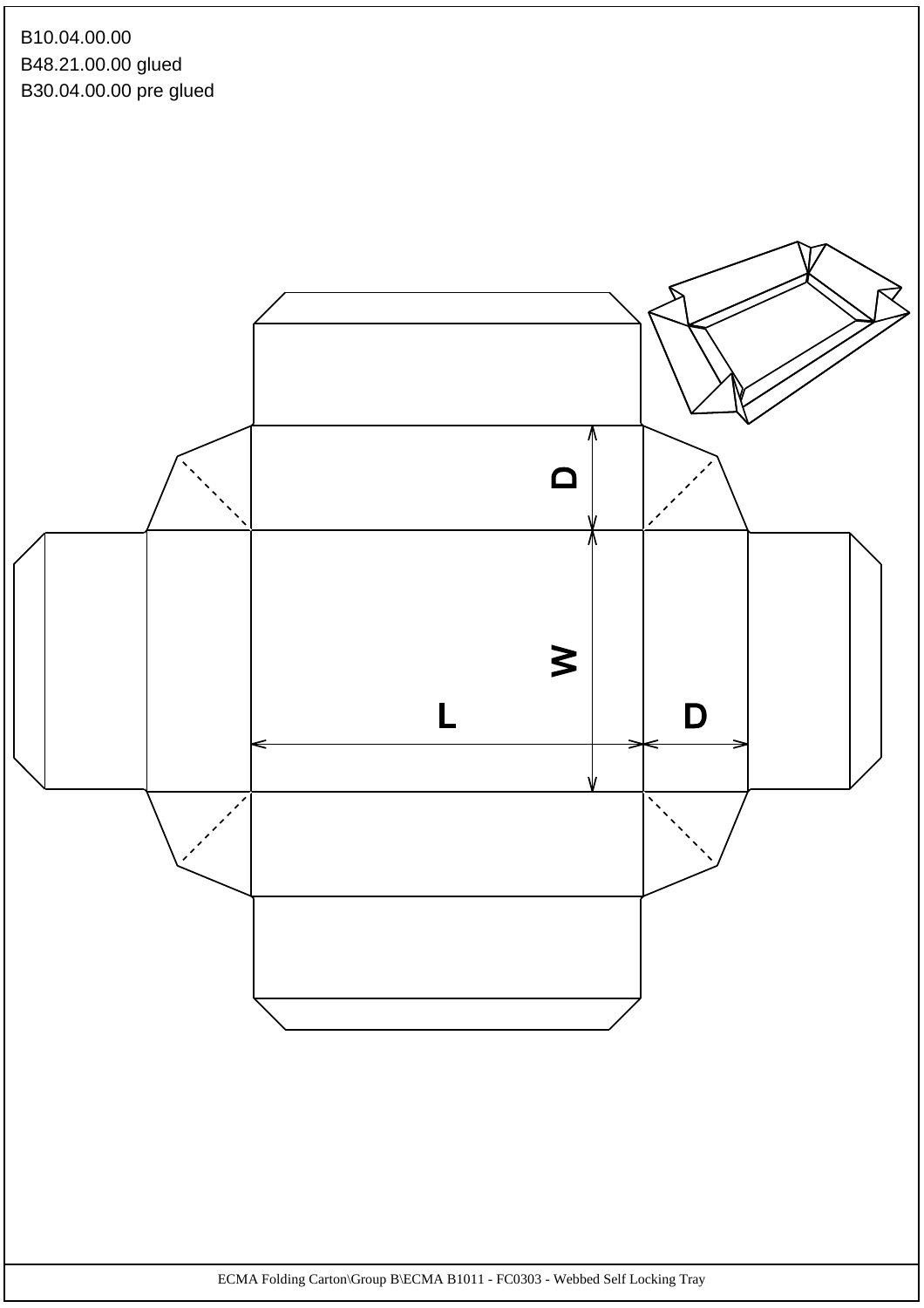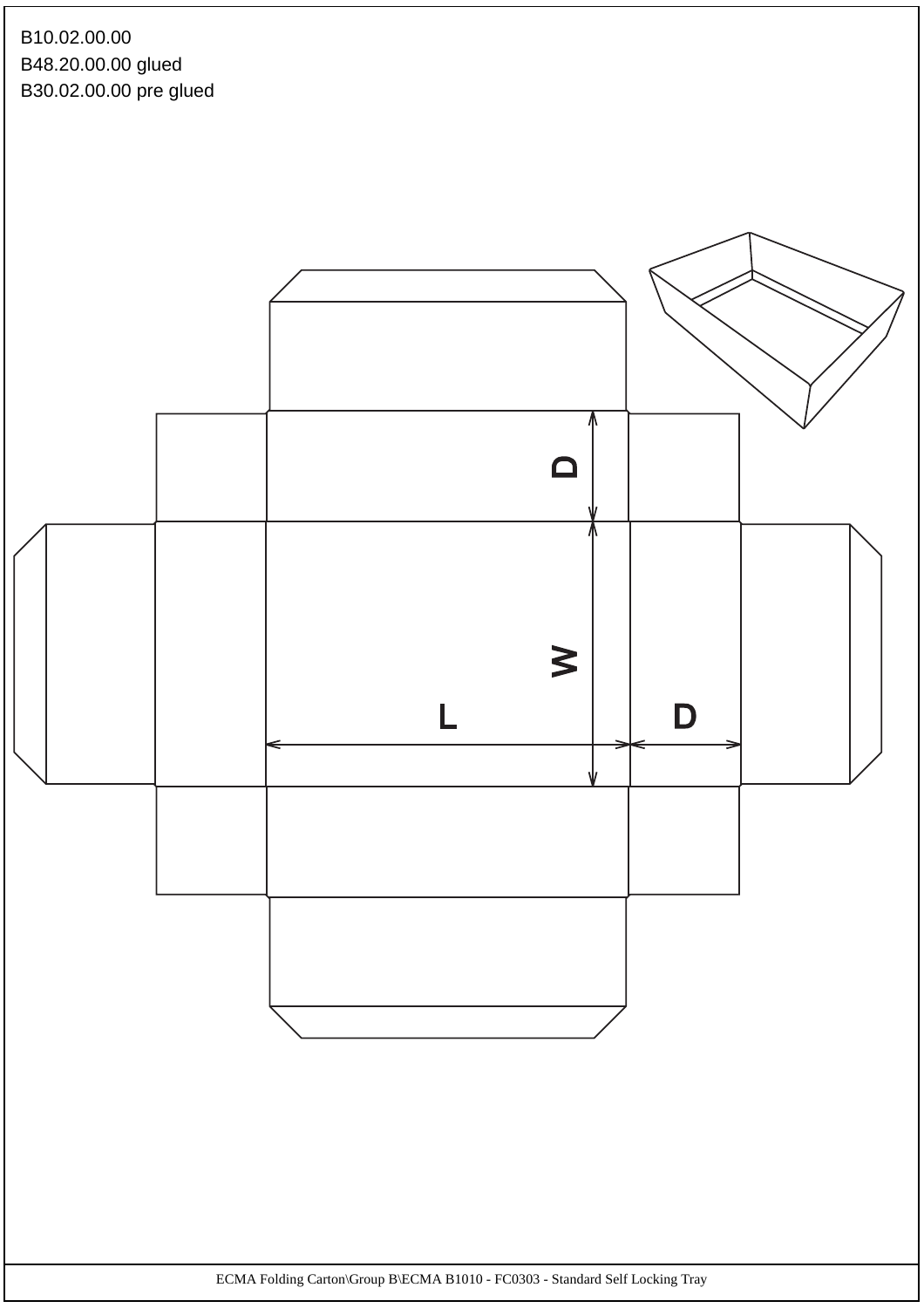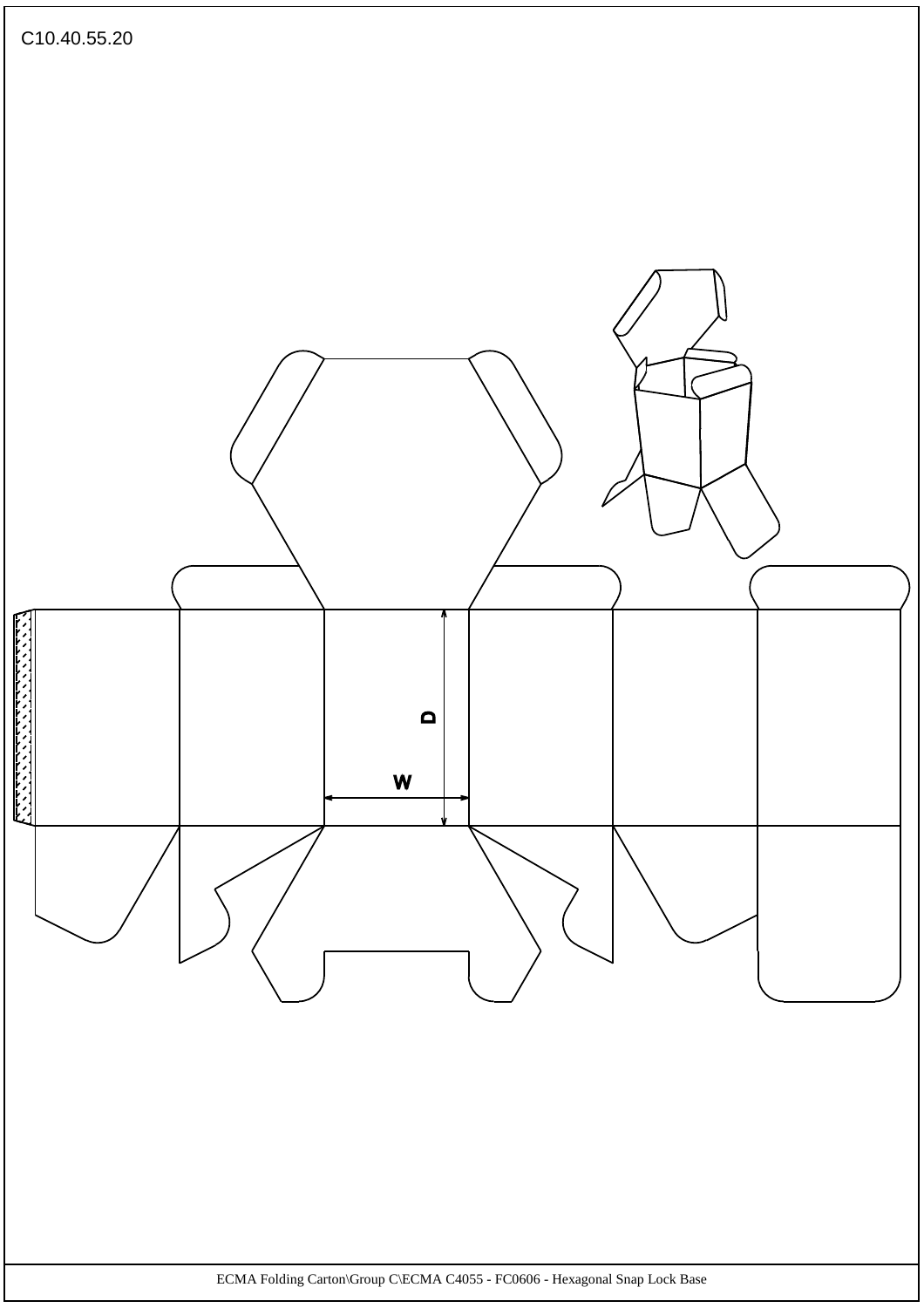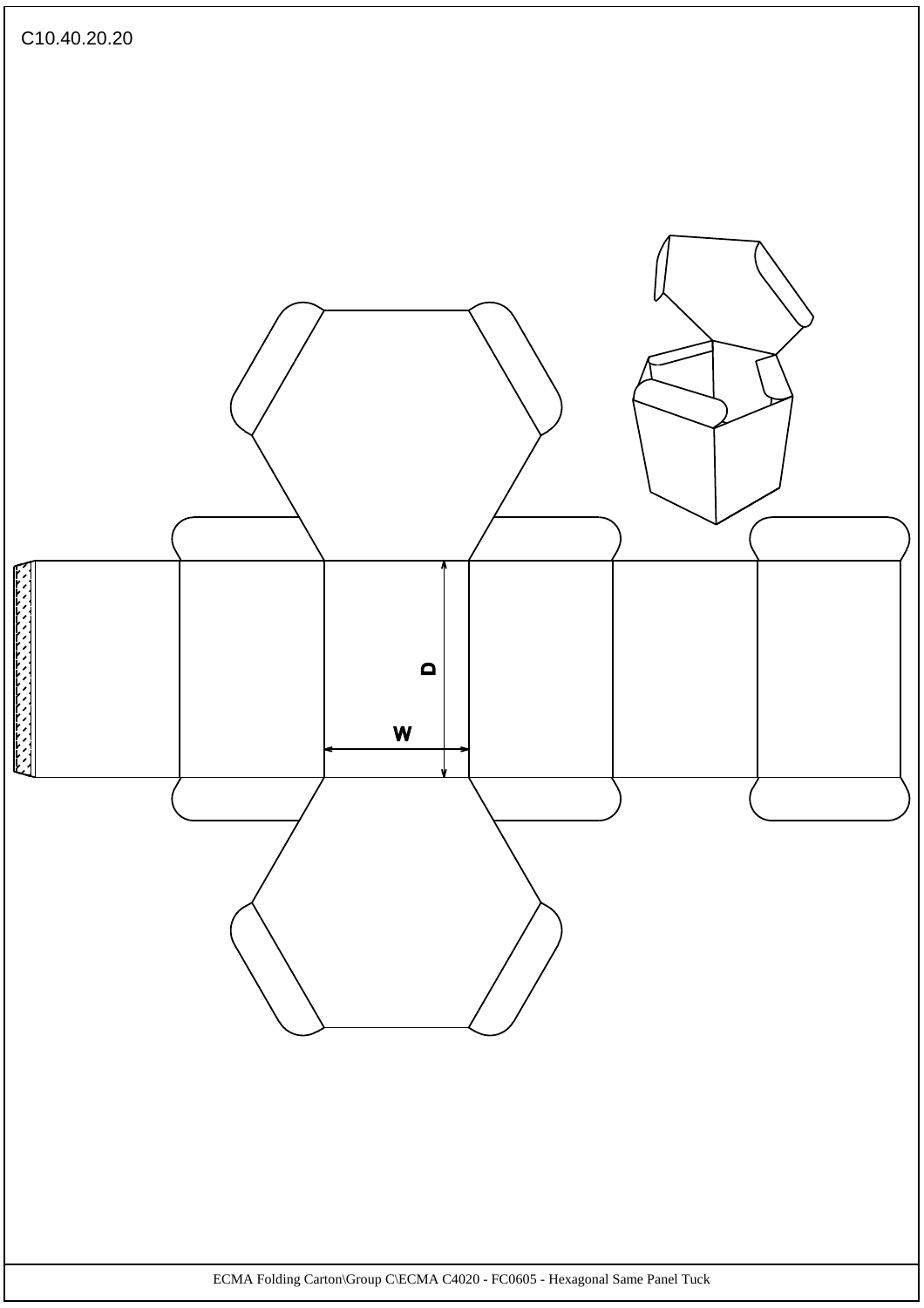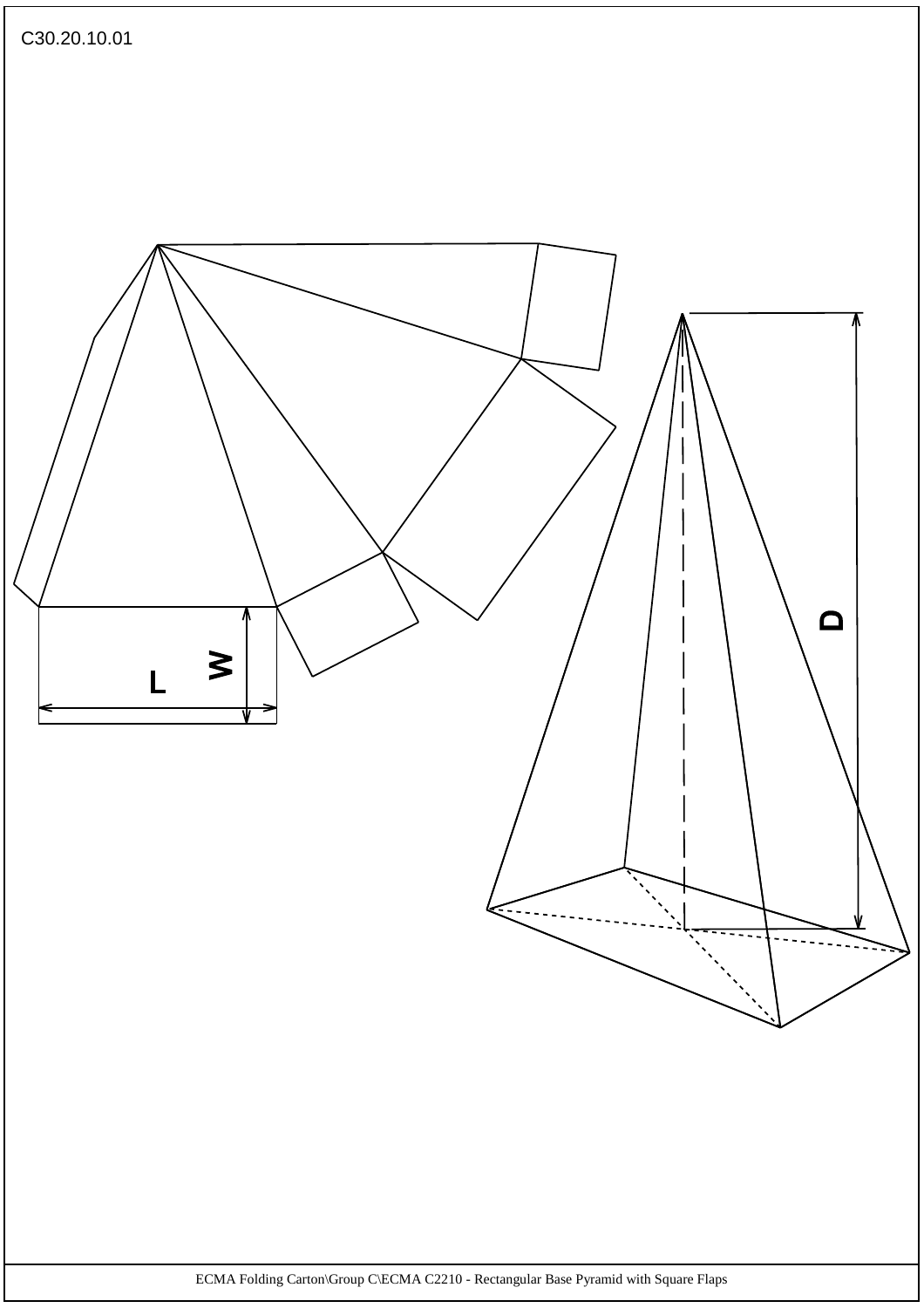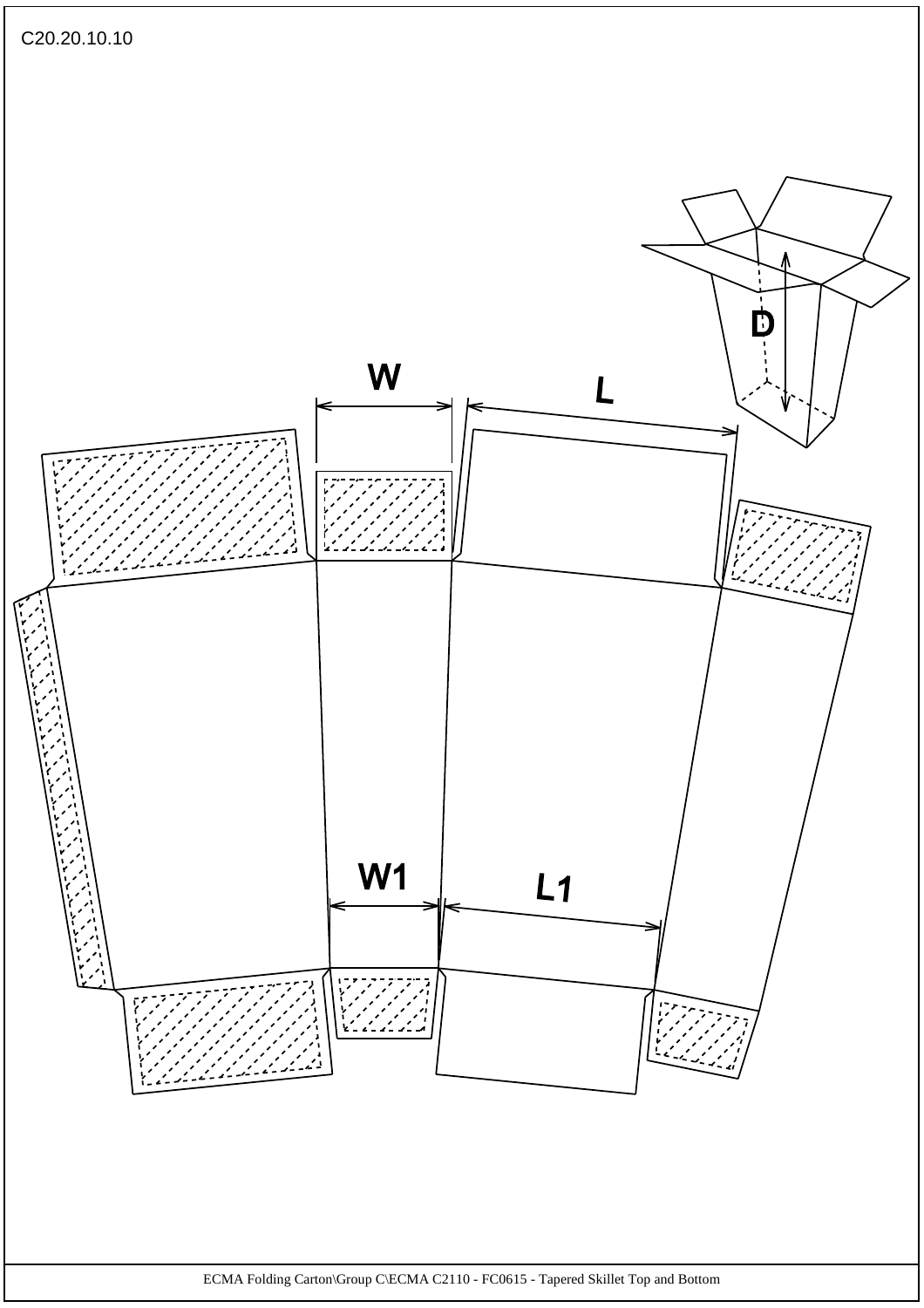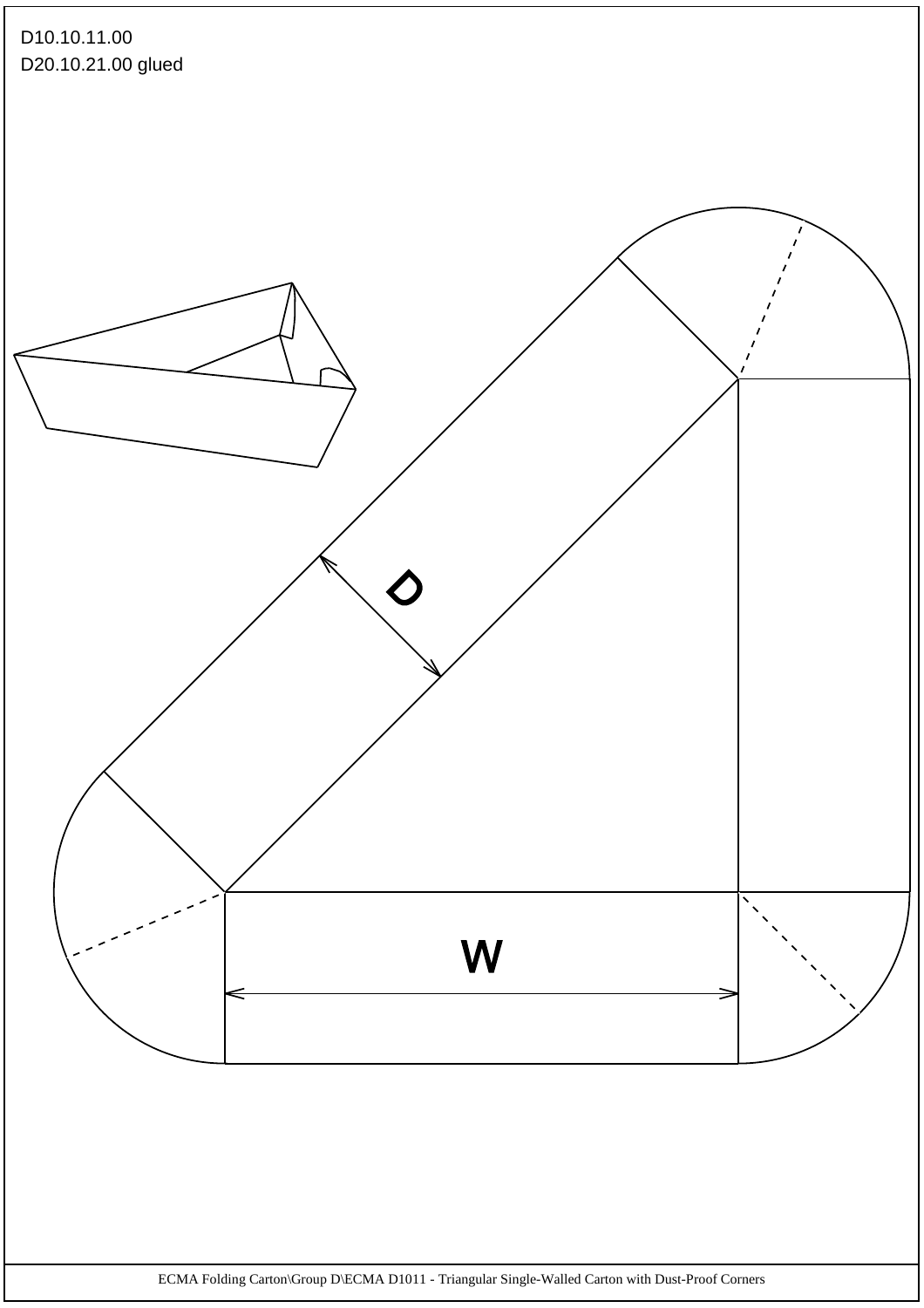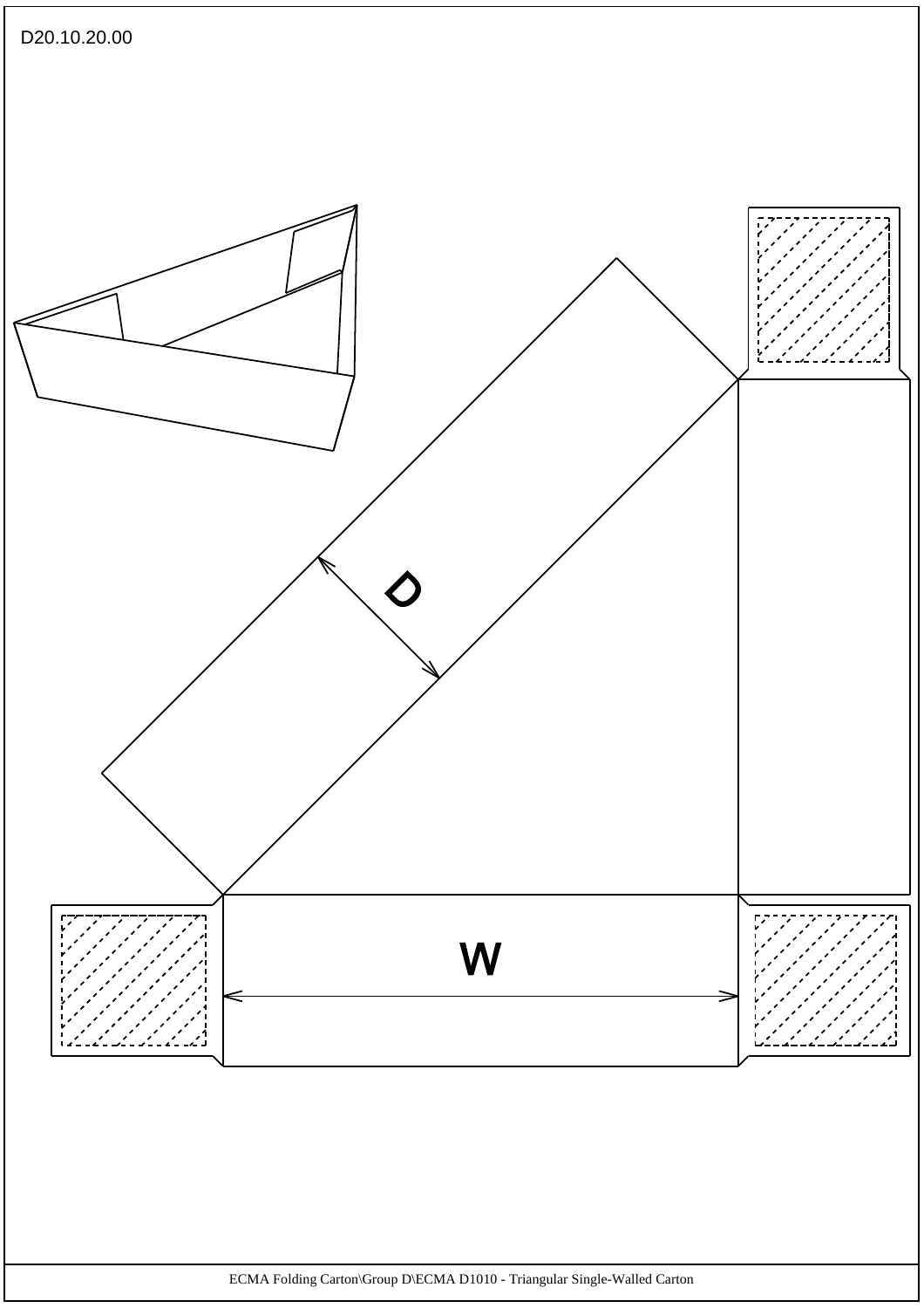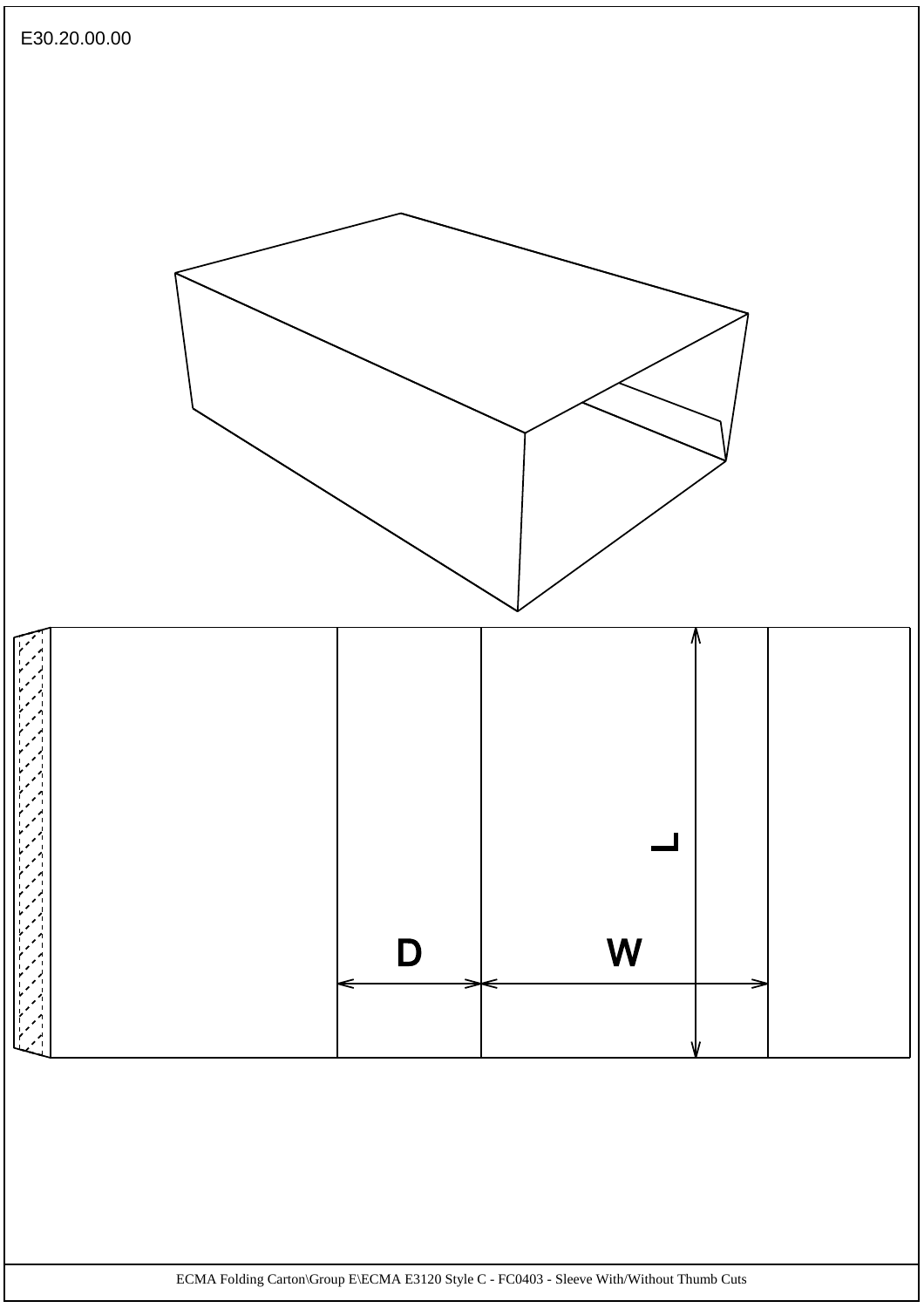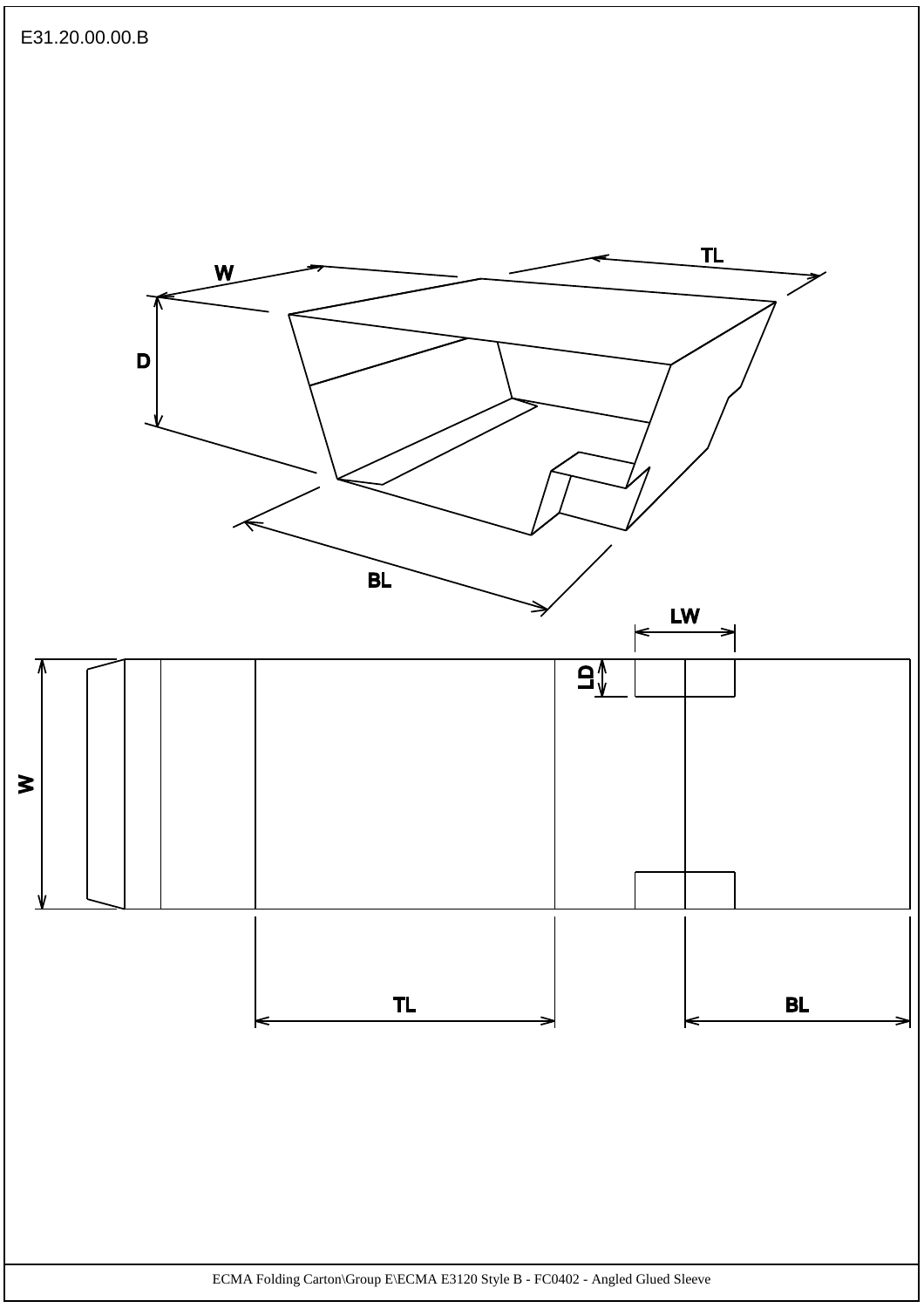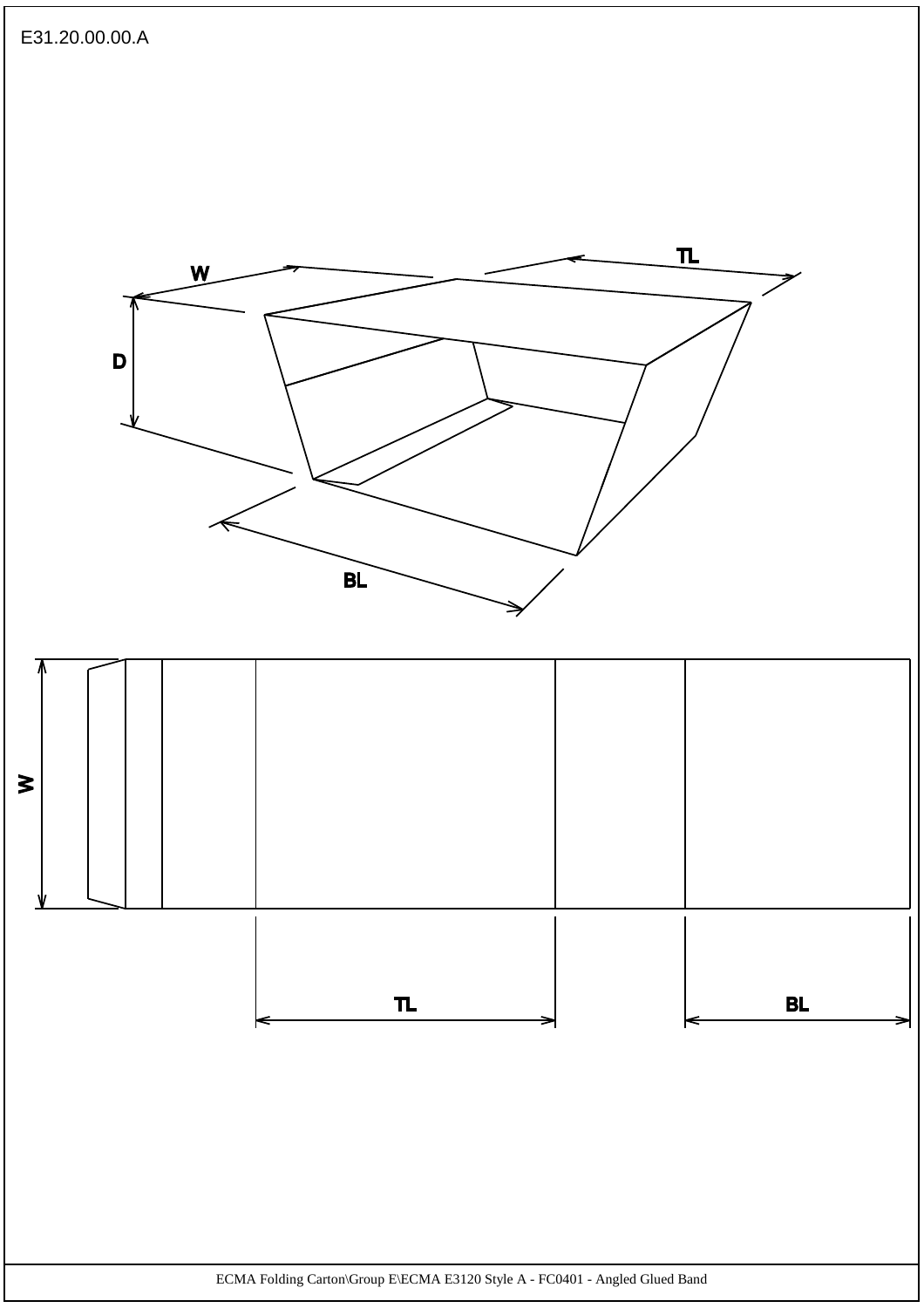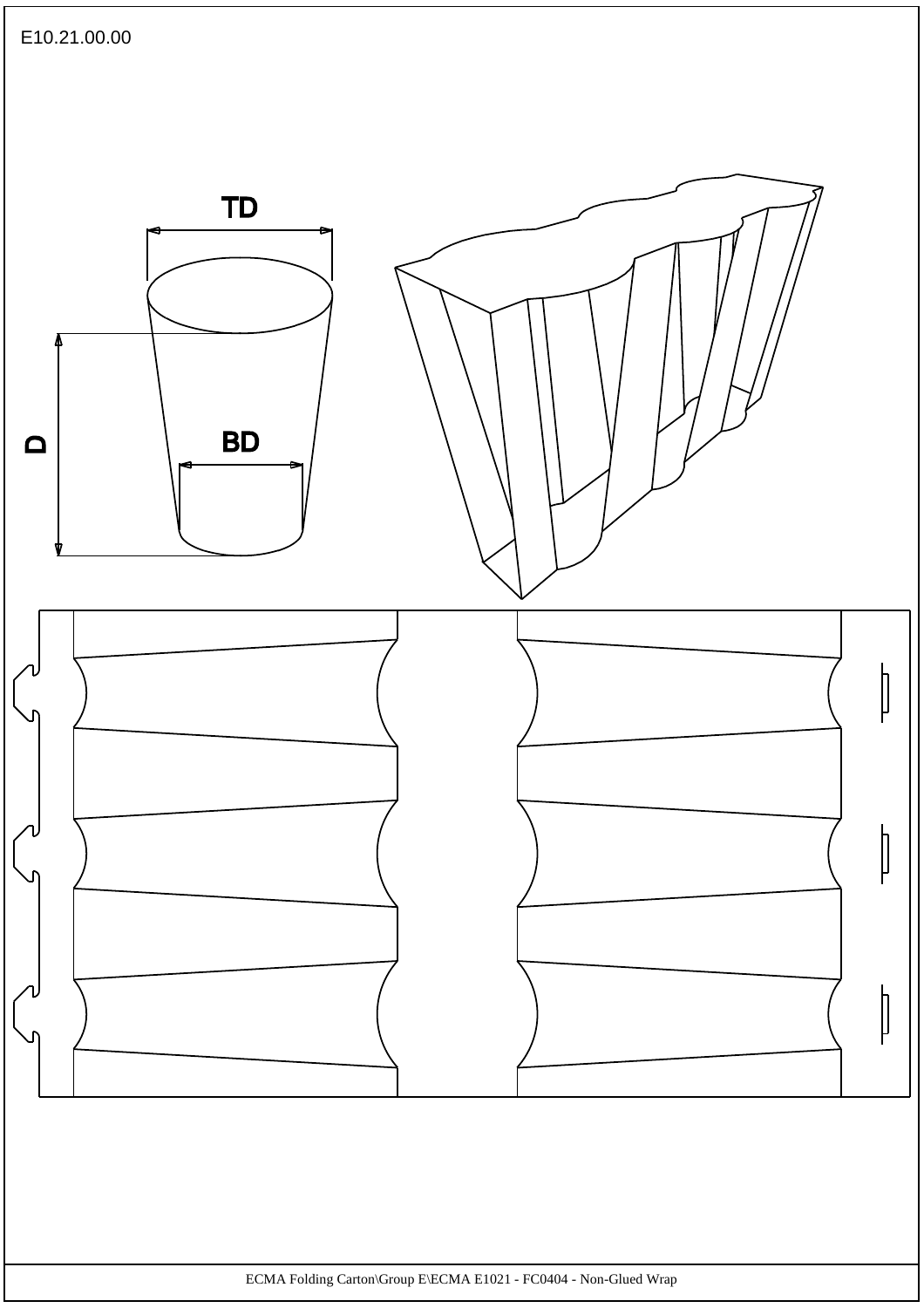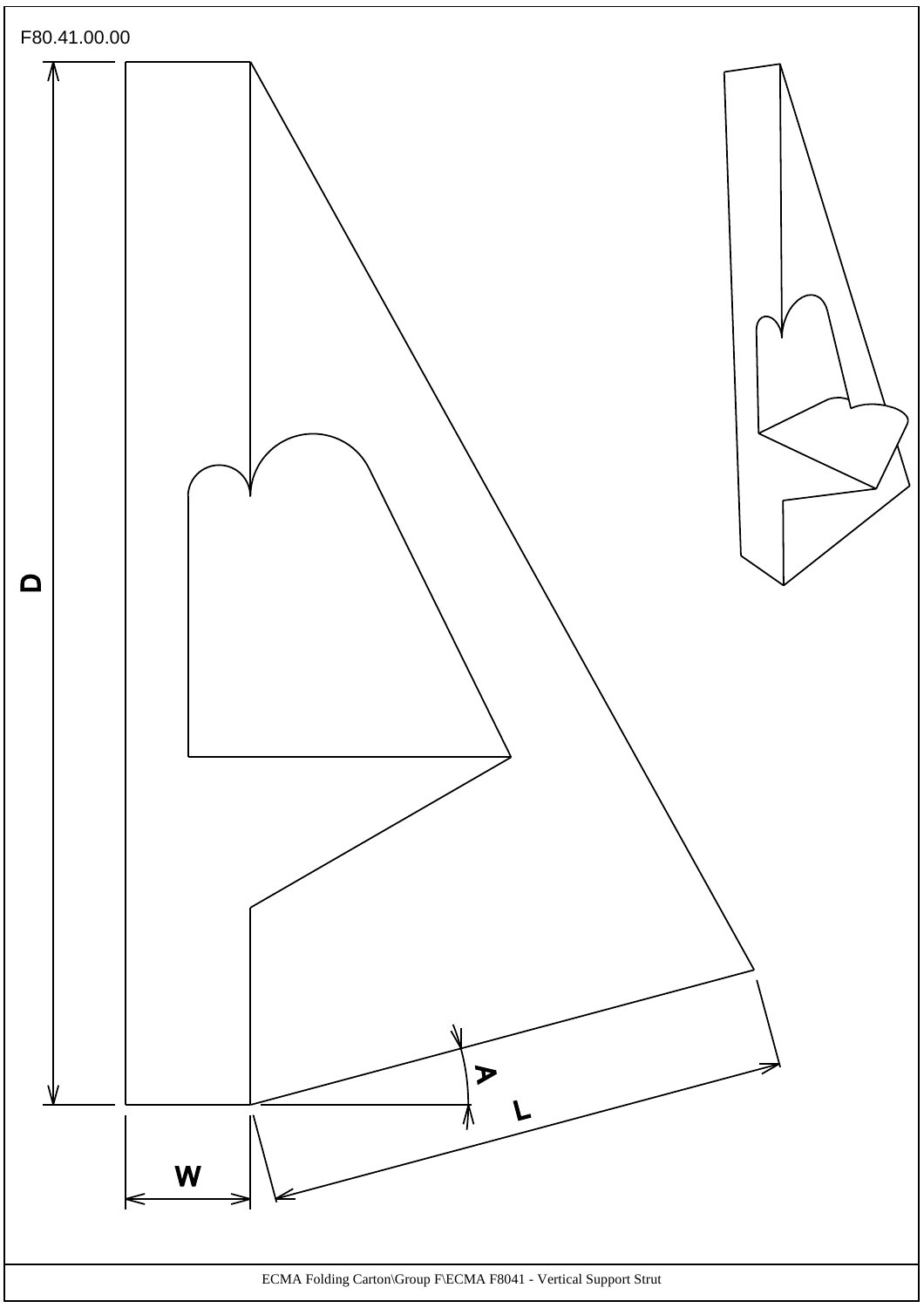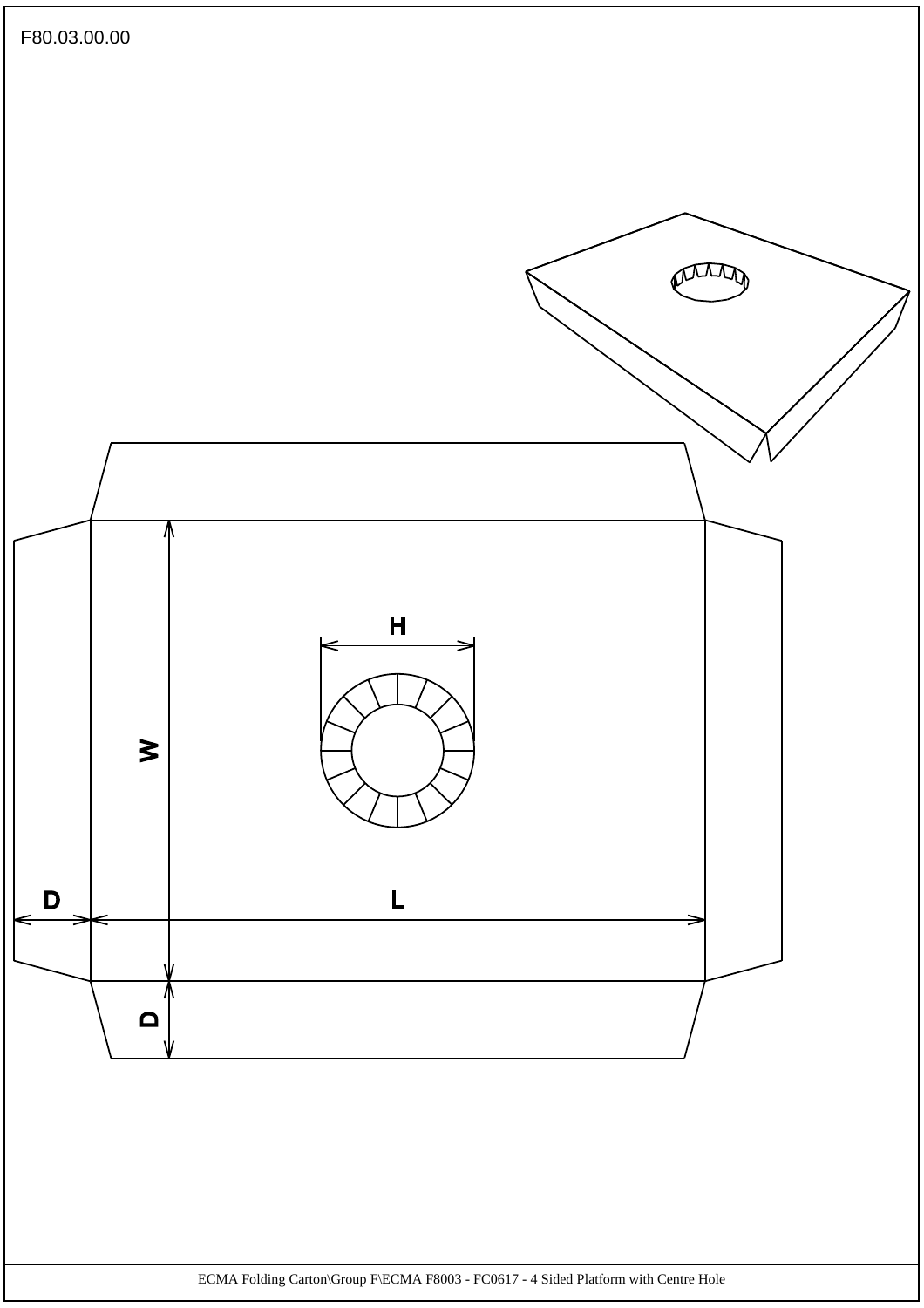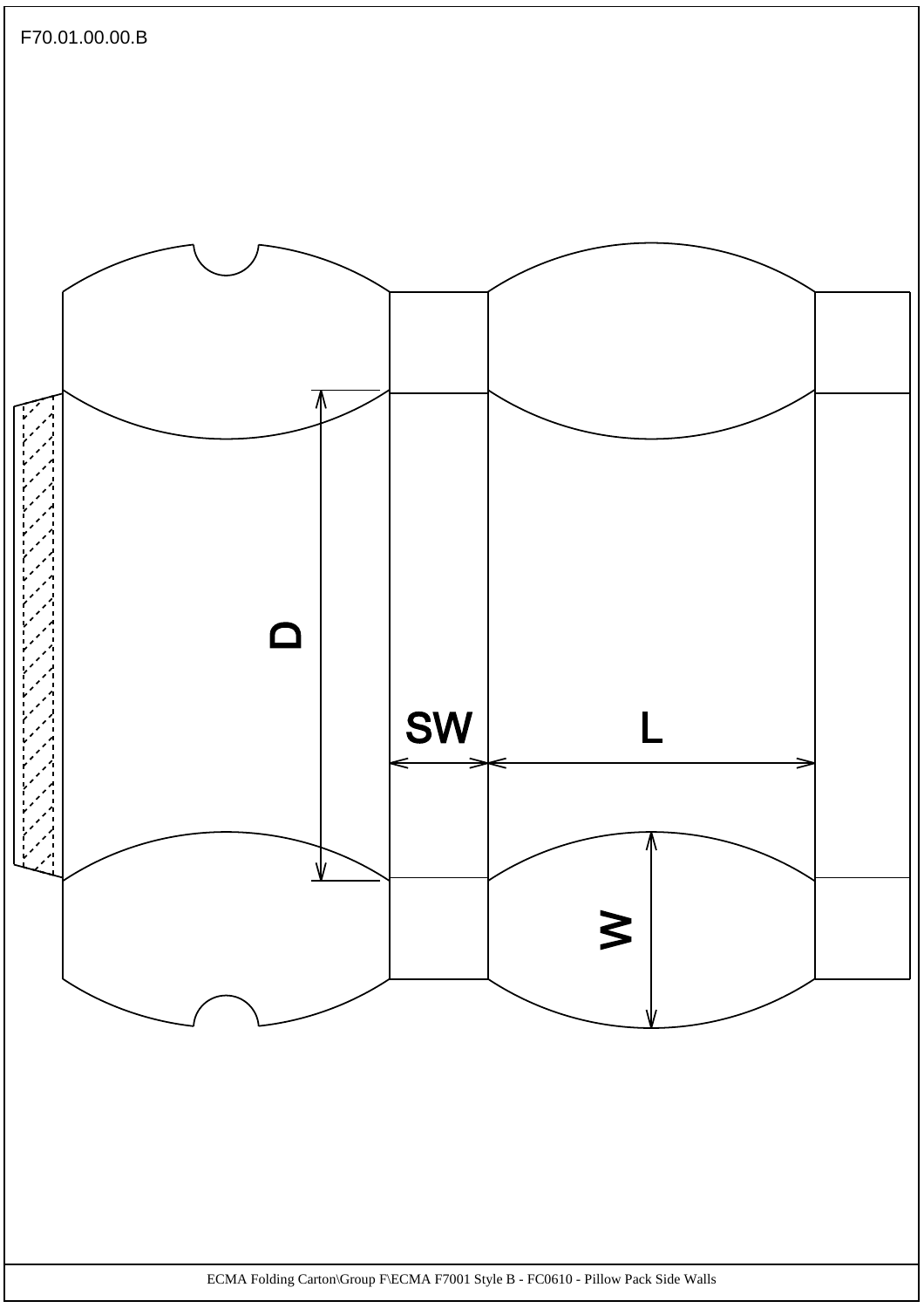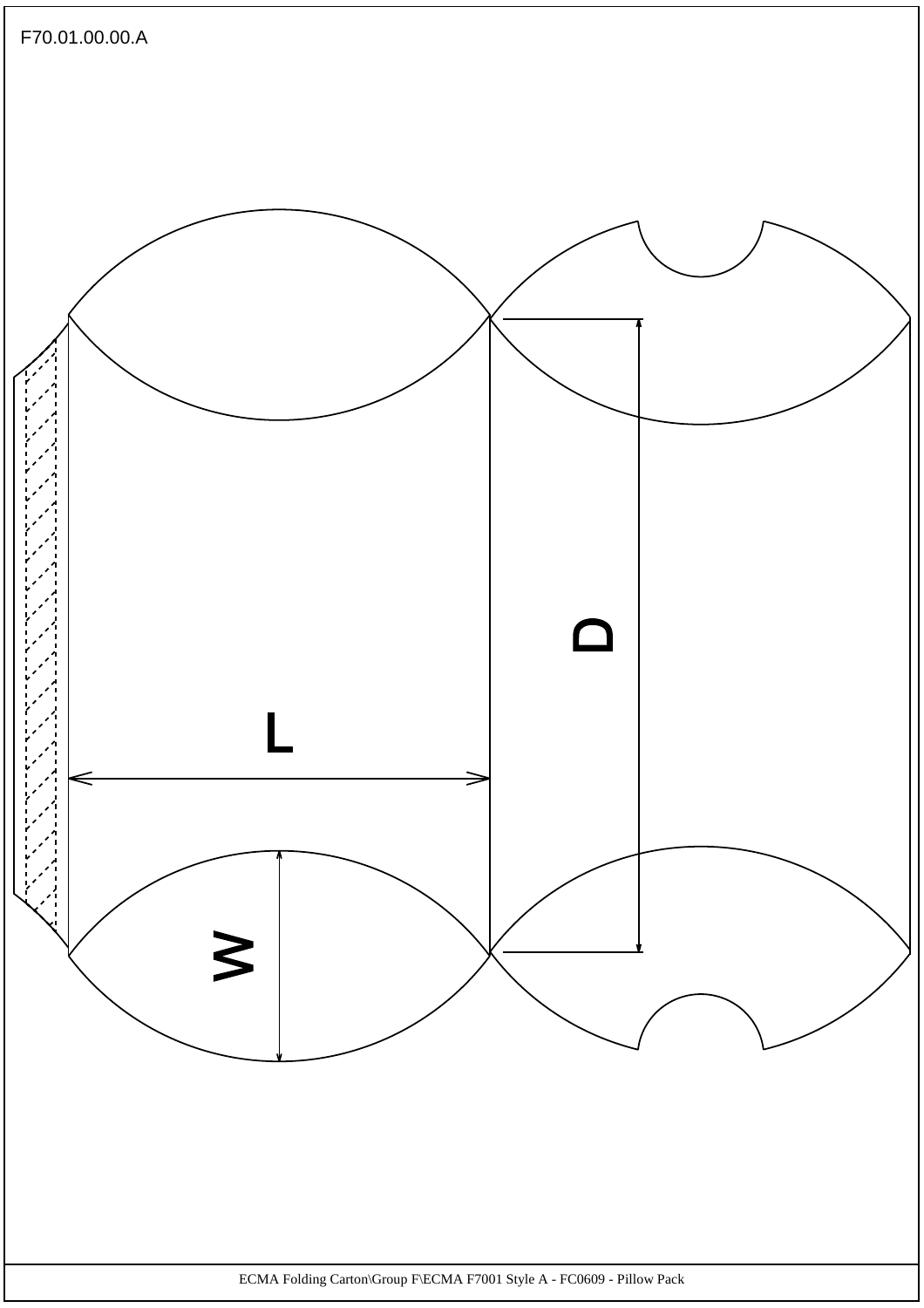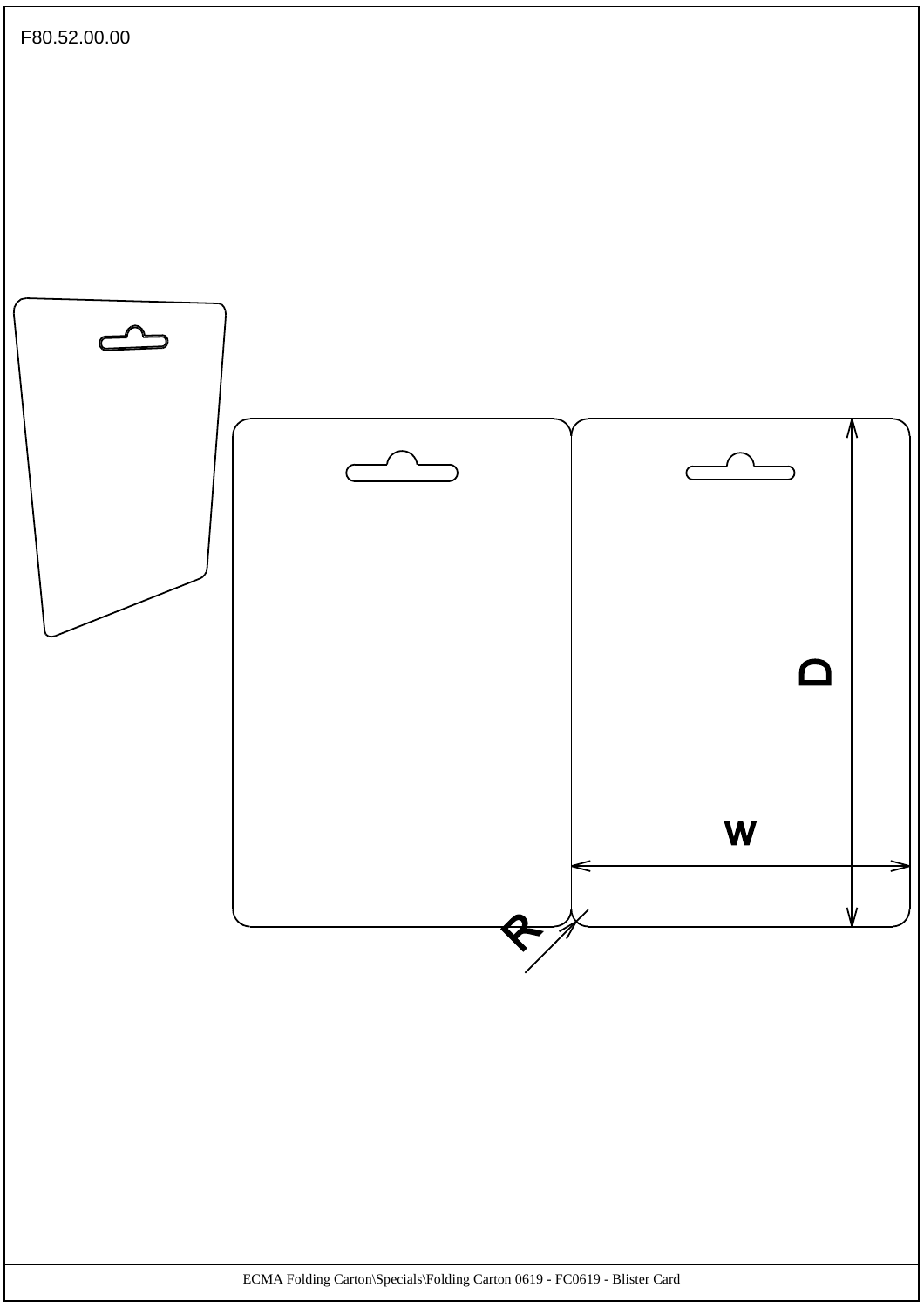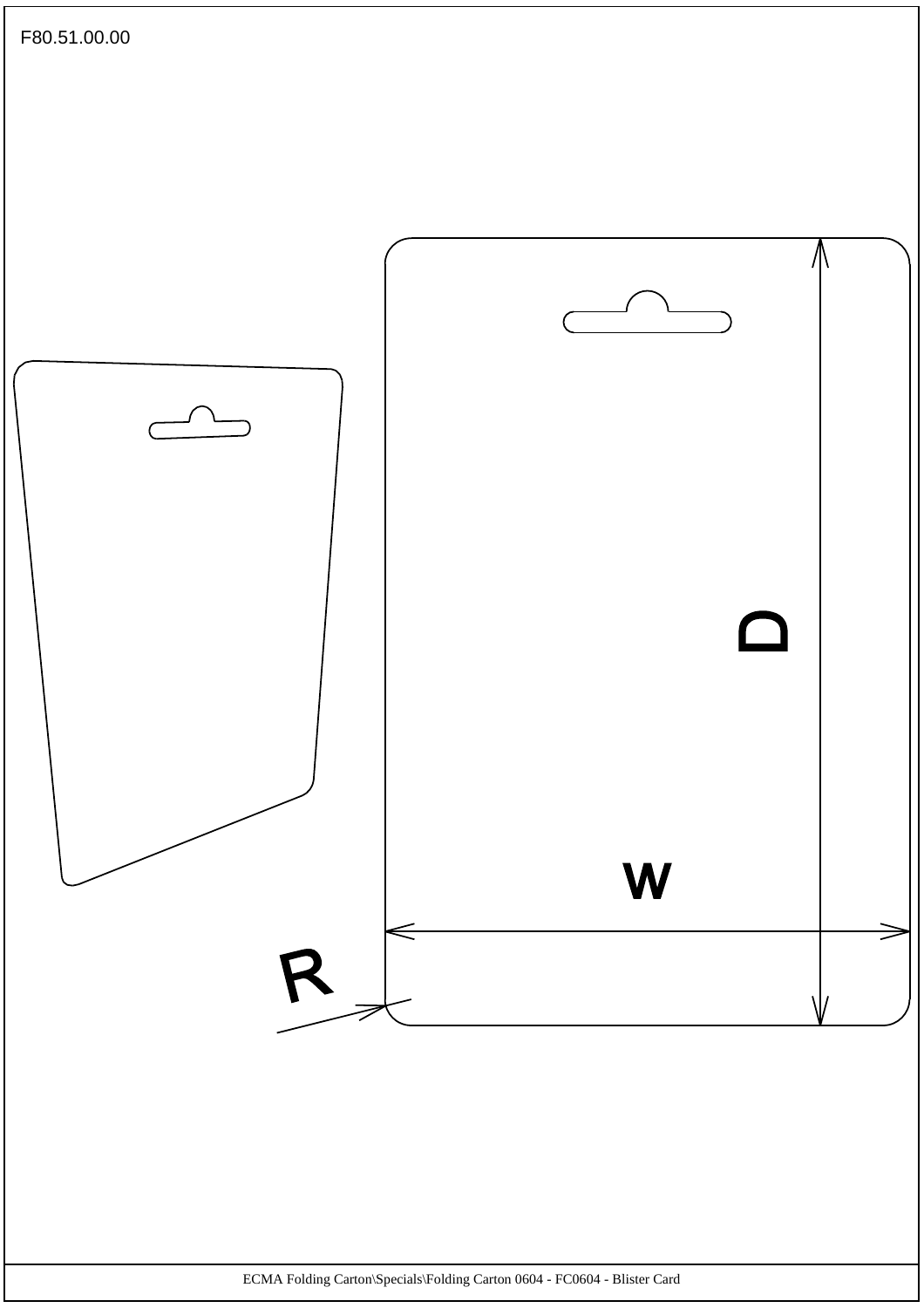